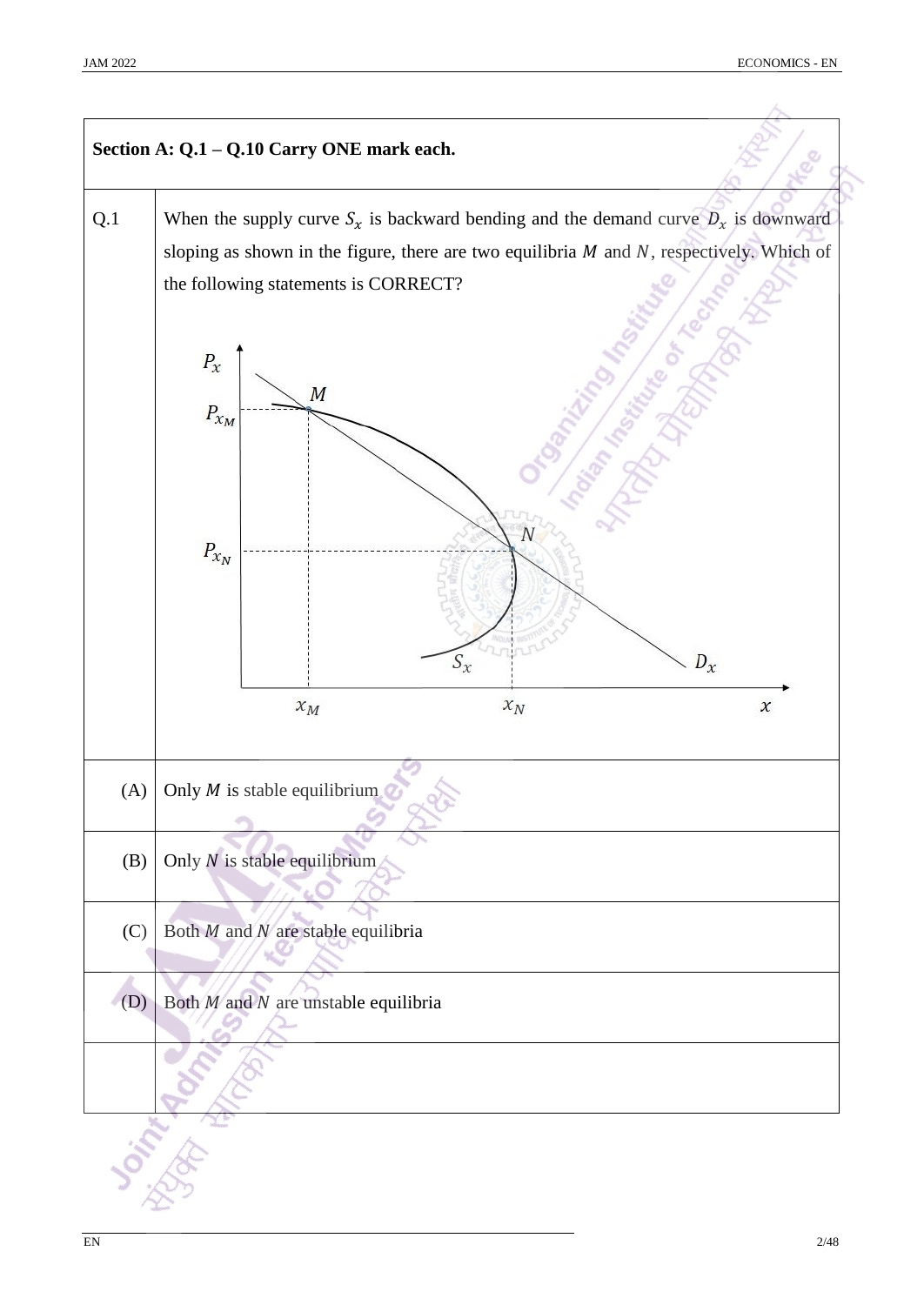| $\mathrm{Q}.2$ | Which of the following deficits indicates the true current fiscal position of the Indian<br>Economy? |
|----------------|------------------------------------------------------------------------------------------------------|
| (A)            | Revenue Deficit                                                                                      |
| (B)            | Capital Deficit                                                                                      |
| (C)            | <b>Current Account Deficit</b>                                                                       |
| (D)            | Primary Deficit                                                                                      |
|                |                                                                                                      |
|                | Dorman Manufacturer River River                                                                      |
|                |                                                                                                      |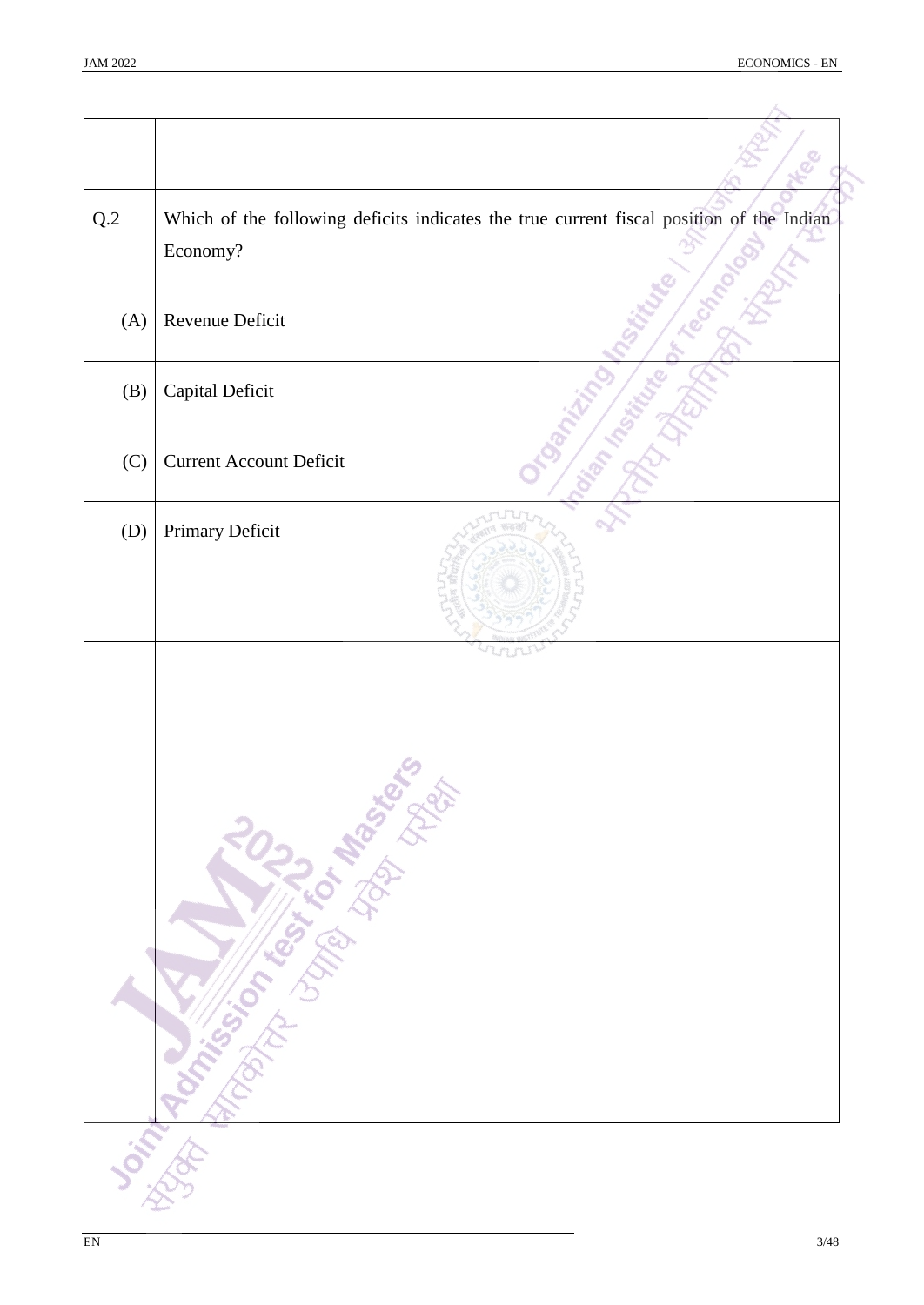Š

| Q.3 | Which of the following CORRECTLY defines the relationship between the variances of<br>sample means for simple random samples drawn with and without replacement from a<br>normal population? |
|-----|----------------------------------------------------------------------------------------------------------------------------------------------------------------------------------------------|
|     |                                                                                                                                                                                              |
|     | (A) $\left  \frac{\sigma^2}{n} > \frac{\sigma^2}{n} \left( \frac{N-n}{N-1} \right) \right $                                                                                                  |
|     | (B) $\left  \frac{\sigma^2}{n} \leq \frac{\sigma^2}{n} \left( \frac{N-n}{N-1} \right) \right $                                                                                               |
|     | (C) $\left  \frac{\sigma^2}{n} < \frac{\sigma^2}{n} \left( \frac{N-n}{N-1} \right) \right $                                                                                                  |
|     | (D) $\left  \frac{\sigma^2}{n} \right  = \frac{\sigma^2}{n} \left( \frac{N-n}{N-1} \right)$                                                                                                  |
|     |                                                                                                                                                                                              |
|     | Joseph Rock of Marian Library River                                                                                                                                                          |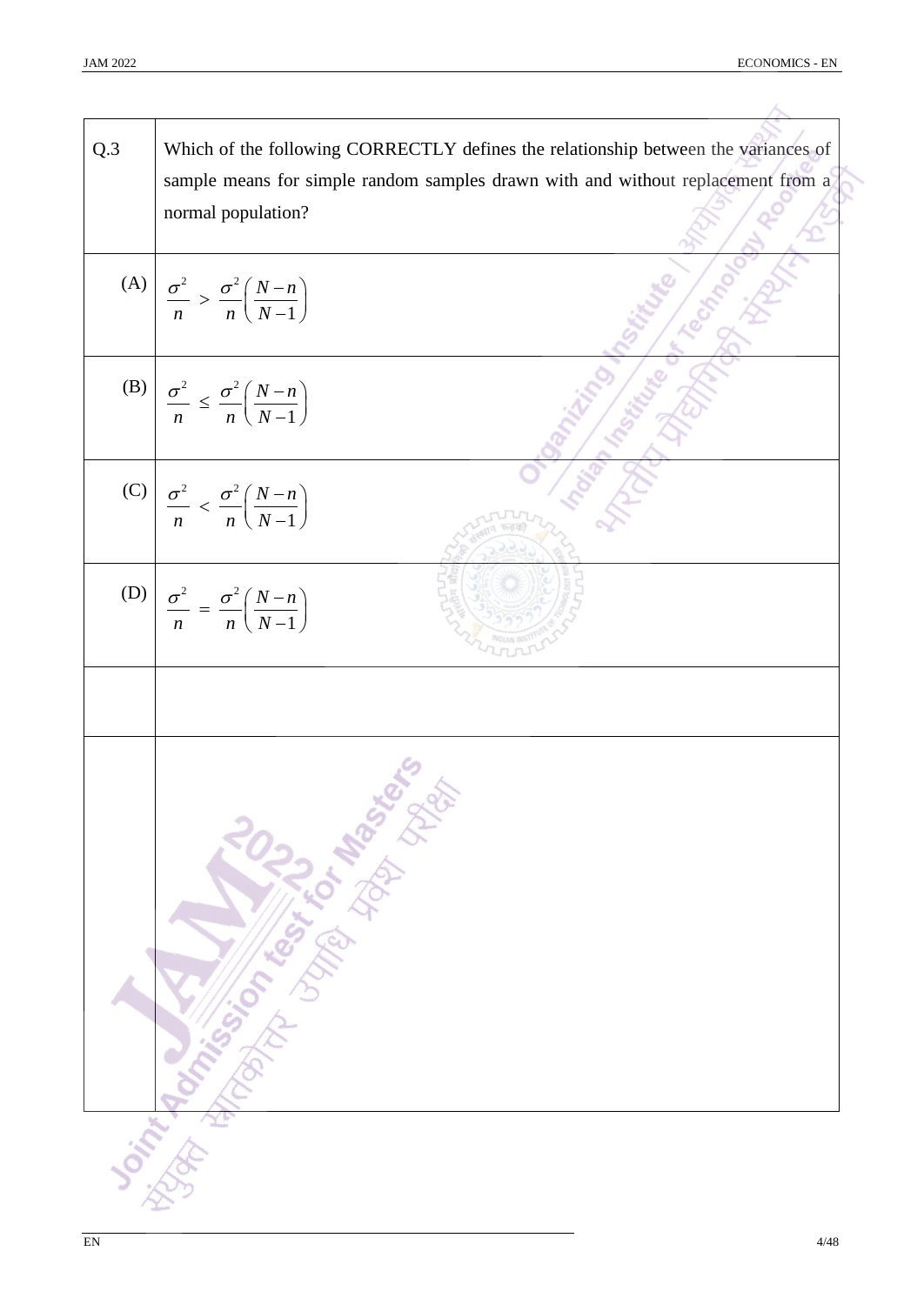| Q.4 | Suppose that one million unemployed persons in a country are receiving Rs. 6000 per<br>month per person as an unemployment allowance. If the government, instead of paying       |
|-----|----------------------------------------------------------------------------------------------------------------------------------------------------------------------------------|
|     | unemployment allowance, hires all of them at the same amount (Rs. 6000 per month per<br>person) and engages them in digging the pits and filling the same pits. What will be the |
|     | effect on GDP?                                                                                                                                                                   |
| (A) | No effect on GDP                                                                                                                                                                 |
| (B) | GDP will rise.                                                                                                                                                                   |
| (C) | GDP will fall.                                                                                                                                                                   |
| (D) | The effect on GDP will be uncertain.                                                                                                                                             |
|     |                                                                                                                                                                                  |
|     |                                                                                                                                                                                  |
|     | <b>Don't Kingdom Completed Bandy Sciences</b>                                                                                                                                    |
|     |                                                                                                                                                                                  |
|     |                                                                                                                                                                                  |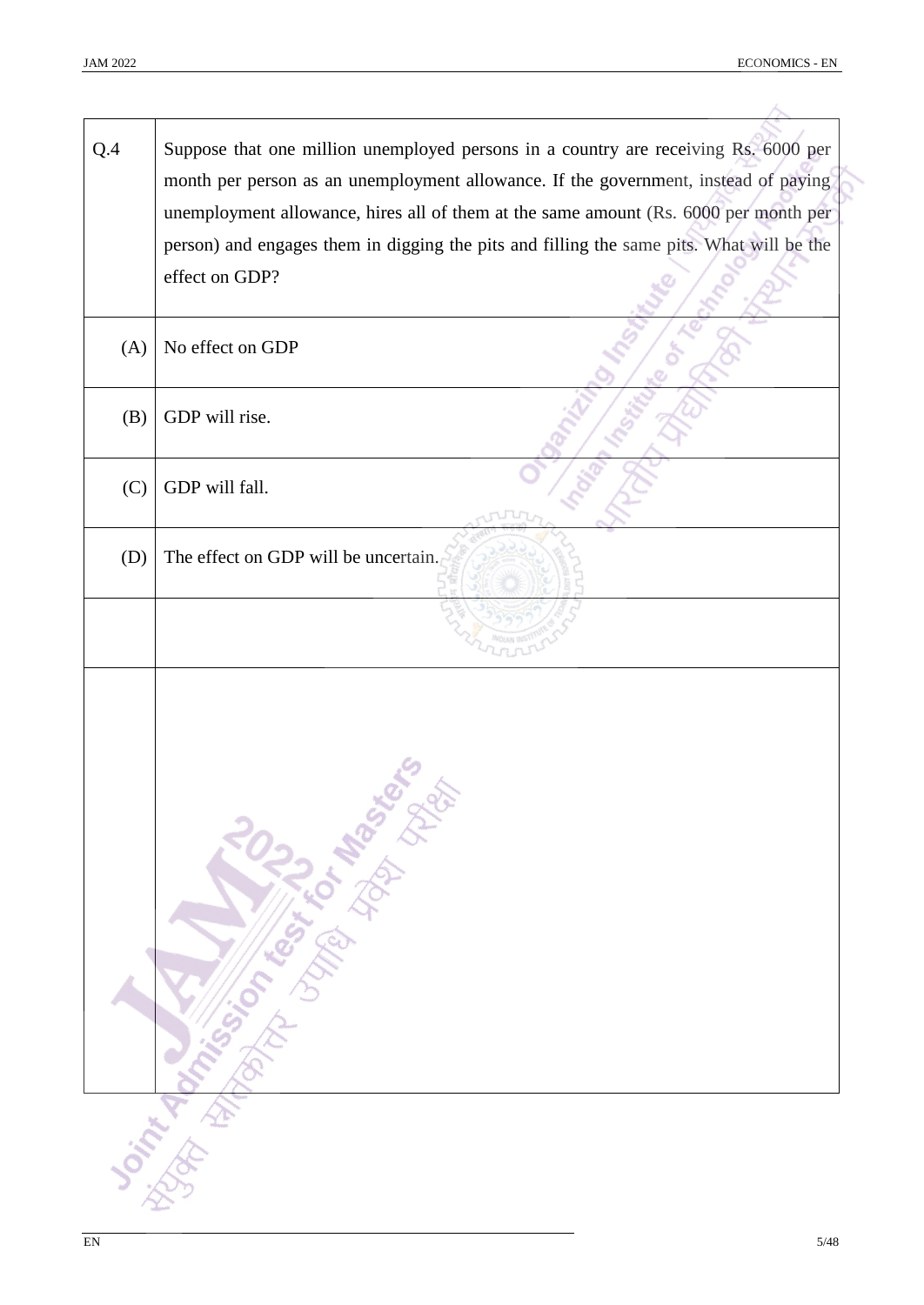| Q.5 | Which amendments to the constitution have provided constitutional status to the rural and<br>urban local bodies in India? |
|-----|---------------------------------------------------------------------------------------------------------------------------|
| (A) | 80 <sup>th</sup> and 81 <sup>st</sup> Amendments                                                                          |
| (B) | 73 <sup>rd</sup> and 74 <sup>th</sup> Amendments                                                                          |
| (C) | 92 <sup>nd</sup> and 93 <sup>rd</sup> Amendments                                                                          |
| (D) | 71 <sup>st</sup> and 72 <sup>nd</sup> Amendments                                                                          |
|     |                                                                                                                           |
|     | Joint Marian Library 103 Marshall                                                                                         |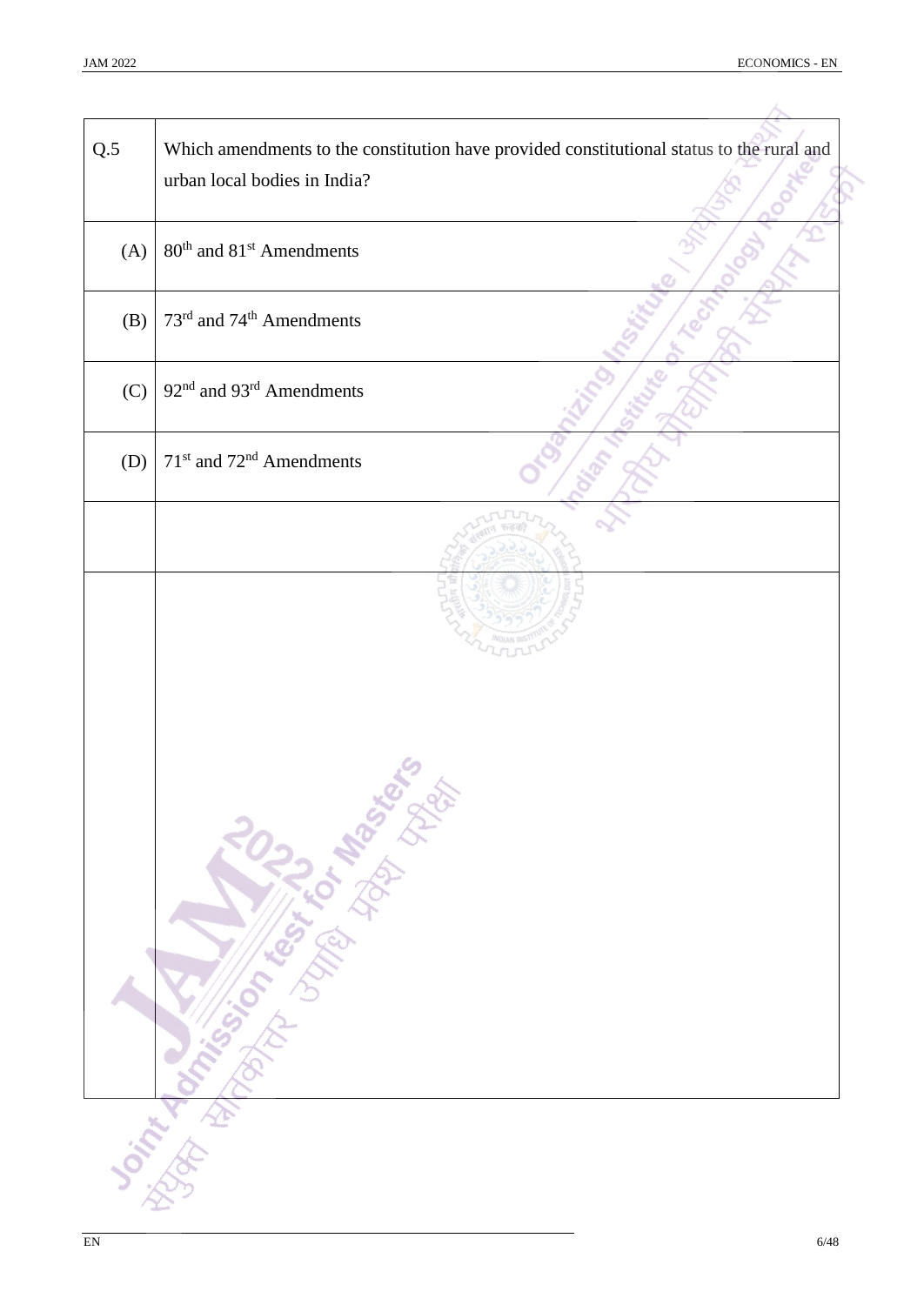| Q.6 | Let W be a subspace of a vector space $\mathfrak{R}^3$ . Then, which of the following sets of vectors<br>forms a basis of W? |
|-----|------------------------------------------------------------------------------------------------------------------------------|
| (A) | $(1, 2, 1)$ and $(1, -2, 5)$                                                                                                 |
| (B) | $(1, 3, 2), (1, -1, 0), (4, -1, 0)$ and $(3, 1, -3)$                                                                         |
| (C) | $(1, 1, 1), (1, 2, 3)$ and $(2, -1, 1)$                                                                                      |
| (D) | $(1, -2, 1), (2, 1, -1)$ and $(7, -4, 1)$                                                                                    |
|     |                                                                                                                              |
|     | <b>Joint Management of the Contract of Base</b> of the                                                                       |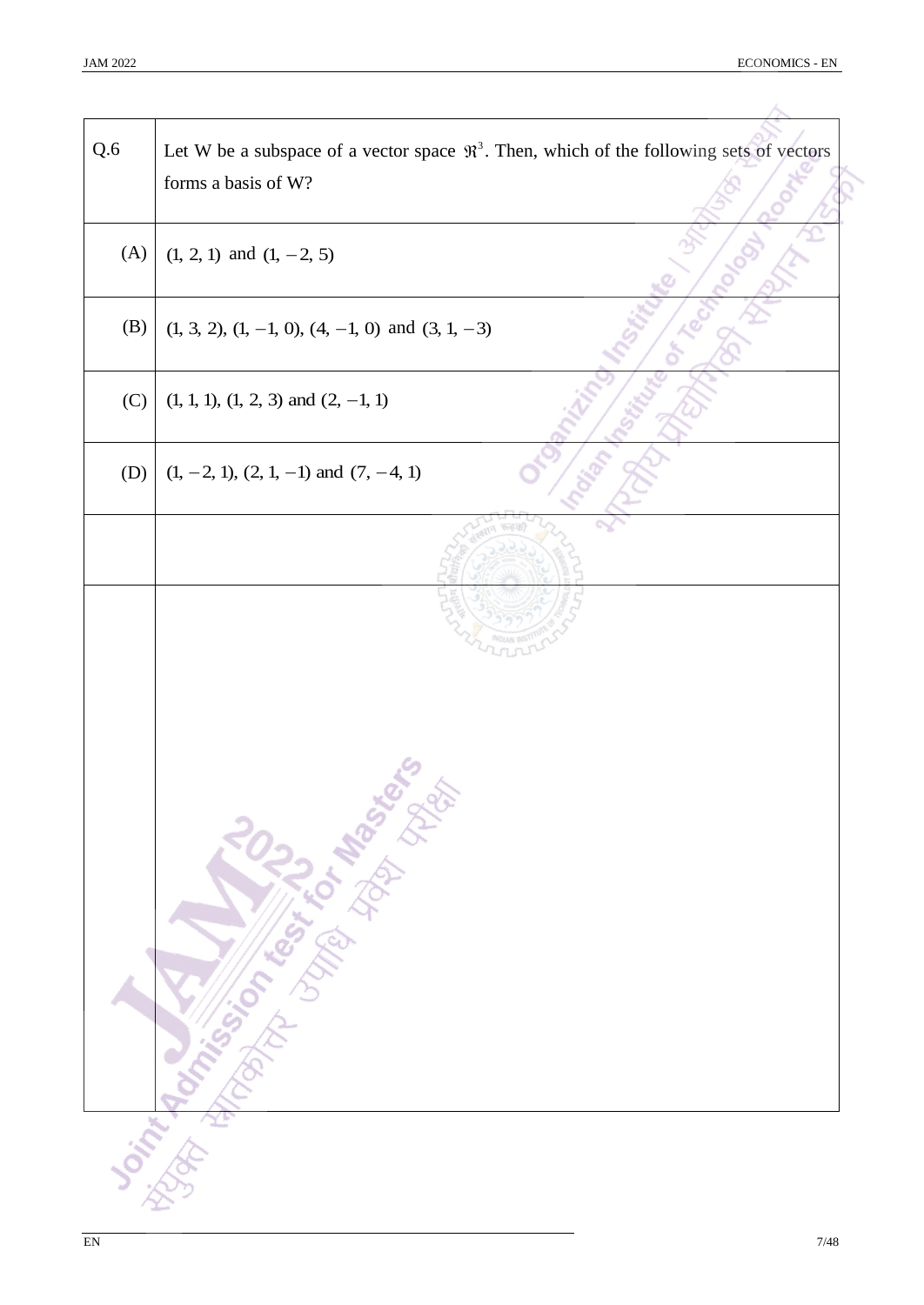Î,

| Q.7 | From the following, who first examined the close negative relationship between the<br>unemployment rate and the output ratio? |
|-----|-------------------------------------------------------------------------------------------------------------------------------|
| (A) | Alban W. Phillips                                                                                                             |
| (B) | James Tobin                                                                                                                   |
| (C) | Arthur M. Okun                                                                                                                |
| (D) | Robert M. Solow                                                                                                               |
|     |                                                                                                                               |
|     |                                                                                                                               |
| Q.8 | In the hypothesis testing, which of the following defines the size of power of the test?                                      |
| (A) | 1 - (Probability of accepting null hypothesis when it is true)                                                                |
| (B) | 1 - (Probability of rejecting null hypothesis when it is true)                                                                |
| (C) | 1 - (Probability of accepting null hypothesis when it is false)                                                               |
| (D) | 1 + (Probability of rejecting null hypothesis when it is not true)                                                            |
|     |                                                                                                                               |
|     |                                                                                                                               |
|     |                                                                                                                               |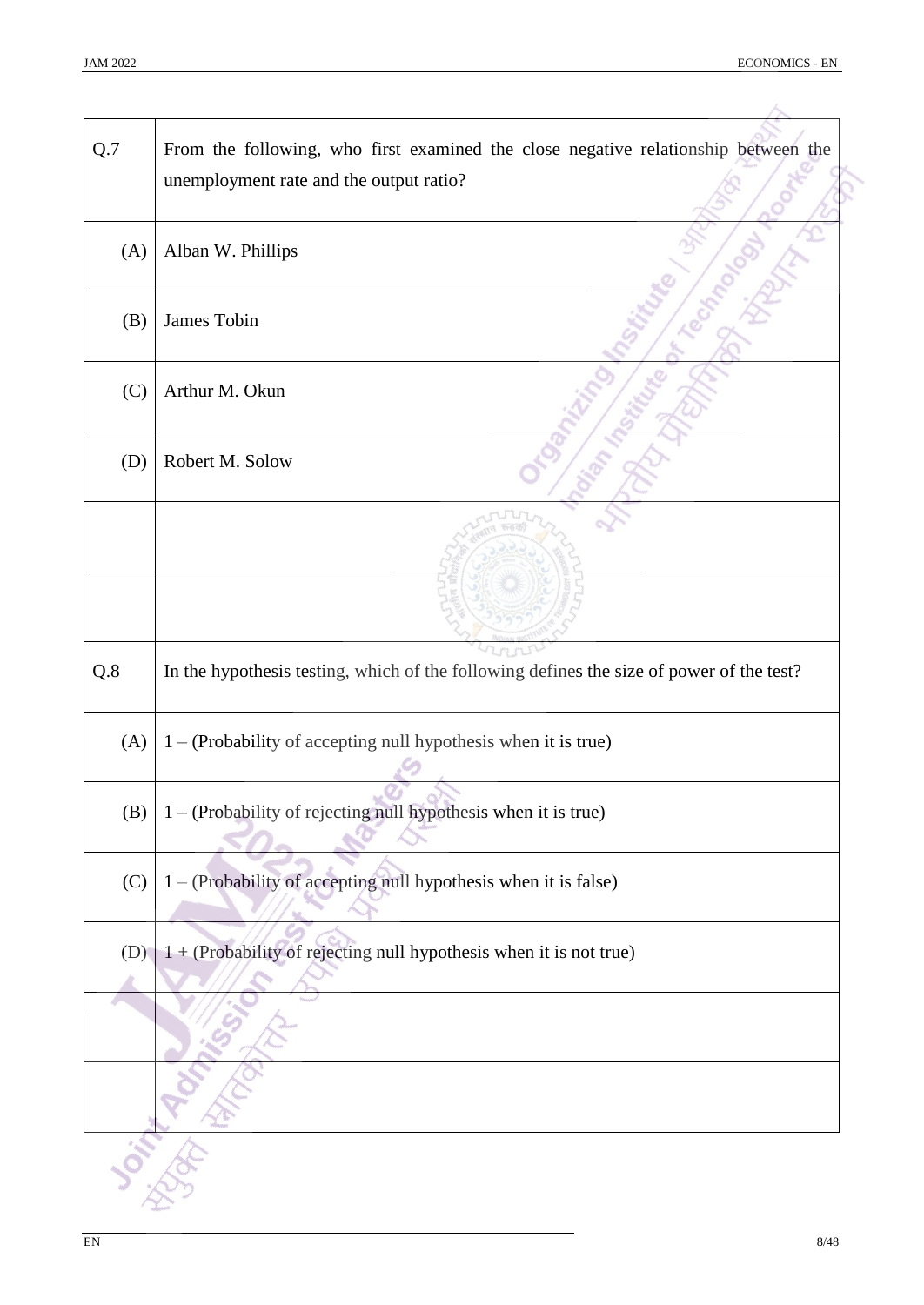| Q.9  | Which of the following is NOT a postulate of the Classical Model of full-employment<br>equilibrium? |
|------|-----------------------------------------------------------------------------------------------------|
| (A)  | Wage-Price flexibility                                                                              |
| (B)  | Perfect information about the market                                                                |
| (C)  | Consumption and saving functions depend on income.                                                  |
| (D)  | The price level moves proportionately with the quantity of money.                                   |
|      |                                                                                                     |
|      |                                                                                                     |
| Q.10 | A long-run cost function for a product exhibits economies of scale if                               |
| (A)  | average cost of production increases when the output increases.                                     |
| (B)  | the production function has decreasing returns to scale.                                            |
| (C)  | average cost of production falls as the output increases.                                           |
| (D)  | average cost of production remains constant as the output increases.                                |
|      |                                                                                                     |
|      |                                                                                                     |
|      |                                                                                                     |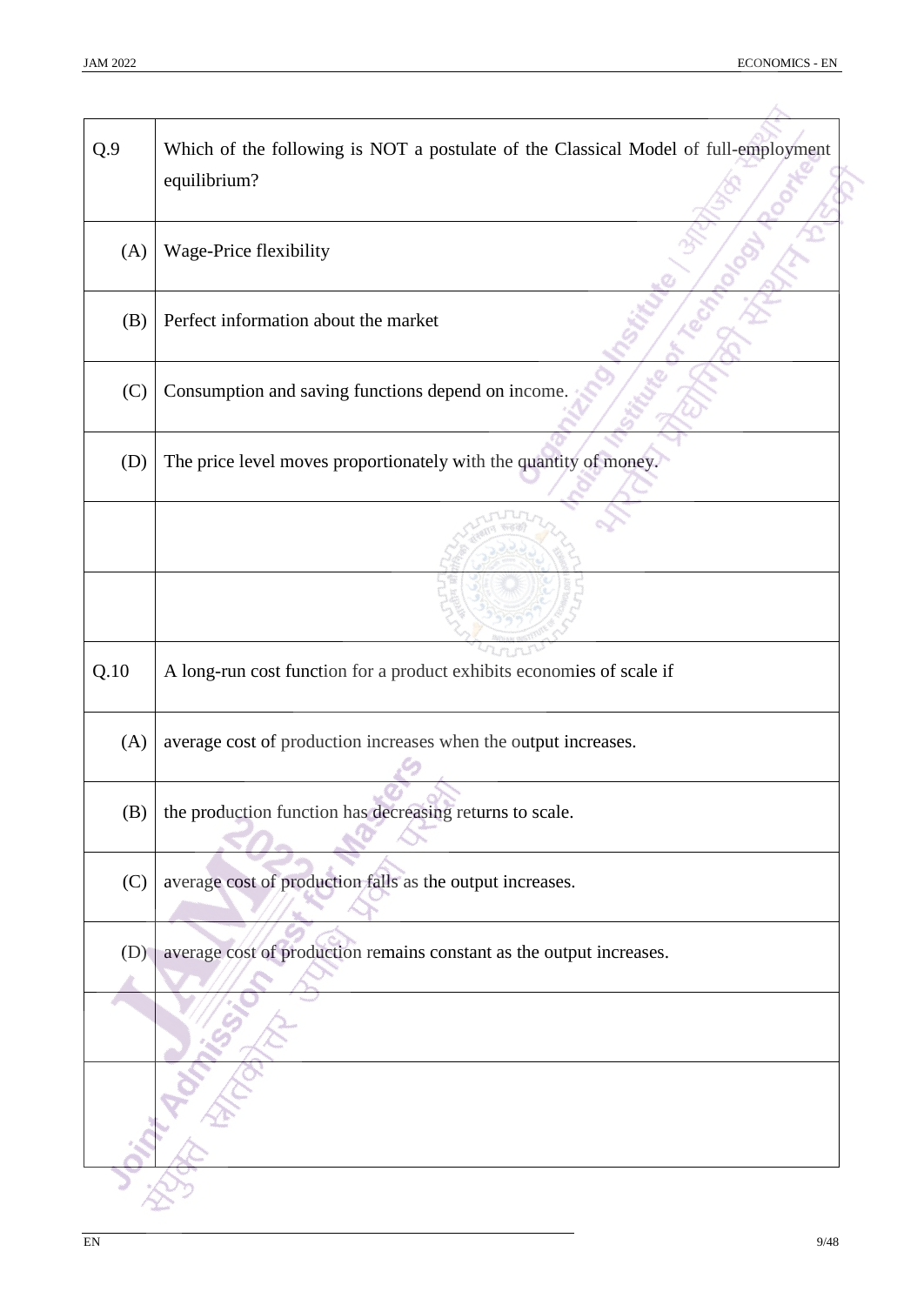|      | Section A: Q.11 - Q.30 Carry TWO marks each.                                                                                                                                                                                         |
|------|--------------------------------------------------------------------------------------------------------------------------------------------------------------------------------------------------------------------------------------|
| Q.11 | Let $x^3 + 3y^2 = 4$ for all $x, y \in \mathfrak{R}$ , $y' = \frac{dy}{dx}$ and $y'' = \frac{d^2y}{dx^2}$ . Then                                                                                                                     |
|      | (A) $x^2 + y y'' + (y')^2 = 0$                                                                                                                                                                                                       |
| (B)  | $2x + y'' + 2(y')^{2} = 0$                                                                                                                                                                                                           |
| (C)  | $x + (y')^2 = 0$                                                                                                                                                                                                                     |
| (D)  | $x + y y'' + (y')^{2} = 0$                                                                                                                                                                                                           |
|      |                                                                                                                                                                                                                                      |
|      | <b>Scintification of the light of the first control of the control of the control of the control of the control of the control of the control of the control of the control of the control of the control of the control of the </b> |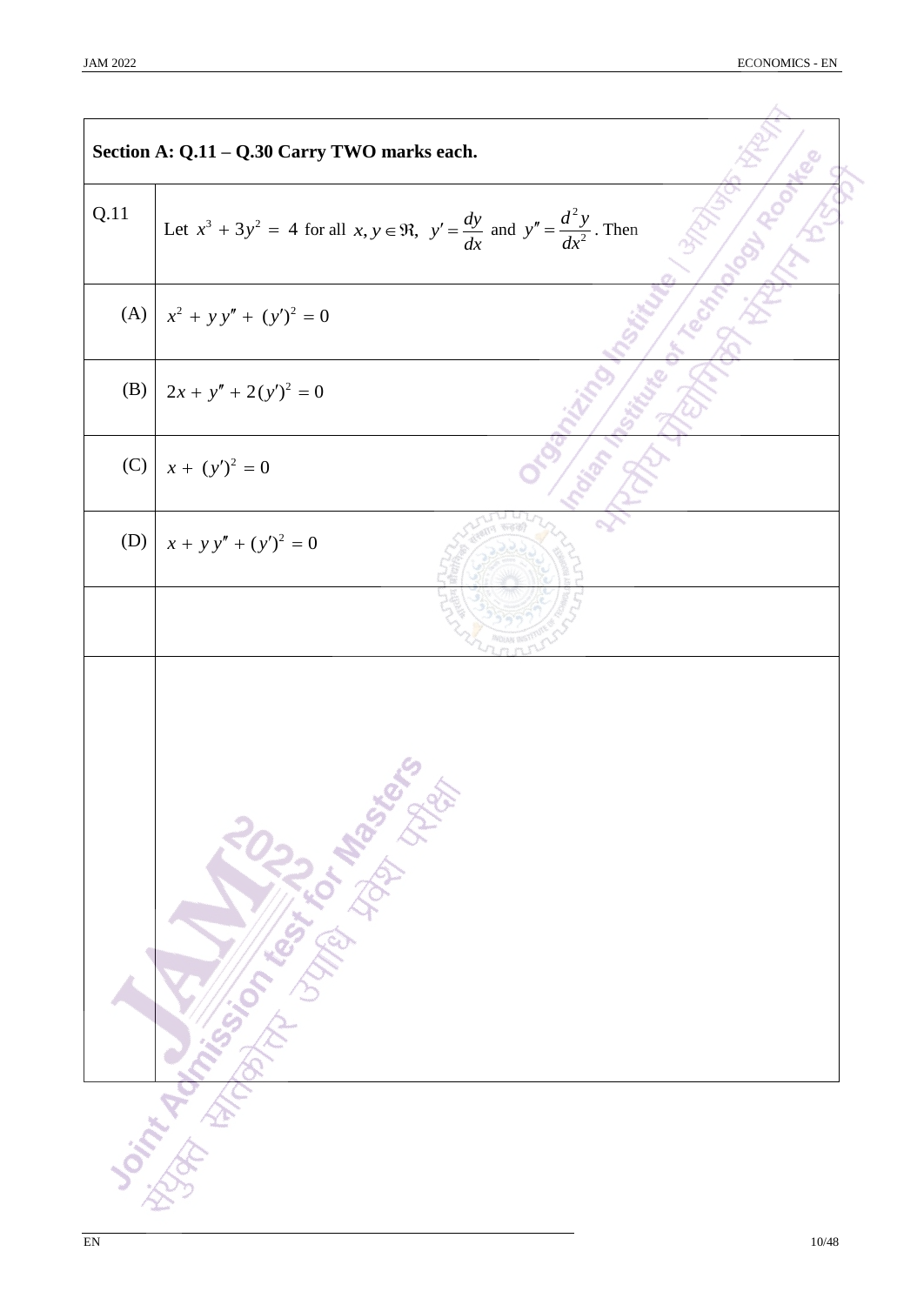| List I                               | List II                                                                                                                 |
|--------------------------------------|-------------------------------------------------------------------------------------------------------------------------|
| a. Second Five Year Plan (1956-61)   | Towards<br>Faster<br>i.<br>More<br>and<br>Inclusive Growth                                                              |
| b. Fourth Five Year Plan (1969-74)   | ii. Removal of<br>Poverty<br>and<br><b>Attainment of Self-reliance</b>                                                  |
| c. Fifth Five Year Plan (1974-79)    | Rapid Industrialization-Heavy<br>iii.<br>and Basic Industries                                                           |
| d. Eleventh Five Year Plan (2007-12) | iv. Family Planning Programmes                                                                                          |
|                                      |                                                                                                                         |
| (a, ii), (b, i), (c, iv), (d, iii)   |                                                                                                                         |
| (a, iii), (b, iv), (c, i), (d, ii)   |                                                                                                                         |
| (a, iv), (b, iii), (c, ii), (d, i)   |                                                                                                                         |
| (a, iii), (b, iv), (c, ii), (d, i)   |                                                                                                                         |
|                                      |                                                                                                                         |
|                                      |                                                                                                                         |
|                                      |                                                                                                                         |
|                                      | <b>Doint Romance Communications of the School School and Communications of the Communications of the Communications</b> |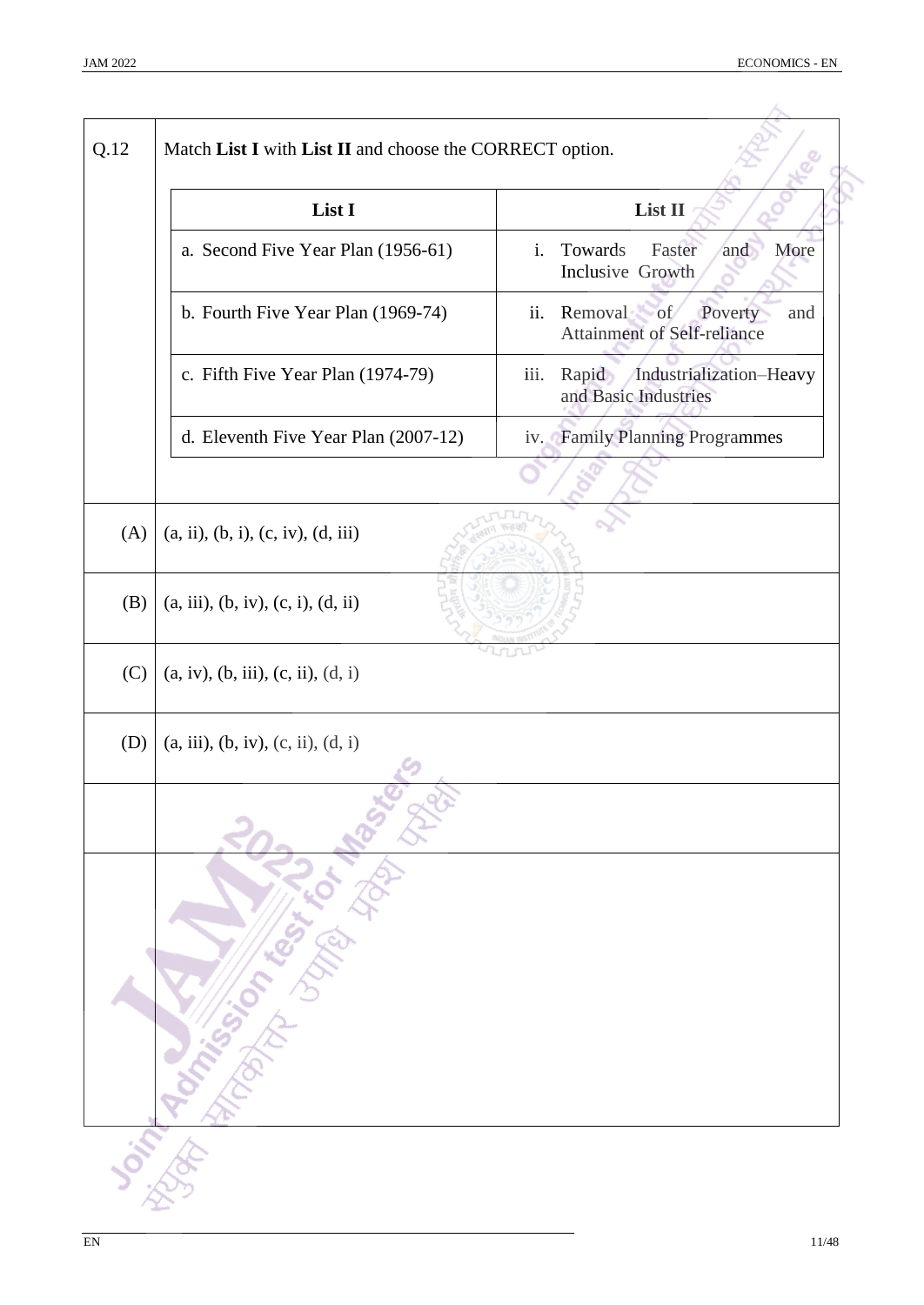| Q.13 | Let $f: [0, \infty) \to \Re$ be a function defined by $f(x) = \frac{x+1}{x+2}$ for all $x \in \Re$ . Then f is |
|------|----------------------------------------------------------------------------------------------------------------|
| (A)  | one-one and onto.                                                                                              |
| (B)  | one-one but not onto.                                                                                          |
| (C)  | onto but not one-one.                                                                                          |
| (D)  | neither one-one nor onto.                                                                                      |
|      |                                                                                                                |
|      | Oriting Manufacturer 1102 av Manufacturer                                                                      |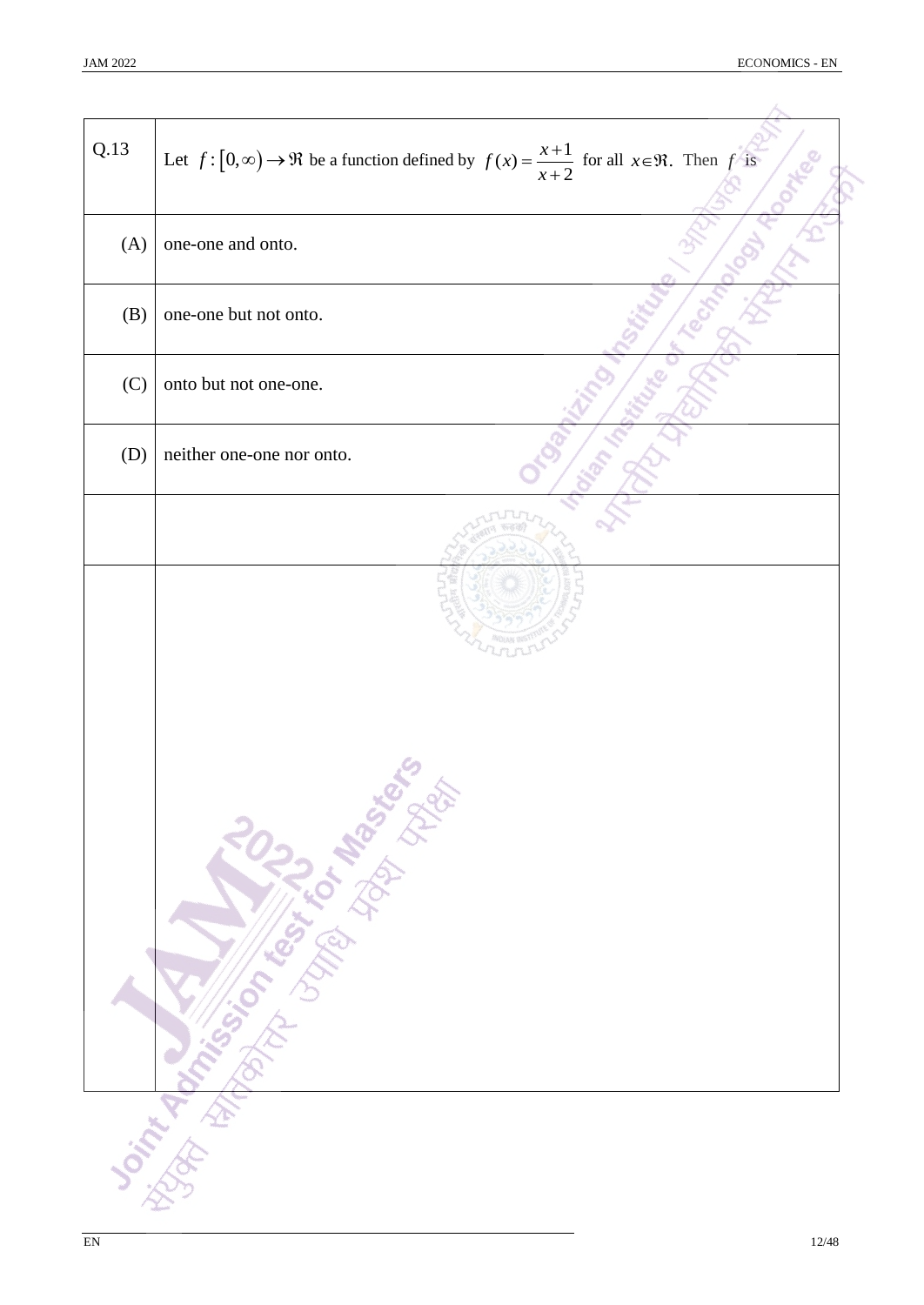| Q.14 | An economy is characterized by the Solow model, with the production function $y = \sqrt{k}$ ,                                                                     |
|------|-------------------------------------------------------------------------------------------------------------------------------------------------------------------|
|      | where $y$ is output per worker and $k$ is capital per worker. The steady-state level of output                                                                    |
|      | per worker is $y^{ss} = A^{1/(1-\alpha)} \left(\frac{\gamma}{\delta}\right)^{\alpha/(1-\alpha)}$ , where A, $\gamma$ , $\delta$ and $\alpha$ denote productivity, |
|      | share of output invested (in %), depreciation rate (in %) and capital's share in income (in                                                                       |
|      | fraction), respectively. Suppose that $A = 1$ , $k = 400$ , $\gamma = 50\%$ , $\delta = 5\%$ and $\alpha = 1/2$ .                                                 |
|      | Then the current output, using the above information, is                                                                                                          |
| (A)  | above the steady-state level of output per worker.                                                                                                                |
| (B)  | at the steady-state level of output per worker.                                                                                                                   |
| (C)  | below the steady-state level of output per worker.                                                                                                                |
| (D)  | at the Golden Rule level.                                                                                                                                         |
|      |                                                                                                                                                                   |
|      | Joint designations in the base of the base of                                                                                                                     |
|      |                                                                                                                                                                   |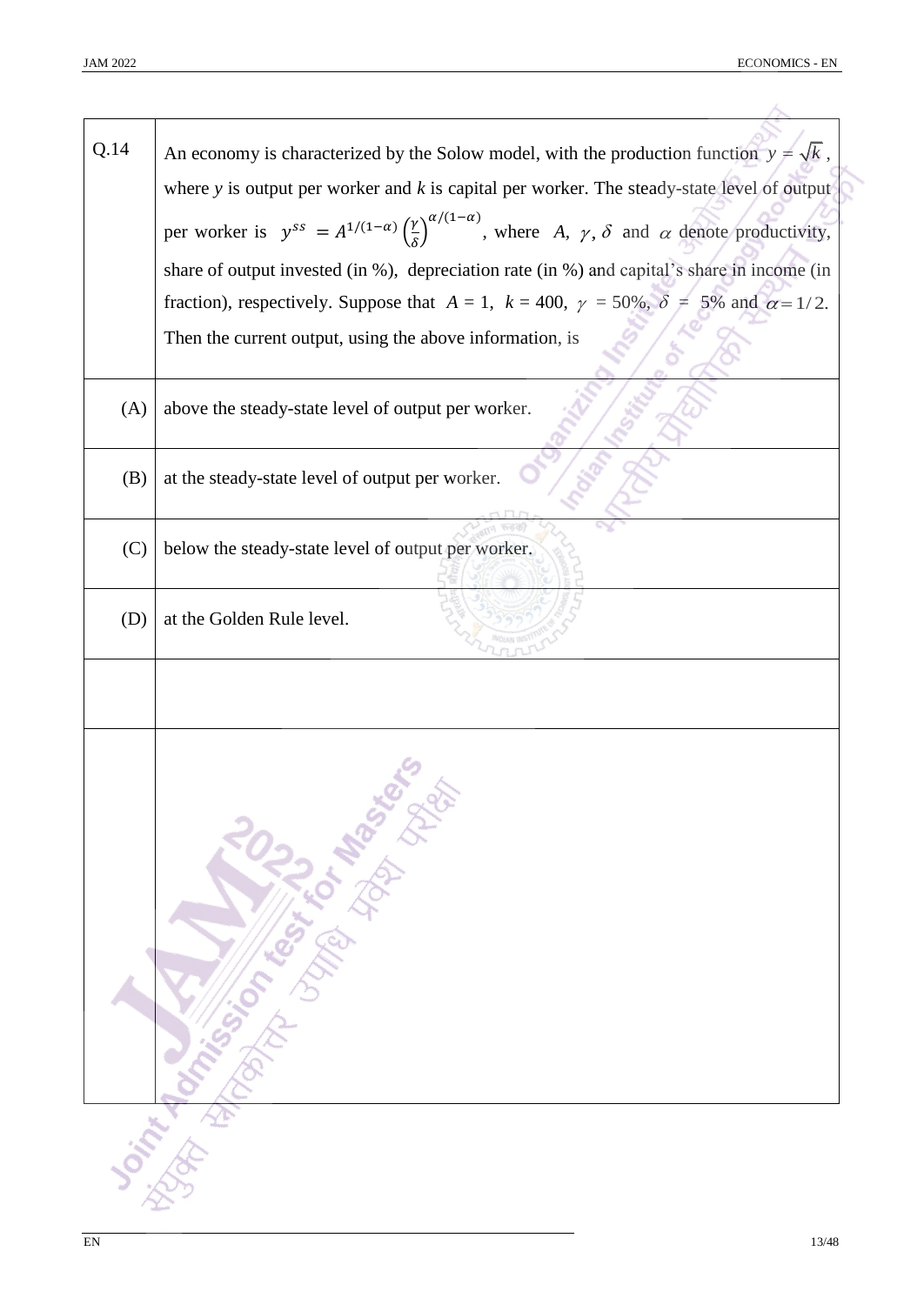| Q.15 | Which of the following is NOT related to the structural adjustment programmes<br>implemented in India after 1991? |
|------|-------------------------------------------------------------------------------------------------------------------|
| (A)  | Deregulation                                                                                                      |
| (B)  | Quantitative restrictions on trade                                                                                |
| (C)  | Fiscal austerity                                                                                                  |
| (D)  | Reduction of subsidies                                                                                            |
|      |                                                                                                                   |
|      | Joseph Marian Library River River                                                                                 |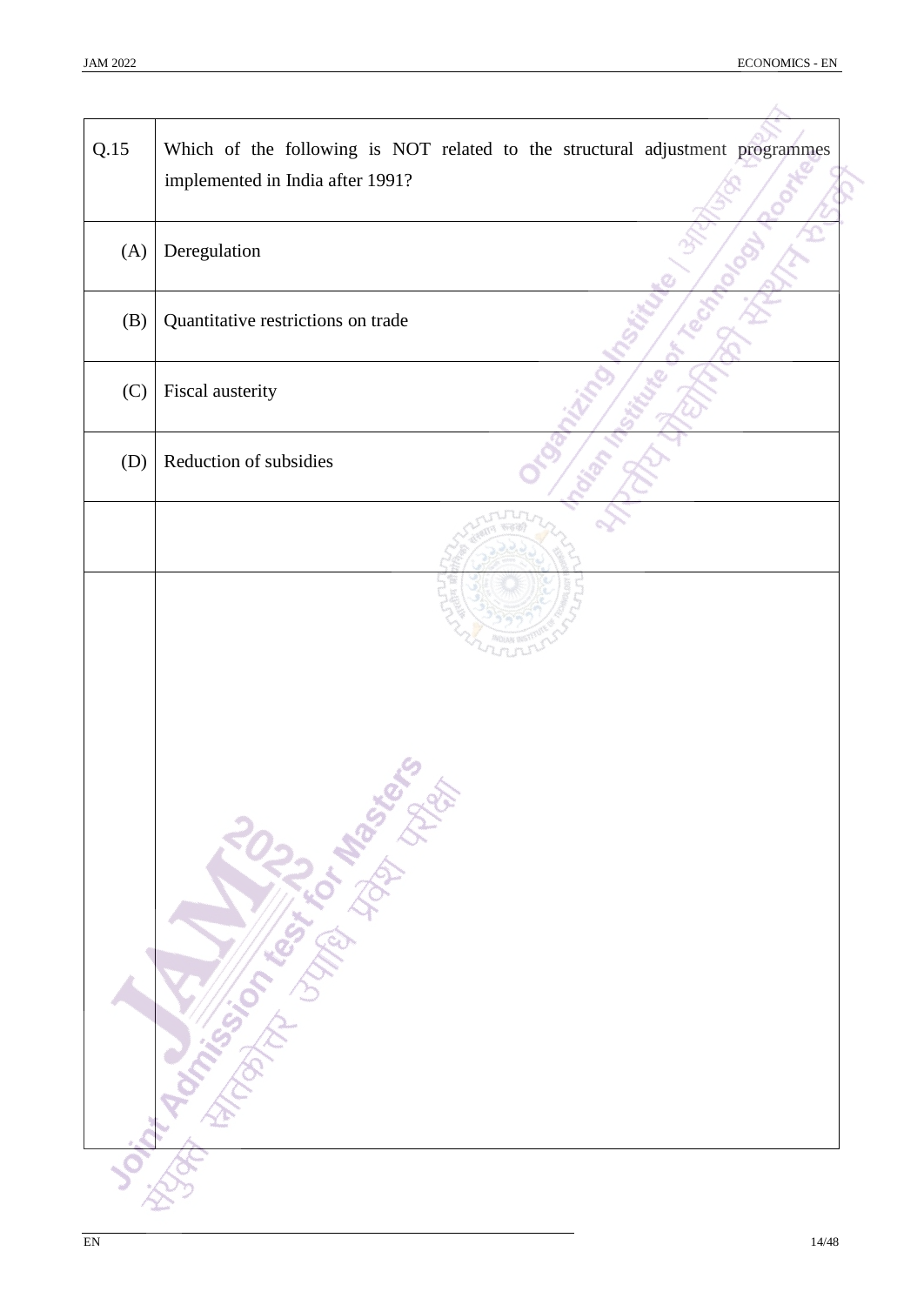| Q.16 | Let a second order difference equation be                              |
|------|------------------------------------------------------------------------|
|      | $y_{n+2} + 4y_n = 4y_{n+1}$ , $n = 2, 3, 4,$ , $y_0 = 1$ , $y_1 = 4$ . |
|      | Then the general solution is                                           |
| (A)  | $(1+n^2) 2^n$                                                          |
| (B)  | $(1 + n) 2^n$                                                          |
| (C)  | $\left(1+\frac{1}{n}\right)2^n$                                        |
| (D)  | $(n^2 + n + 1) 2^n$                                                    |
|      |                                                                        |
|      | Joseph Rock Concert Manufacture of the Science                         |
|      |                                                                        |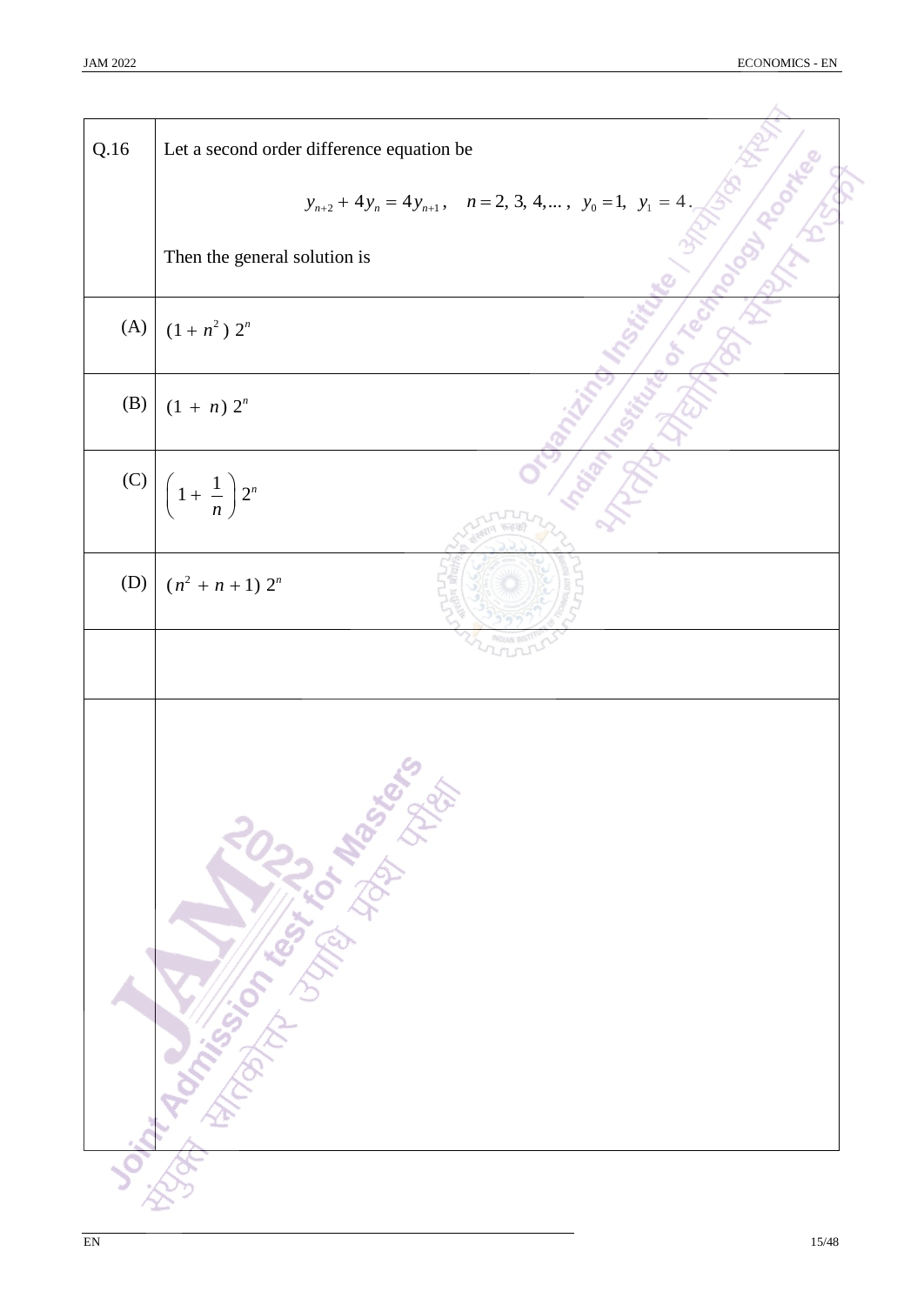| Q.17 | Suppose that two random samples of sizes $n_1$ and $n_2$ are selected without replacement                                                                |
|------|----------------------------------------------------------------------------------------------------------------------------------------------------------|
|      | from two binomial populations with means $\mu_1 = n_1 p_1$ , $\mu_2 = n_2 p_2$ and variances                                                             |
|      | $\sigma_1^2 = n_1 p_1 q_1$ , $\sigma_2^2 = n_2 p_2 q_2$ , respectively. Let the difference of sample proportions                                         |
|      | $\overline{P}_1$ and $\overline{P}_2$ approximate a normal distribution with mean ( $p_1 - p_2$ ). Then the standard                                     |
|      | deviation of the difference of sample proportions $\overline{P}_1$ and $\overline{P}_2$ is                                                               |
| (A)  | $\sqrt{\left(\frac{p_1 q_1}{n_1}\right)\left(\frac{N_1-n_1}{N_1-1}\right)} + \left(\frac{p_2 q_2}{n_2}\right)\left(\frac{N_2-n_2}{N_2-1}\right)$         |
| (B)  | $\sqrt{\left(\frac{p_1 q_1}{n_1}\right)+\left(\frac{p_2 q_2}{n_2}\right)}$                                                                               |
| (C)  | $\left(\frac{p_1 q_1 - p_2 q_2}{n + n}\right)$                                                                                                           |
| (D)  | $\sqrt{\left(\frac{p_1 q_1}{n_1+n_2}\right)\left(\frac{N_1-n_1}{N_1-1}\right)} + \left(\frac{p_2 q_2}{n_1+n_2}\right)\left(\frac{N_2-n_2}{N_2-1}\right)$ |
|      |                                                                                                                                                          |
|      |                                                                                                                                                          |
|      |                                                                                                                                                          |
|      | <b>South Marines Communication of the Communication of the Communication of the Communication of the Communication</b>                                   |
|      |                                                                                                                                                          |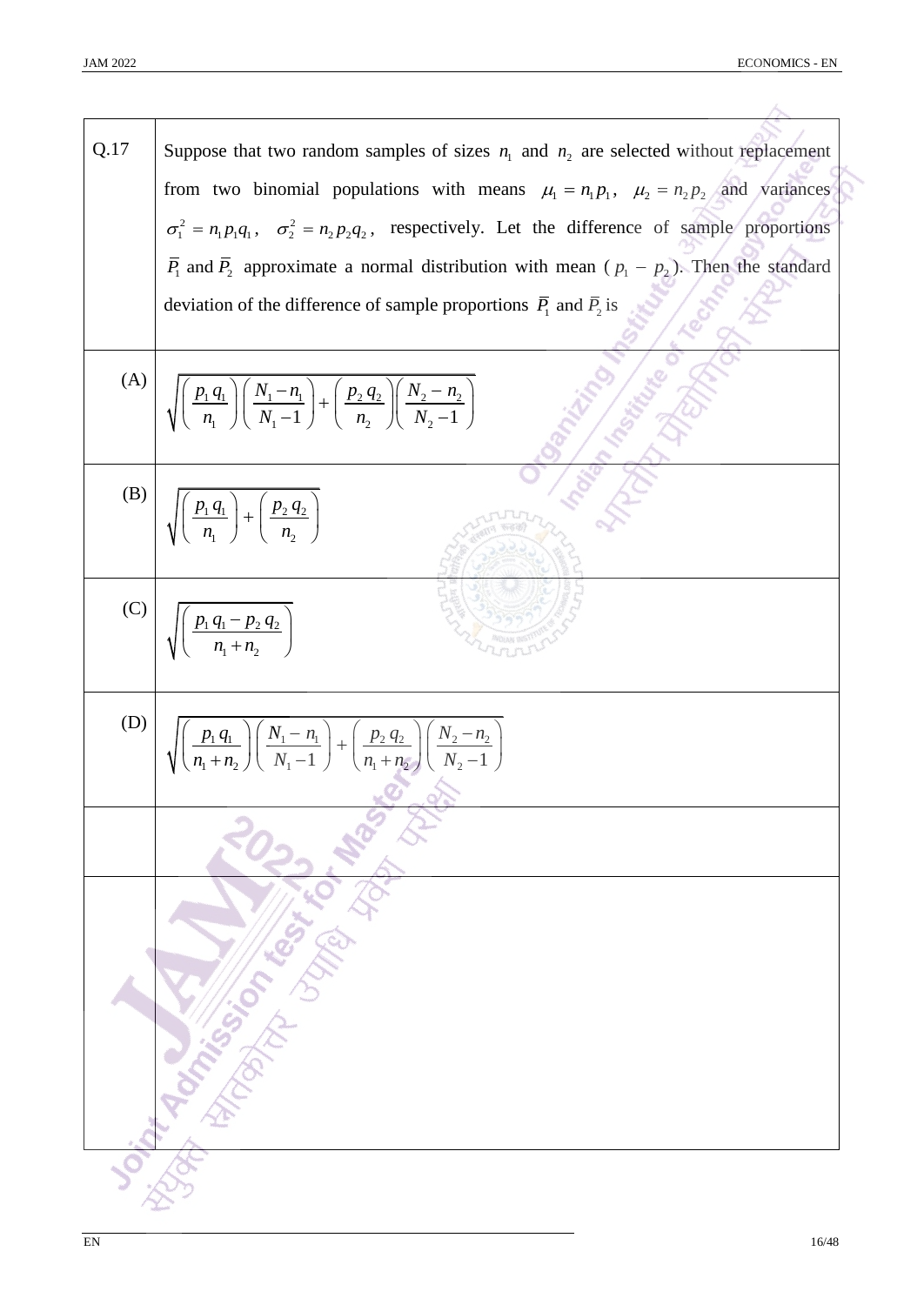| Q.18 | Which of the following statements is NOT correct in the context of quantity theory of<br>money?     |
|------|-----------------------------------------------------------------------------------------------------|
| (A)  | The quantity of money available determines the price level in the economy.                          |
| (B)  | The growth rate in the quantity of money available determines the inflation rate in the<br>economy. |
| (C)  | The velocity of money must rise with the increase in the quantity of money in the economy.          |
| (D)  | The economy's output is determined by factor supplies and technology, because money is<br>neutral.  |
|      |                                                                                                     |
|      | <b>Delivery Manufacturer Manufacturer Report</b>                                                    |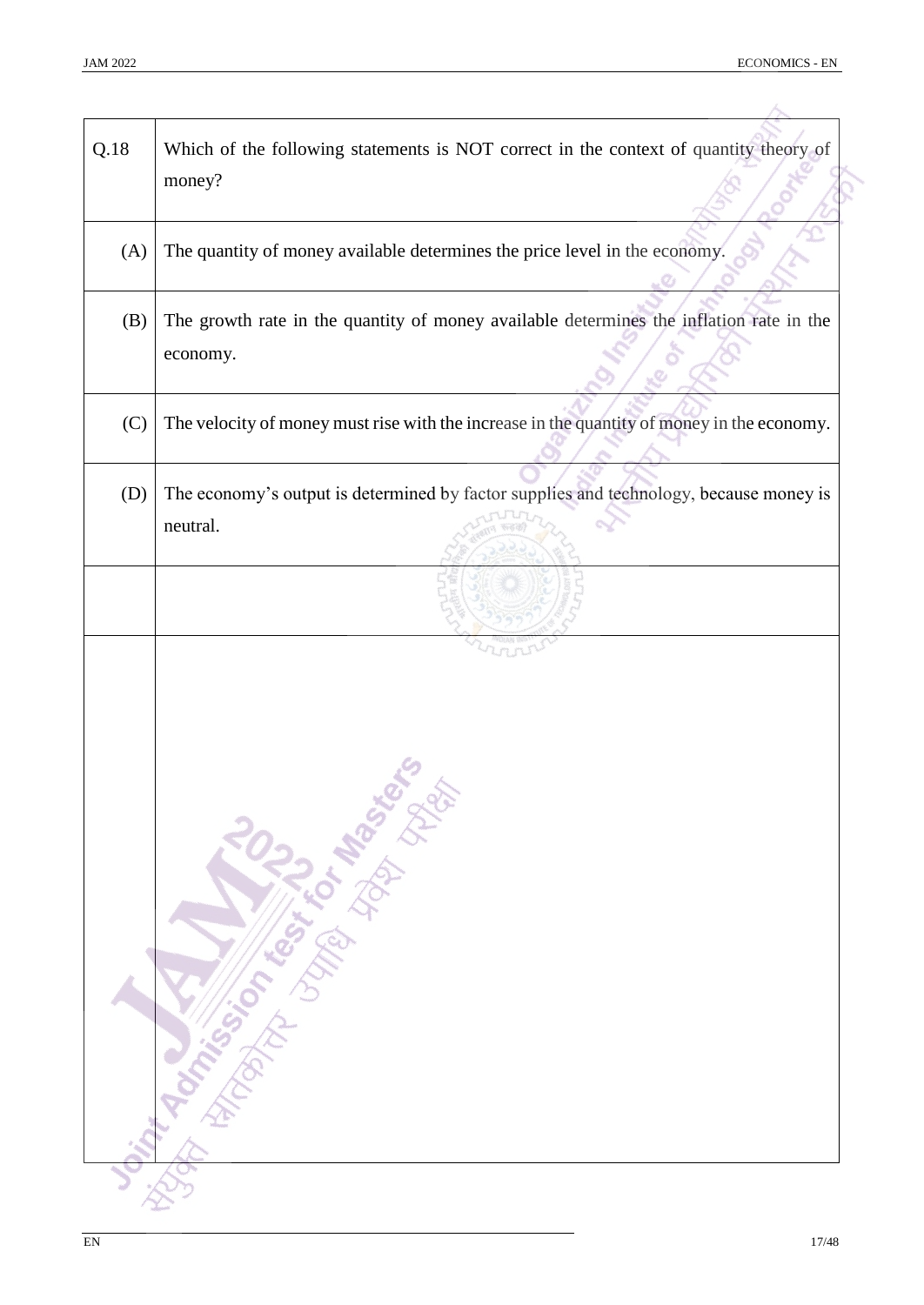| Q.19 | Let the function $f: \Re^2 \to \Re$ be $f(x, y) = \frac{xy^2}{x^3 + 2x^2y + y^3}$ , $f(0, 0) = 0$ . Then |
|------|----------------------------------------------------------------------------------------------------------|
| (A)  | $f$ is differentiable at $(0, 0)$ .                                                                      |
| (B)  | $f_x$ does not exist at (0, 0).                                                                          |
| (C)  | $f_{y}$ does not exist at (0, 0).                                                                        |
| (D)  | $f$ is not continuous at $(0, 0)$ .                                                                      |
|      |                                                                                                          |
|      | Orintage Straite Library Residents                                                                       |
|      |                                                                                                          |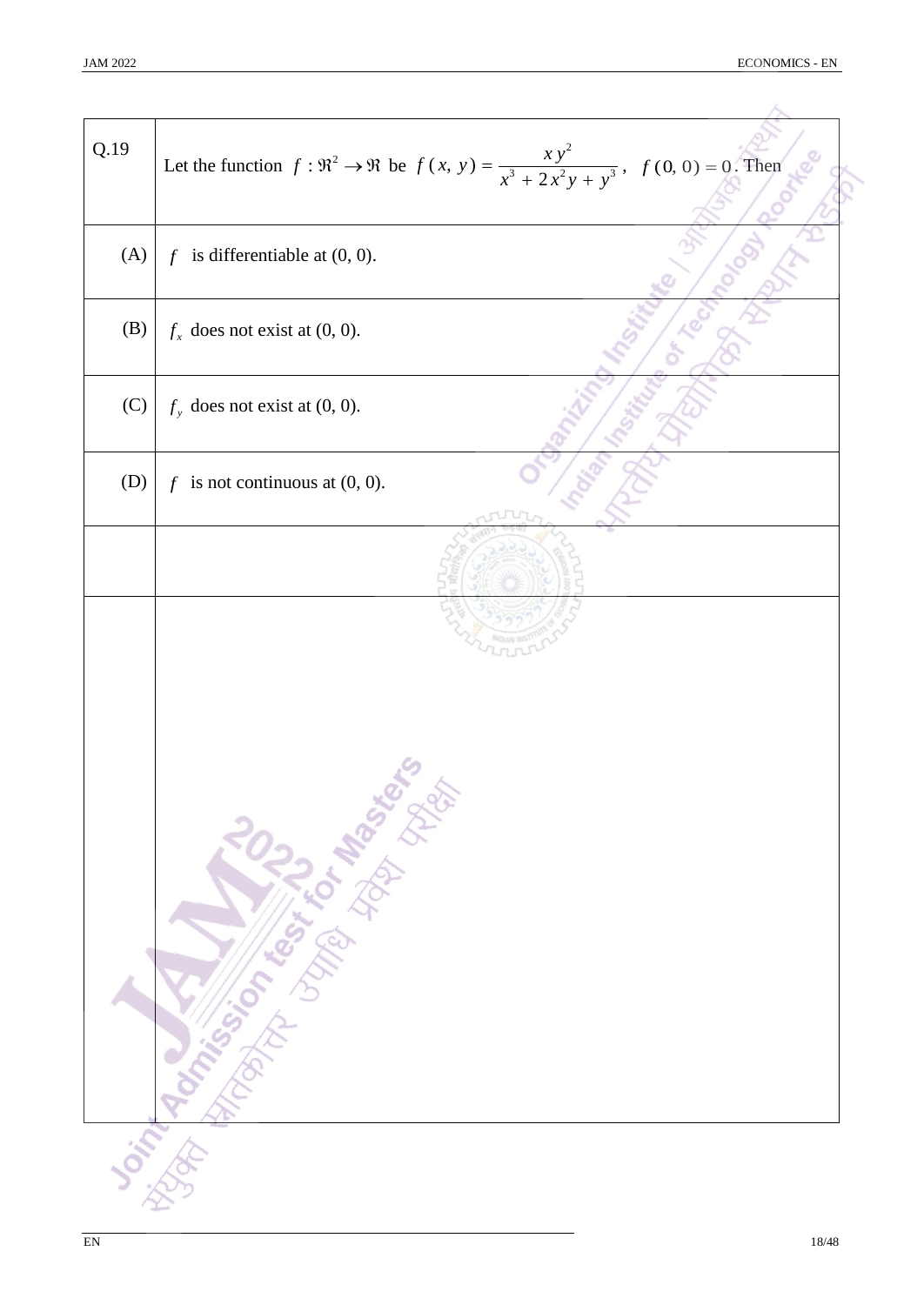| Q.20 | Which of the following measures was announced by the Government of India in the year<br>1994?                  |  |  |  |  |
|------|----------------------------------------------------------------------------------------------------------------|--|--|--|--|
| (A)  | Full convertibility on capital account                                                                         |  |  |  |  |
| (B)  | Full convertibility on current account                                                                         |  |  |  |  |
| (C)  | Constitution of the Narasimham Committee on banking sector reforms                                             |  |  |  |  |
| (D)  | Constitution of the Abid Hussain Committee on trade policies                                                   |  |  |  |  |
|      |                                                                                                                |  |  |  |  |
|      | Joint de Chassister de la Chassister de la Chassister de la Chassister de la Chassister de la Chassister de la |  |  |  |  |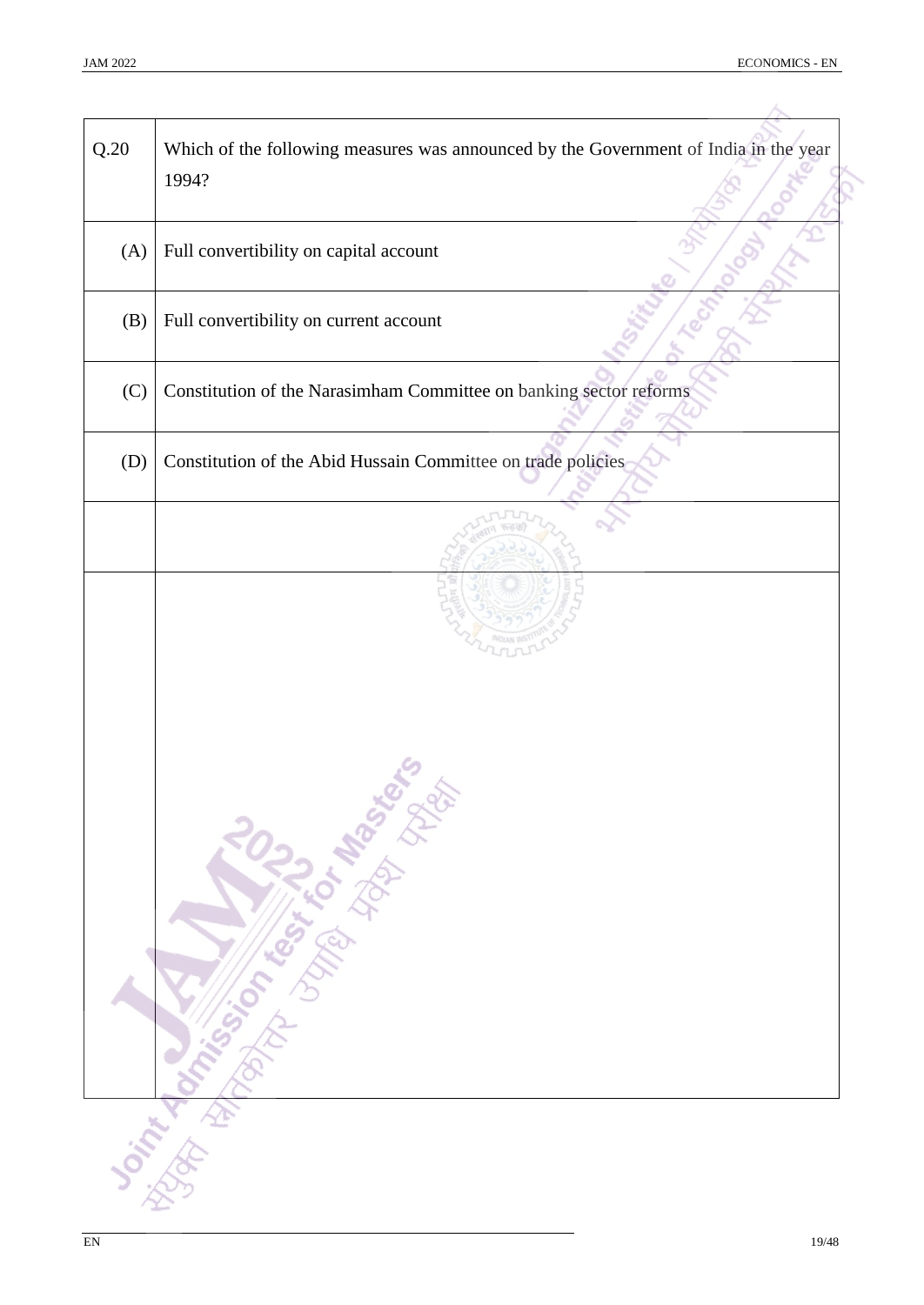| Q.21 | An analyst at the Green Car Co. Ltd. estimated the following demand function for the                 |  |  |  |  |  |
|------|------------------------------------------------------------------------------------------------------|--|--|--|--|--|
|      | electric vehicles it sells:                                                                          |  |  |  |  |  |
|      | $Q_E = 0.75 - 1.5P_E + 2.5P_F - 0.5P_B + 3.2 I$                                                      |  |  |  |  |  |
|      | where $Q_E$ = Number of electric vehicles (in thousand per year), $P_E$ = Unit price of electric     |  |  |  |  |  |
|      | vehicle (Rs. in Lakh), $P_F$ = Average unit price of vehicle using fossil fuels (Rs. in Lakh),       |  |  |  |  |  |
|      | $P_B$ = Unit price of battery used in electric vehicle (Rs. in Lakh), $I$ = Personal disposable      |  |  |  |  |  |
|      | income (Rs. in Lakh).                                                                                |  |  |  |  |  |
|      | Let $P_E$ = Rs. 6.5 Lakh, $P_F$ = Rs. 4.5 Lakh, $P_B$ = Rs. 0.5 Lakh and $I$ = Rs. 10 Lakh. Then     |  |  |  |  |  |
|      | the income elasticity of demand $(e_{Q_EI})$ and the cross price elasticity of demand $(e_{Q_EP_F})$ |  |  |  |  |  |
|      | satisfy                                                                                              |  |  |  |  |  |
| (A)  | $0.98 \le e_{Q_E I} \le 0.99$ and $0.33 \le e_{Q_E P_F} \le 0.34$                                    |  |  |  |  |  |
| (B)  | $0.94 \le e_{Q_E I} \le 0.95$ and $0.45 \le e_{Q_E P_F} \le 0.46$                                    |  |  |  |  |  |
| (C)  | $0.98 \le e_{Q_E I} \le 0.99$ and $0.45 \le e_{Q_E P_F} \le 0.46$                                    |  |  |  |  |  |
| (D)  | $0.94 \le e_{Q_E I} \le 0.95$ and $0.33 \le e_{Q_E P_E} \le 0.34$                                    |  |  |  |  |  |
|      |                                                                                                      |  |  |  |  |  |
|      | Somme Montgome Register                                                                              |  |  |  |  |  |
|      |                                                                                                      |  |  |  |  |  |
|      |                                                                                                      |  |  |  |  |  |
|      |                                                                                                      |  |  |  |  |  |
|      |                                                                                                      |  |  |  |  |  |
|      |                                                                                                      |  |  |  |  |  |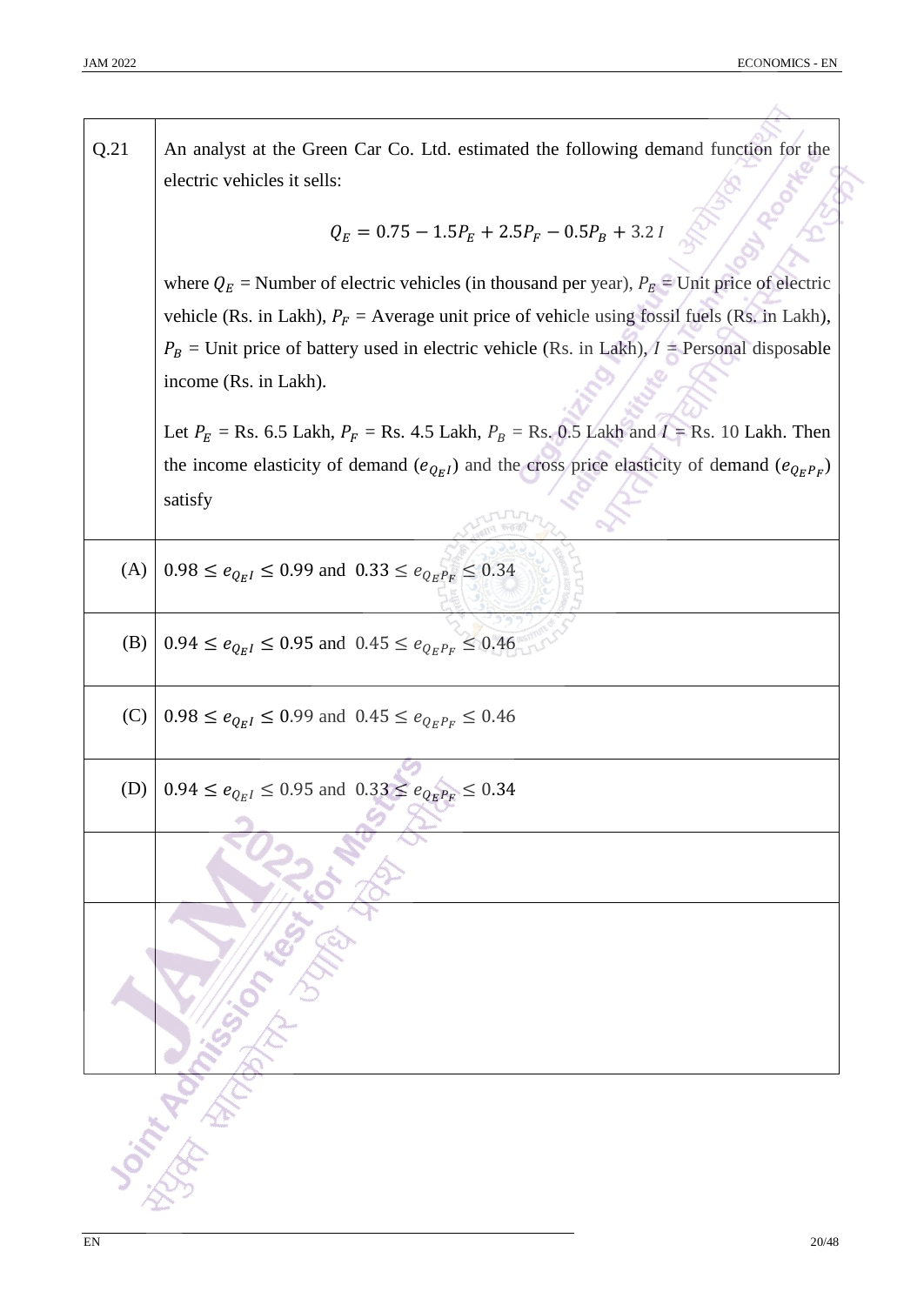| Q.22 | Choose the option that represents the original linear programming problem based on the        |                |             |                                                                         |                |                |                |                |                  |
|------|-----------------------------------------------------------------------------------------------|----------------|-------------|-------------------------------------------------------------------------|----------------|----------------|----------------|----------------|------------------|
|      | initial simplex tableau given below, where $S_i$ represents slack/surplus variables and $A_i$ |                |             |                                                                         |                |                |                |                |                  |
|      |                                                                                               |                |             |                                                                         |                |                |                |                |                  |
|      | represents the artificial variables corresponding to the $ith$ constraint:                    |                |             |                                                                         |                |                |                |                |                  |
|      |                                                                                               | $C_{\rm j}$    |             | 15                                                                      | 25             | $\overline{0}$ | $-M$           | M              | $\overline{0}$   |
|      |                                                                                               | $X_b$          | $\mathbf b$ | $\mathcal{X}$                                                           | у              | $S_1$          | $A_1$          | A <sub>2</sub> | $S_3$            |
|      | $-M$                                                                                          | A <sub>1</sub> | 20          | $\tau$                                                                  | 6              | $-1$           | 1.             | $\theta$       | $\overline{0}$   |
|      | $-M$                                                                                          | A <sub>2</sub> | 18          | 3                                                                       | $-2$           | $\overline{0}$ | $\overline{0}$ | Ŧ              | $\overline{0}$   |
|      | $\overline{0}$                                                                                | $S_3$          | 30          | 8                                                                       | 5 <sup>5</sup> | $\overline{0}$ | $\overline{0}$ | $\overline{0}$ | $\mathbf{1}$     |
|      |                                                                                               | $Z_{j}$        | $-38M$      | $-10M$                                                                  | $-4M$          | M              | $-M$           | - M            | $\boldsymbol{0}$ |
|      |                                                                                               | $C_j-Z_j$      |             | $15 + 10M$                                                              | $25 + 4M$      | $-M$           | $\overline{0}$ | $\overline{0}$ | $\boldsymbol{0}$ |
|      |                                                                                               |                |             |                                                                         |                |                |                |                |                  |
|      |                                                                                               |                |             |                                                                         |                |                |                |                |                  |
| (A)  | Minimize                                                                                      |                | $Z=15x+25y$ |                                                                         |                |                |                |                |                  |
|      | subject to                                                                                    |                |             | $7x + 6y \ge 20$ , $3x - 2y \le 18$ , $8x + 5y \le 30$ ; $x, y \ge 0$ . |                |                |                |                |                  |
|      |                                                                                               |                |             |                                                                         |                |                |                |                |                  |
|      |                                                                                               |                |             |                                                                         |                |                |                |                |                  |
| (B)  | Maximize                                                                                      |                | $Z=15x+25y$ |                                                                         |                |                |                |                |                  |
|      | subject to                                                                                    |                |             | $7x + 6y \ge 20$ , $3x - 2y = 18$ , $8x + 5y \le 30$ ; $x, y \ge 0$ .   |                |                |                |                |                  |
|      |                                                                                               |                |             |                                                                         |                |                |                |                |                  |
|      |                                                                                               |                |             |                                                                         |                |                |                |                |                  |
| (C)  | Minimize<br>$Z=15x+25y$                                                                       |                |             |                                                                         |                |                |                |                |                  |
|      | subject to<br>$7x + 6y \ge 20$ , $3x - 2y = 18$ , $8x + 5y \ge 30$ ; $x, y \ge 0$ .           |                |             |                                                                         |                |                |                |                |                  |
|      |                                                                                               |                |             |                                                                         |                |                |                |                |                  |
| (D)  | $Z=15x+25y$<br>Maximize                                                                       |                |             |                                                                         |                |                |                |                |                  |
|      | $7x + 6y = 20$ , $3x - 2y = 18$ , $8x + 5y \le 30$ ; $x, y \ge 0$ .<br>subject to             |                |             |                                                                         |                |                |                |                |                  |
|      |                                                                                               |                |             |                                                                         |                |                |                |                |                  |
|      |                                                                                               |                |             |                                                                         |                |                |                |                |                  |
|      |                                                                                               |                |             |                                                                         |                |                |                |                |                  |
|      |                                                                                               |                |             |                                                                         |                |                |                |                |                  |
|      |                                                                                               |                |             |                                                                         |                |                |                |                |                  |
|      |                                                                                               |                |             |                                                                         |                |                |                |                |                  |
|      |                                                                                               |                |             |                                                                         |                |                |                |                |                  |
|      |                                                                                               |                |             |                                                                         |                |                |                |                |                  |
|      |                                                                                               |                |             |                                                                         |                |                |                |                |                  |
|      |                                                                                               |                |             |                                                                         |                |                |                |                |                  |
|      |                                                                                               |                |             |                                                                         |                |                |                |                |                  |
|      |                                                                                               |                |             |                                                                         |                |                |                |                |                  |
|      |                                                                                               |                |             |                                                                         |                |                |                |                |                  |
|      |                                                                                               |                |             |                                                                         |                |                |                |                |                  |
|      |                                                                                               |                |             |                                                                         |                |                |                |                |                  |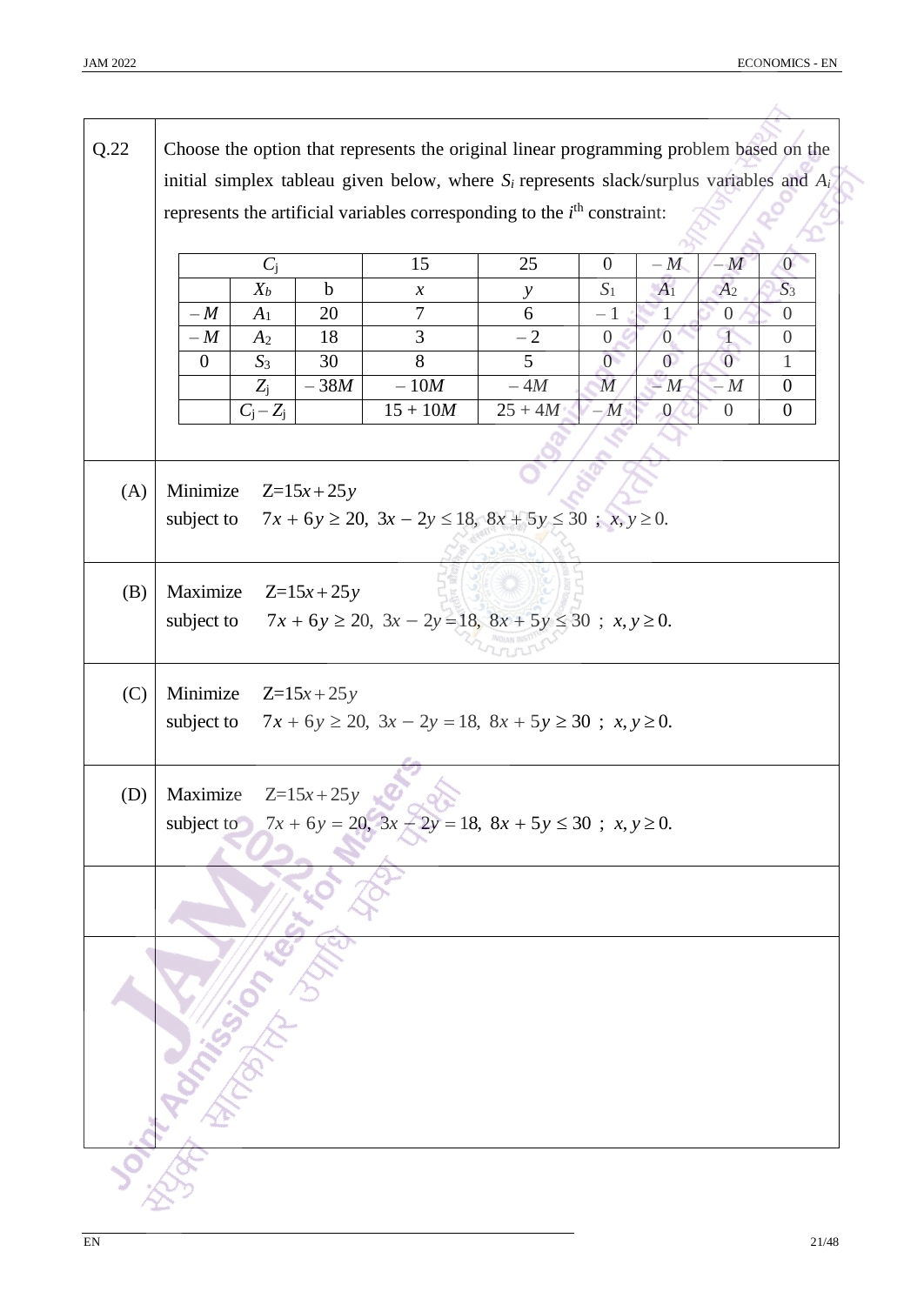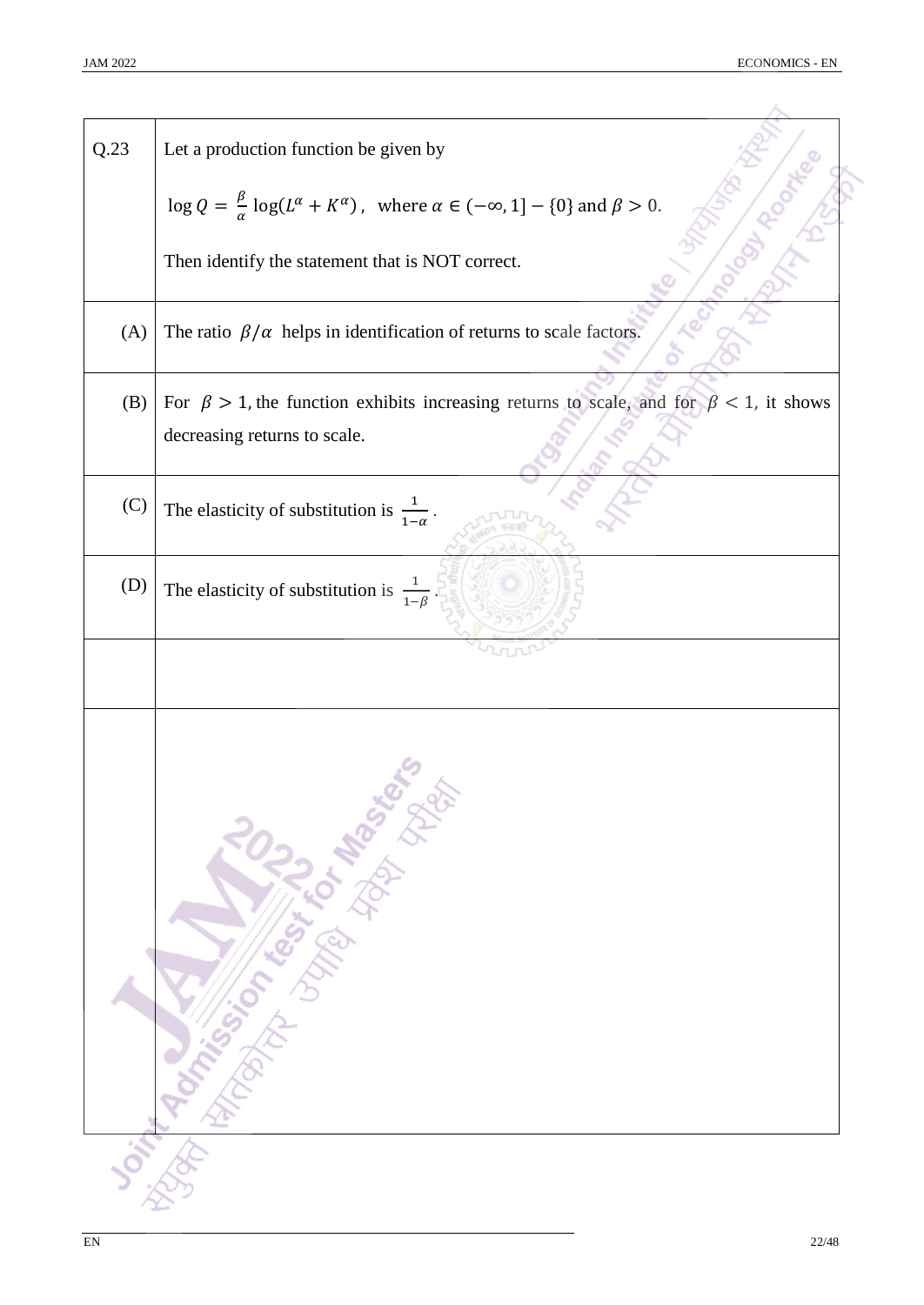| Q.24 | Which of the following statements is NOT correct under the IS-LM (Fixed Price) model?                                                            |
|------|--------------------------------------------------------------------------------------------------------------------------------------------------|
| (A)  | The LM curve represents the combinations of income and interest rate, where money<br>market is in equilibrium.                                   |
| (B)  | The IS curve represents the combinations of income and interest rate, where product<br>market (goods and services) is in equilibrium.            |
| (C)  | An increase in money supply raises income and reduces interest rate when the IS curve<br>has negative slope and the LM curve has positive slope. |
| (D)  | Monetary policy has a relatively weak effect on income when the interest responsiveness<br>of the demand for money is relatively low.            |
|      |                                                                                                                                                  |
|      | Joint Manufacturer Contractor Report                                                                                                             |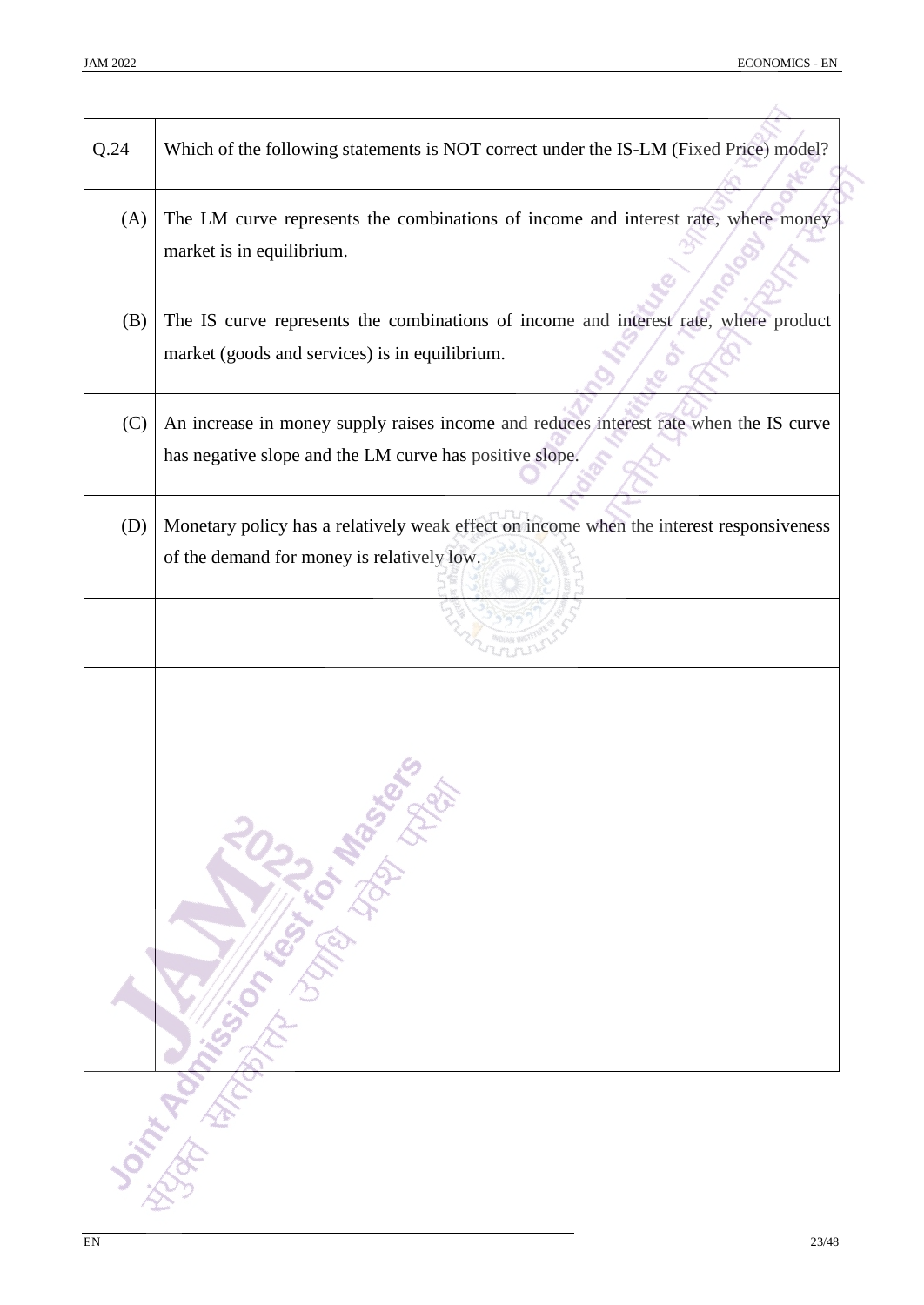ó

| Q.25 | The probability of getting head in a toss of a biased coin is $\frac{2}{3}$ . Let the coin be tossed three         |
|------|--------------------------------------------------------------------------------------------------------------------|
|      | times independently. Then the probability of getting head in the first two tosses and tail in<br>the final toss is |
| (A)  | 27                                                                                                                 |
| (B)  | $\frac{1}{8}$                                                                                                      |
| (C)  | $\overline{c}$<br>$\overline{27}$                                                                                  |
| (D)  | 23<br>27                                                                                                           |
|      |                                                                                                                    |
|      | Joint Honda Children 1022 Management                                                                               |
|      |                                                                                                                    |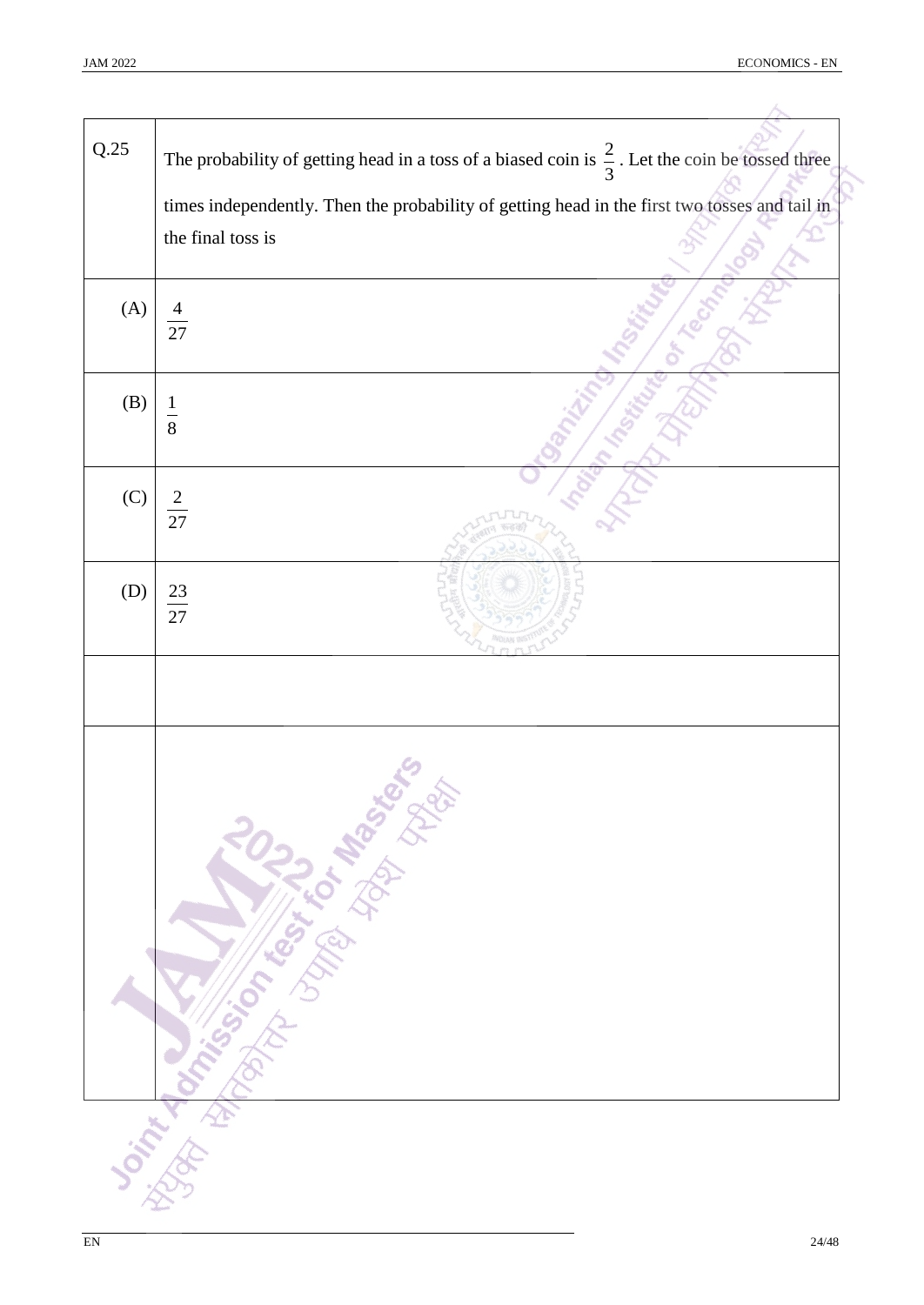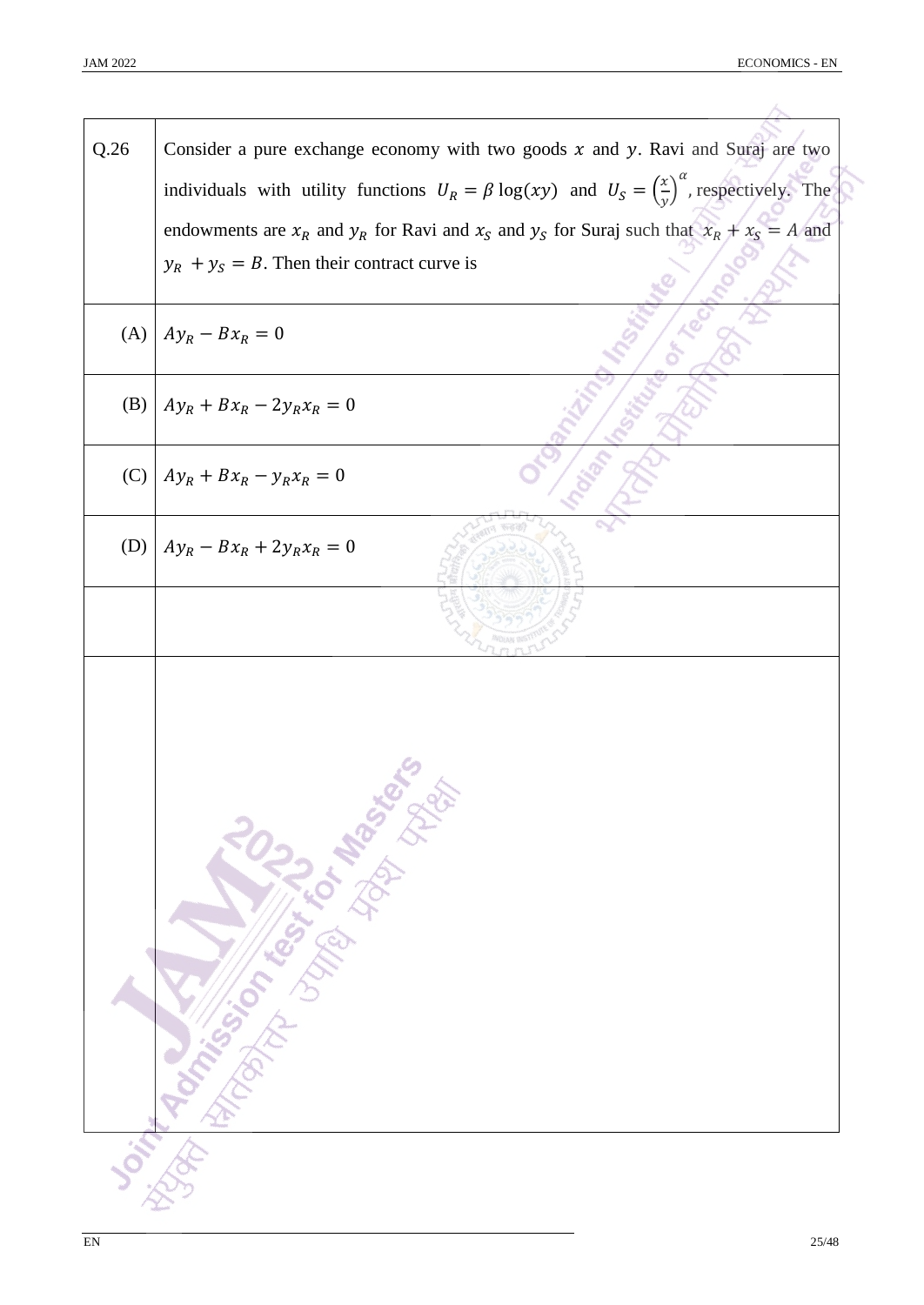| Q.27 | Which of the following is NOT correct regarding R-squared $(R^2)$<br>and<br>Adjusted <i>R</i> -squared $(\bar{R}^2)?$        |
|------|------------------------------------------------------------------------------------------------------------------------------|
| (A)  | $R2$ is a scale invariant statistic.                                                                                         |
| (B)  | $\overline{R}^2$ is always positive.                                                                                         |
| (C)  | $R2$ tends to increase if we add an additional explanatory variable.                                                         |
| (D)  | $\overline{R}^2 = 1 - (1 - R^2) \left( \frac{n-1}{n-k} \right)$ , where k is the number of parameters and n is the number of |
|      | observations.                                                                                                                |
|      |                                                                                                                              |
|      |                                                                                                                              |
|      | <b>Don't Manufacturer Manufacturer River River River River River River River River River River River River River</b>         |
|      |                                                                                                                              |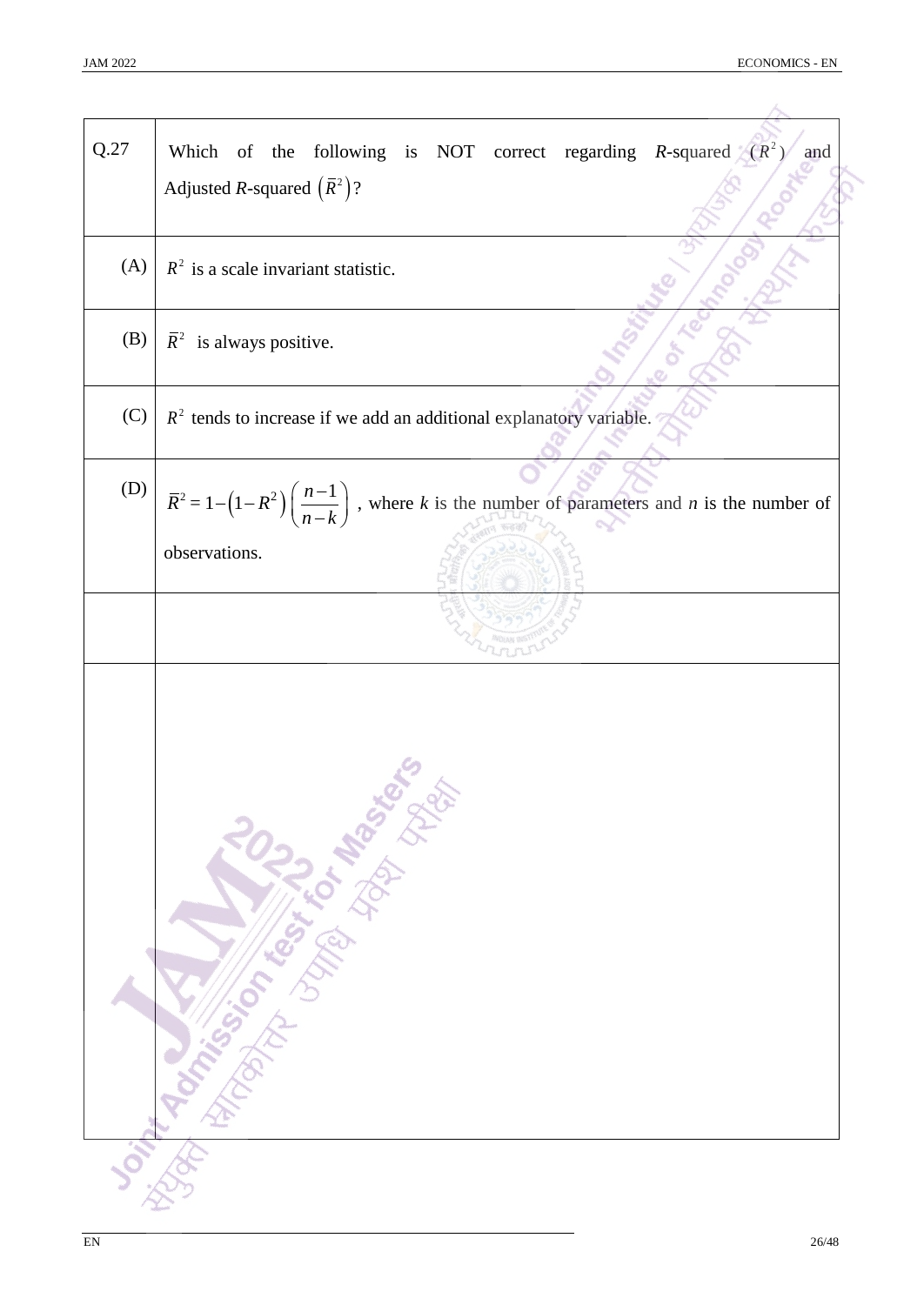| Q.28 | The technical change in the endogenous growth model is endogenized by                                                  |
|------|------------------------------------------------------------------------------------------------------------------------|
| (A)  | providing incentives to firms to innovate.                                                                             |
| (B)  | making the saving function dependent on income.                                                                        |
| (C)  | introducing constraints in capital accumulation.                                                                       |
| (D)  | assuming a perfectly competitive market structure.                                                                     |
|      |                                                                                                                        |
|      | <b>Donne de Marie de la Grande de la Grande de la Grande de la Grande de la Grande de la Grande de la Grande de la</b> |
|      |                                                                                                                        |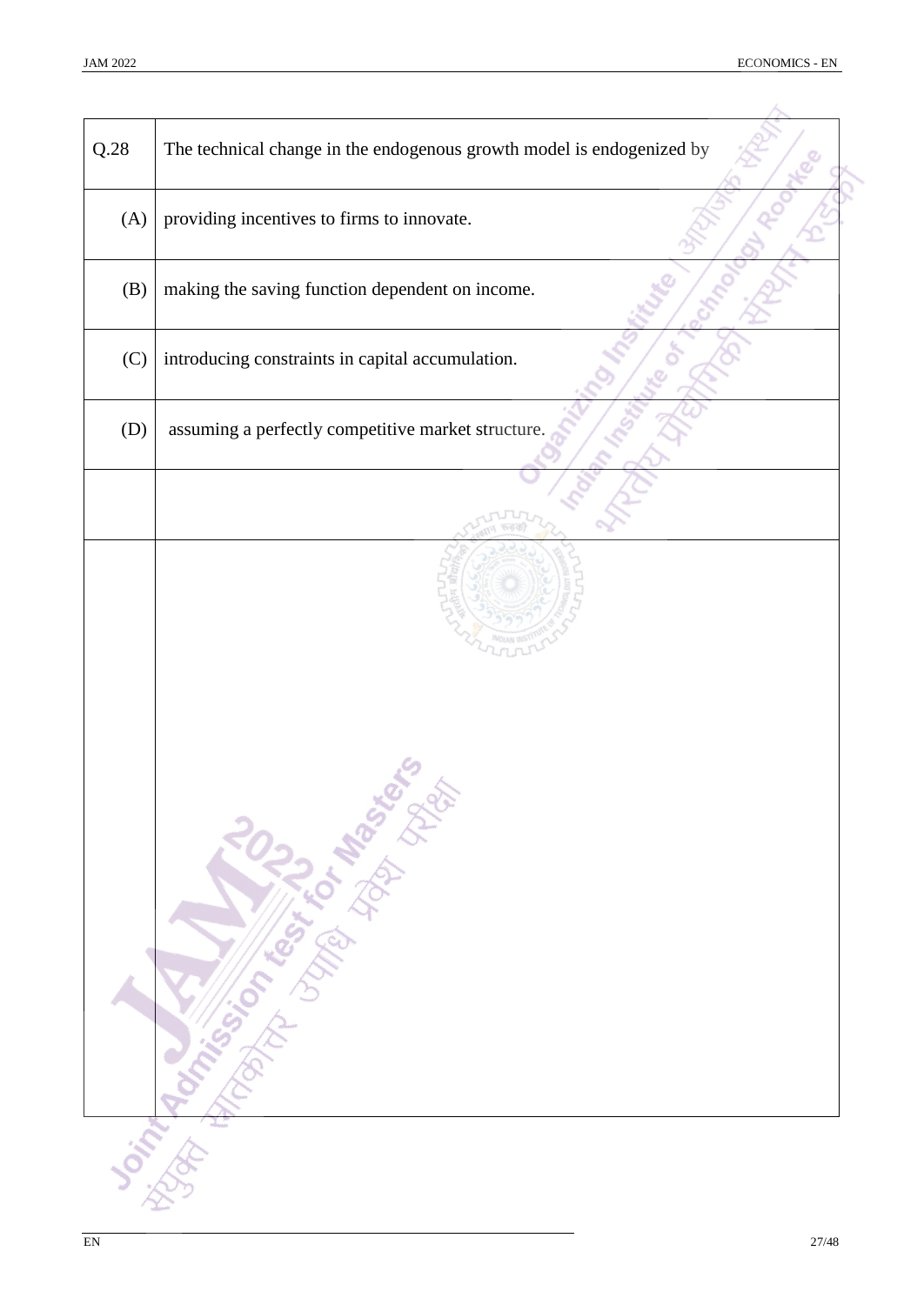| Q.29 | Which of the following statements is CORRECT for Game A and Game B?  |                                                                                     |  |  |  |  |  |
|------|----------------------------------------------------------------------|-------------------------------------------------------------------------------------|--|--|--|--|--|
|      | <b>Game A:</b> Mary wants to watch a movie                           | <b>Game B:</b> The Prisoner's dilemma problem is                                    |  |  |  |  |  |
|      | and John is interested in watching a                                 | shown below:                                                                        |  |  |  |  |  |
|      | football match. Both wish to be                                      | <b>Convict 2</b>                                                                    |  |  |  |  |  |
|      | together. The payoff matrix is:                                      | Do not<br>Confess<br>confess                                                        |  |  |  |  |  |
|      |                                                                      |                                                                                     |  |  |  |  |  |
|      | John<br>Movie<br>Football                                            | Convict 1<br>Do not confess<br>$(-1,-1)$<br>$(-9,0)$                                |  |  |  |  |  |
|      | Mary<br>(0,0)<br>Movie<br>(2,1)                                      | Confess<br>$(0,-9)$<br>$(-5,-5)$                                                    |  |  |  |  |  |
|      | Football<br>(0,0)<br>(1,2)                                           |                                                                                     |  |  |  |  |  |
|      |                                                                      |                                                                                     |  |  |  |  |  |
|      |                                                                      |                                                                                     |  |  |  |  |  |
| (A)  |                                                                      | In Game A, (Movie, Football) and (Football, Movie) represent Nash equilibrium.      |  |  |  |  |  |
|      | In Game B, (Do not confess, Do not confess) is the Nash Equilibrium. |                                                                                     |  |  |  |  |  |
|      |                                                                      |                                                                                     |  |  |  |  |  |
| (B)  |                                                                      | In Game B, (Confess, Confess) is not a Nash equilibrium but in Game A, both (Movie, |  |  |  |  |  |
|      | Football) and (Football, Movie) represent Nash equilibrium.          |                                                                                     |  |  |  |  |  |
|      |                                                                      |                                                                                     |  |  |  |  |  |
| (C)  | In Game B, the Nash equilibrium is (Do not confess, Do not confess). |                                                                                     |  |  |  |  |  |
|      |                                                                      |                                                                                     |  |  |  |  |  |
| (D)  |                                                                      | In Game A, both (Movie, Movie) and (Football, Football) represent Nash equilibrium. |  |  |  |  |  |
|      | In Game B, the Nash equilibrium is (Confess, Confess).               |                                                                                     |  |  |  |  |  |
|      |                                                                      |                                                                                     |  |  |  |  |  |
|      |                                                                      |                                                                                     |  |  |  |  |  |
|      |                                                                      |                                                                                     |  |  |  |  |  |
|      |                                                                      |                                                                                     |  |  |  |  |  |
|      |                                                                      |                                                                                     |  |  |  |  |  |
|      |                                                                      |                                                                                     |  |  |  |  |  |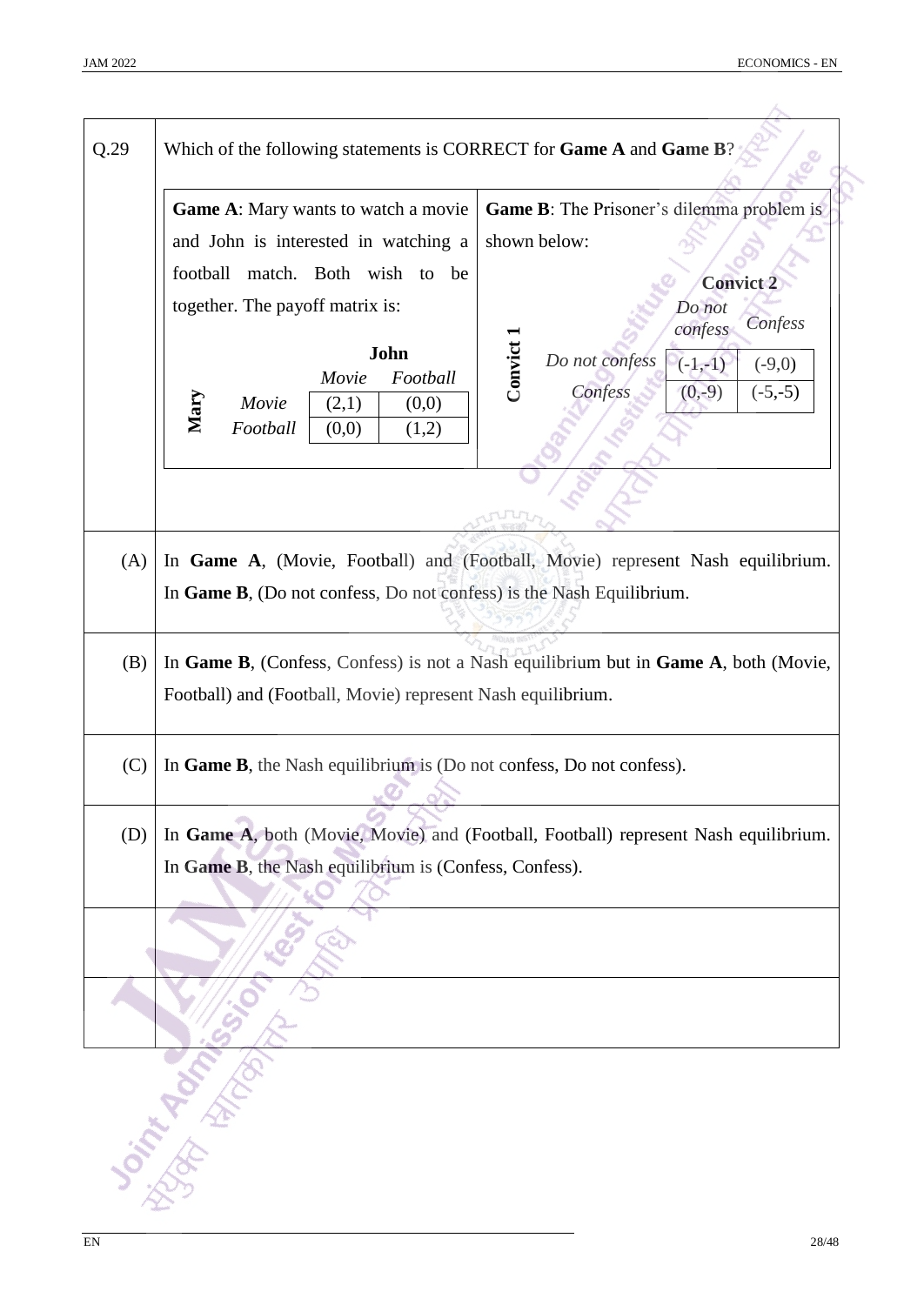| Q.30 | The short-run production function of a firm is $Q = 200 + 0.2L^2 - 0.0004L^3$ . If wage rate                                      |
|------|-----------------------------------------------------------------------------------------------------------------------------------|
|      | equals Rs. 140 and the number of labours $(L)$ is 100, then the Marginal Cost and the<br>Average Variable Cost, respectively, are |
| (A)  | 5 and 7.78                                                                                                                        |
| (B)  | 6 and 7.78                                                                                                                        |
| (C)  | 5 and 6.68                                                                                                                        |
| (D)  | 6 and 6.68                                                                                                                        |
|      |                                                                                                                                   |
|      |                                                                                                                                   |
|      | Ount Monday Control 100 to Ash of Band                                                                                            |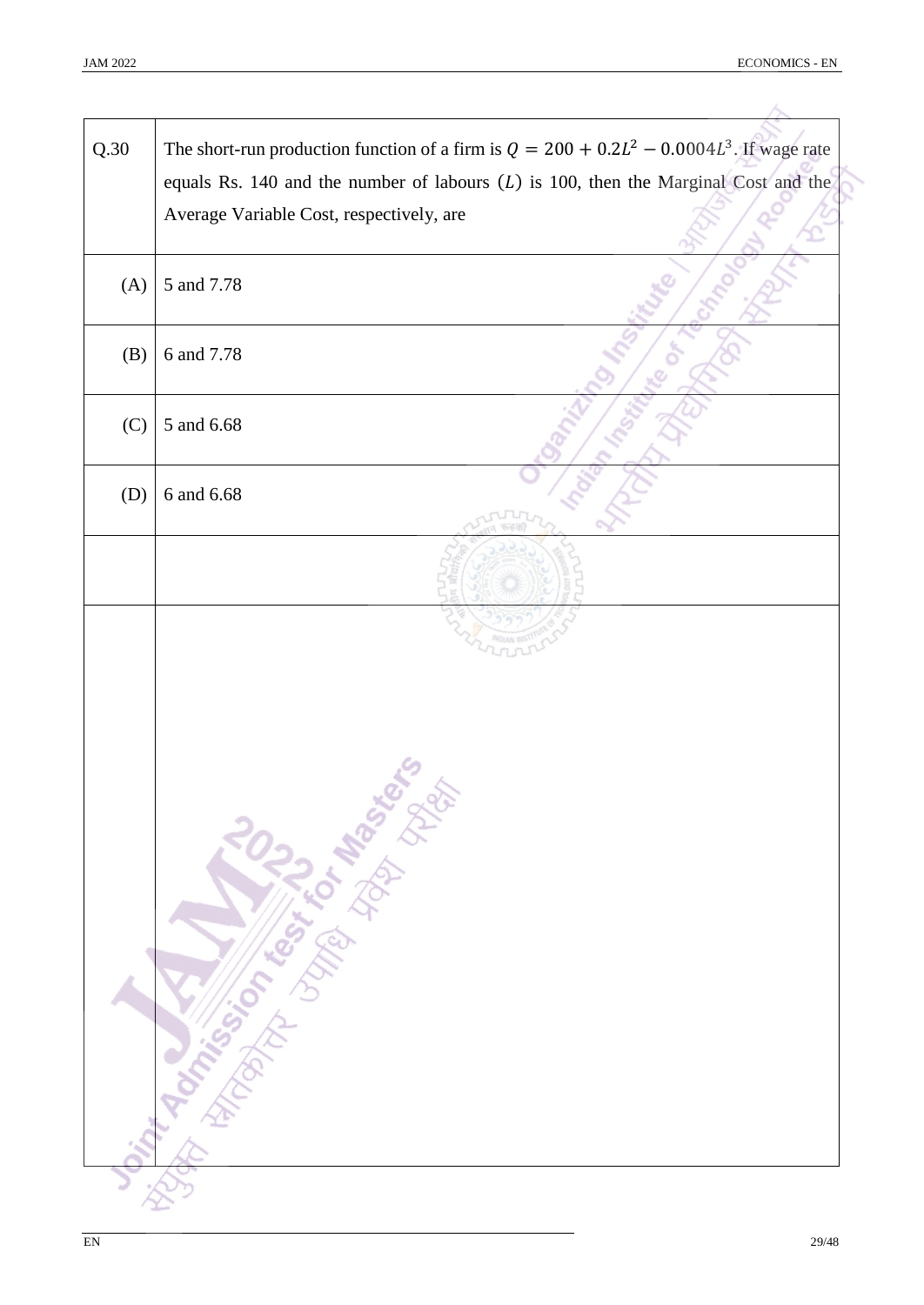|      | Section B: Q.31 - Q.40 Carry TWO marks each.                                                                                                                              |
|------|---------------------------------------------------------------------------------------------------------------------------------------------------------------------------|
| Q.31 | Let $X \sim N(\mu_X, \sigma_X^2)$ and $Y \sim N(\mu_Y, \sigma_Y^2)$ . Which of the following is/are NOT correct?                                                          |
| (A)  | The area $F(X) = \frac{1}{\sigma_X \sqrt{2\pi}} \int_{-\infty}^{\mu_X} e^{-\frac{1}{2} \left( \frac{X - \mu_X}{\sigma_X} \right)^2} dx$ is 1.                             |
| (B)  | The areas under the normal probability curve between the ordinates at $\mu_x \pm 3\sigma_x$ and<br>$\mu_{\rm Y} \pm 2\sigma_{\rm Y}$ are 0.9544 and 0.9973, respectively. |
| (C)  | For variable $X$ ,                                                                                                                                                        |
|      | Quartile Deviation : Mean Absolute Deviation : Standard Deviation $\approx \frac{2}{3}\sigma_x:\frac{4}{5}\sigma_x:\sigma_x$                                              |
| (D)  | If X and Y are independent, then $(X - Y) \sim N(\mu_X - \mu_Y, \sigma_X^2 + \sigma_Y^2)$ .                                                                               |
|      |                                                                                                                                                                           |
|      | <b>Joint Marian Company of Marian Science</b>                                                                                                                             |
|      |                                                                                                                                                                           |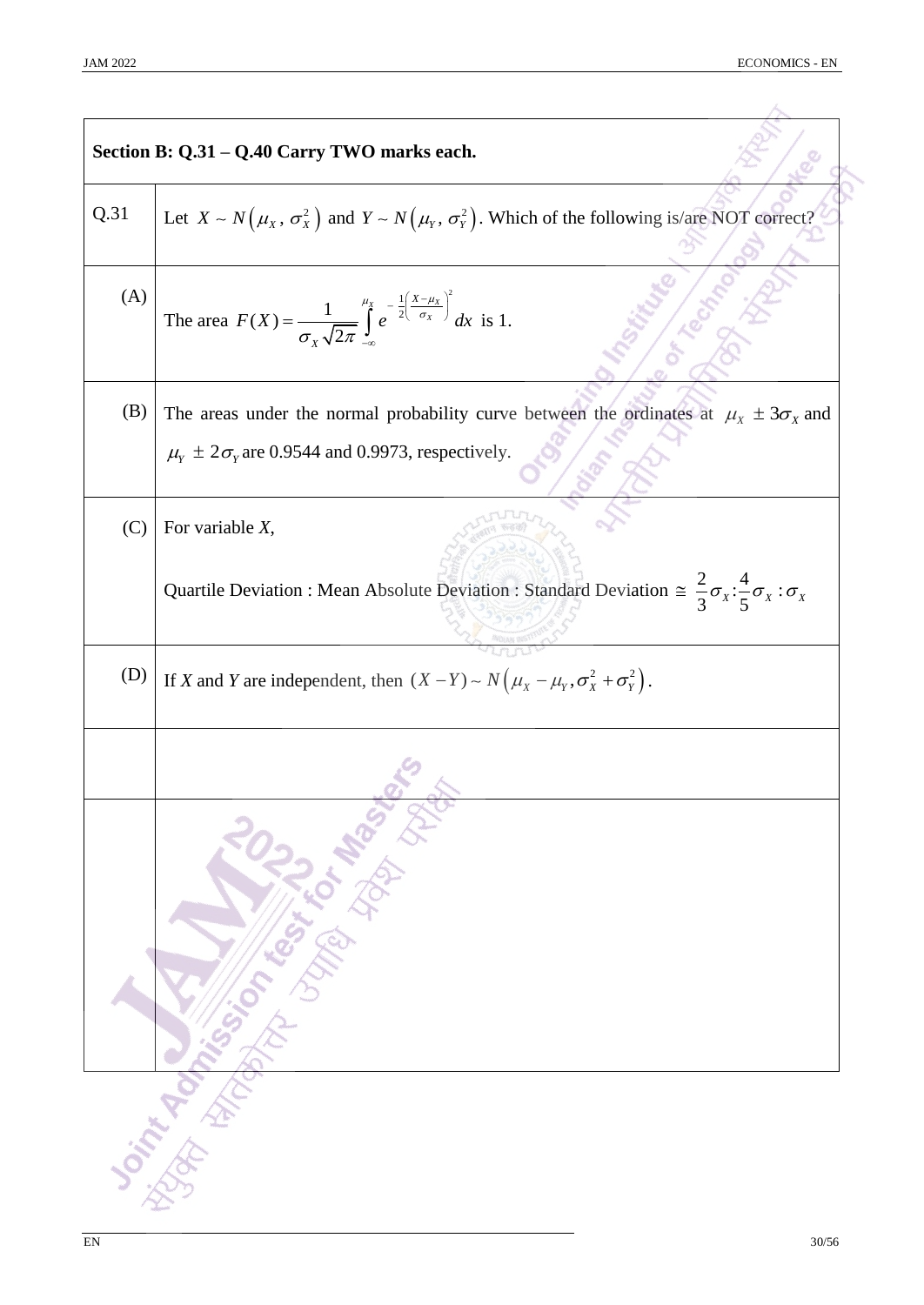| Q.32 |                   | Matching List I and List II, choose the CORRECT option(s). |                                |    |
|------|-------------------|------------------------------------------------------------|--------------------------------|----|
|      |                   | List I                                                     | List II                        |    |
|      |                   | Bombay Plan<br>a.                                          | $\mathrm{i}.$<br>J. P. Narayan | A) |
|      |                   | People's Plan<br>b.                                        | ii.<br>J. R. D. Tata           |    |
|      |                   | Sarvodaya Plan<br>$\mathbf{c}$ .                           | M. N. Roy<br>iii.              |    |
|      |                   |                                                            |                                |    |
| (A)  | (a, i), (b, iii)  |                                                            |                                |    |
| (B)  | (a, ii), (b, iii) |                                                            |                                |    |
| (C)  | (b, iii), (c, i)  |                                                            |                                |    |
| (D)  | (a, ii), (c, iii) |                                                            |                                |    |
|      |                   |                                                            |                                |    |
|      |                   | Our Tarkinson Library Management                           |                                |    |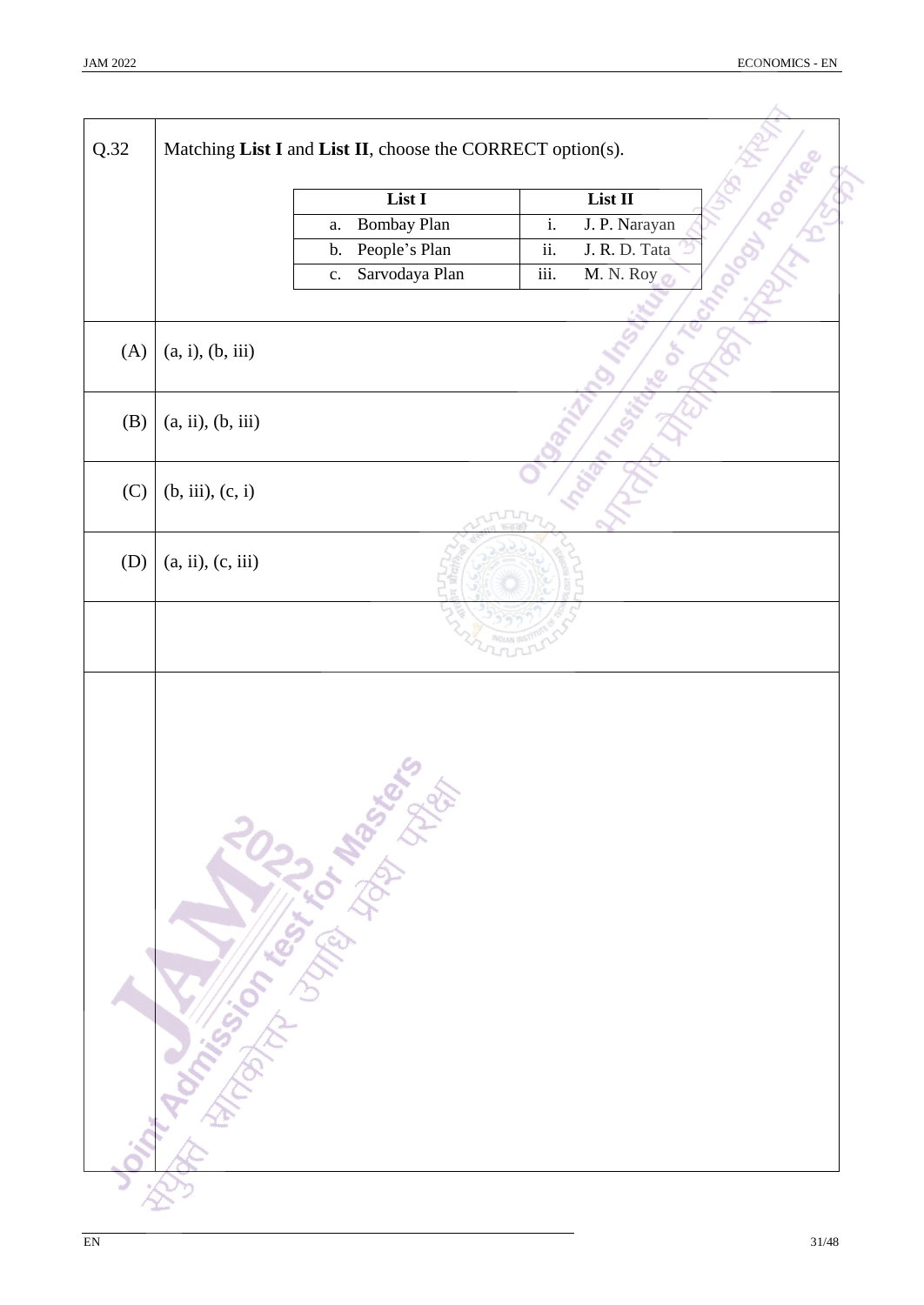| Q.33 | Suppose that the regression model is $Y_i = \beta_0 + \beta_1 X_{1i} + \beta_2 X_{2i} + \mu_i$ , $i = 1, 2, , n$ . Which of |
|------|-----------------------------------------------------------------------------------------------------------------------------|
|      | the following null hypotheses could be tested using the $F$ -test?                                                          |
|      |                                                                                                                             |
| (A)  | $\beta_1/\beta_2=0$                                                                                                         |
| (B)  | $\beta_0=0$                                                                                                                 |
| (C)  | $\beta_1 \beta_2 = 0$                                                                                                       |
| (D)  | $\beta_1 = \beta_2 = 0$                                                                                                     |
|      |                                                                                                                             |
|      |                                                                                                                             |
|      |                                                                                                                             |
|      | Joint Manufacturer Control of Manufacturer                                                                                  |
|      |                                                                                                                             |
|      |                                                                                                                             |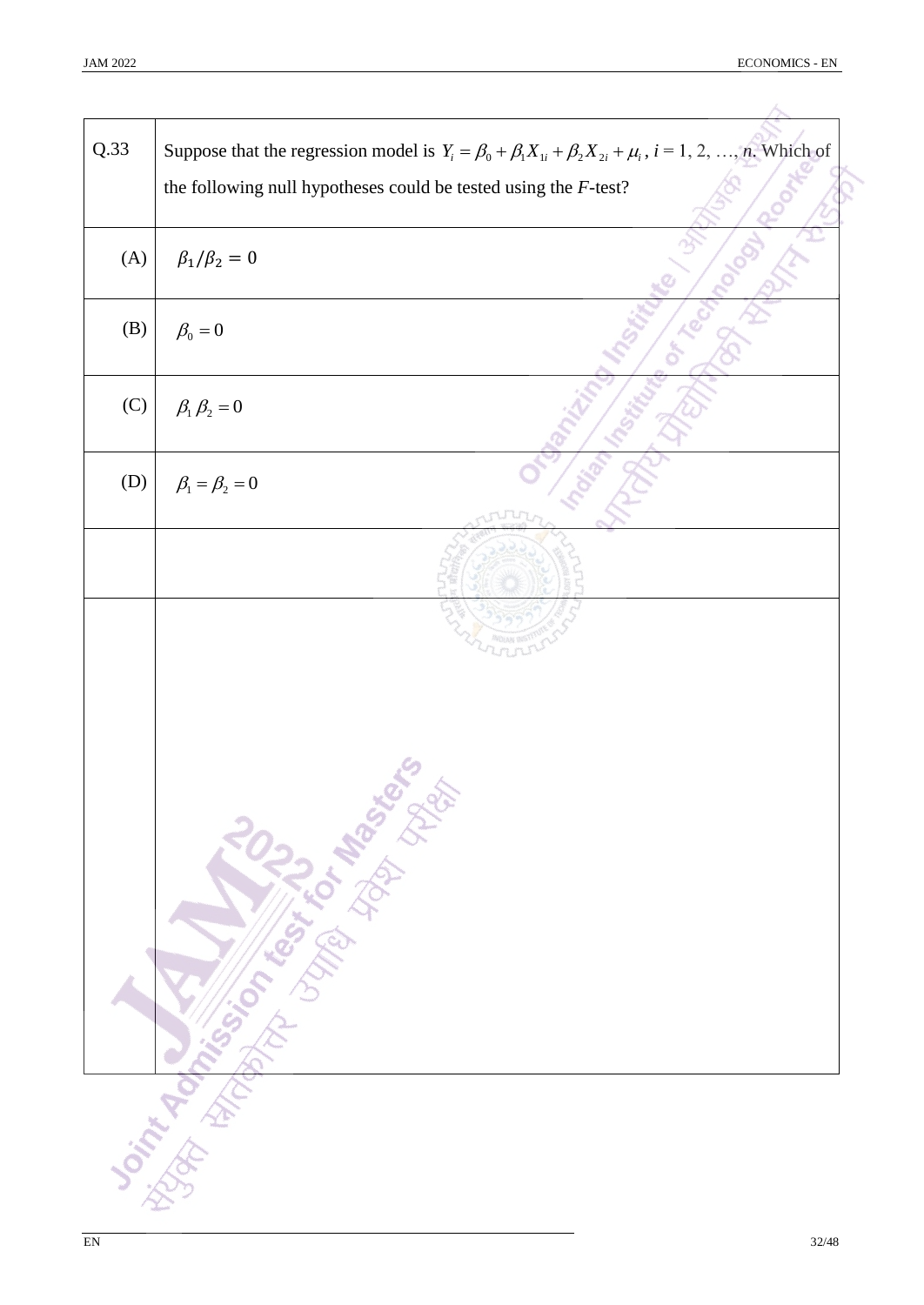$\overline{A}$ 

Q.34 Let f be defined by 
$$
f(x) = |x| + |\cos(\frac{\pi}{2} - x)|
$$
,  $x \in (-\frac{\pi}{2}, \frac{\pi}{2})$ . Then  
\n(A)   
\n $f$  is continuous on  $(-\frac{\pi}{2}, 0) \cup (0, \frac{\pi}{2})$ .  
\n(B)  $f$  is differentiable at  $x = 0$ .  
\n(C)  $f$  is differentiable everywhere except  $x = 0$ .  
\n(D)  $\lim_{x \to 0} f(x) = 0$ .  
\n(D)  $\lim_{x \to 0} f(x) = 0$ .  
\n3.  $f(x) = \frac{1}{2}$ .  
\n3.  $f(x) = \frac{1}{2}$ .  
\n4.  $f(x) = \frac{1}{2}$ .  
\n5.  $f(x) = \frac{1}{2}$ .  
\n6.  $f(x) = \frac{1}{2}$ .  
\n7.  $f(x) = 0$ .  
\n8.  $f(x) = \frac{1}{2}$ .  
\n9.  $f(x) = \frac{1}{2}$ .  
\n10.  $f(x) = 0$ .  
\n11.  $f(x) = 0$ .  
\n12.  $f(x) = \frac{1}{2}$ .  
\n13.  $f(x) = \frac{1}{2}$ .  
\n14.  $f(x) = \frac{1}{2}$ .  
\n15.  $f(x) = \frac{1}{2}$ .  
\n16.  $f(x) = \frac{1}{2}$ .  
\n17.  $f(x) = \frac{1}{2}$ .  
\n18.  $f(x) = \frac{1}{2}$ .  
\n19.  $f(x) = \frac{1}{2}$ .  
\n10.  $f(x) = \frac{1}{2}$ .  
\n11.  $f(x) = 0$ .  
\n12.  $f(x) = \frac{1}{2}$ .  
\n13.  $f(x) = \frac{1}{2}$ .  
\n14.  $f(x) = \frac{1}{2}$ .  
\n15.  $f(x) = \frac{1}{2}$ .  
\n16.  $f(x) = \frac{1}{2}$ .  
\n17.  $f(x) = \frac{1}{2}$ .  
\n18.  $f$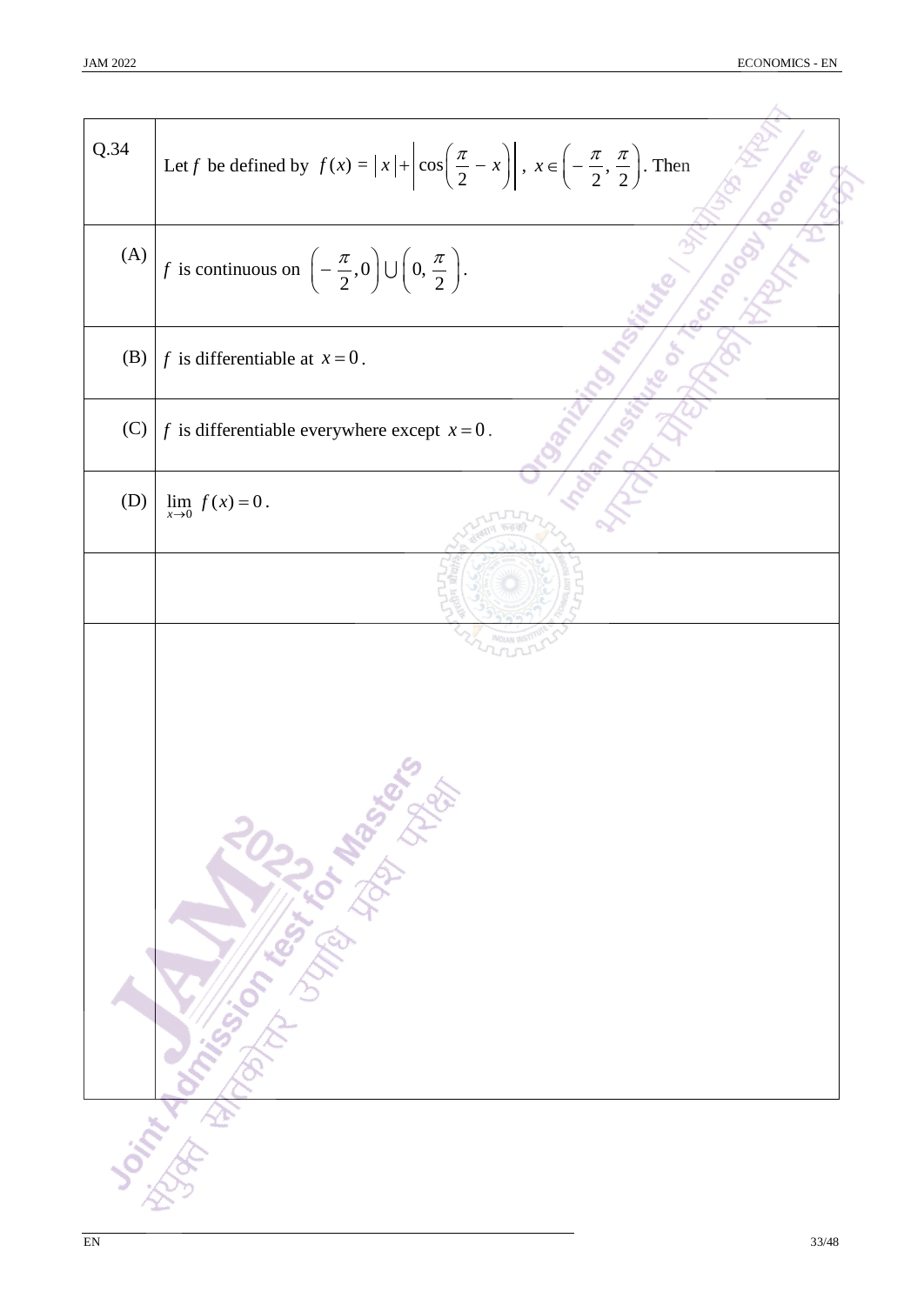| Q.35 | The real exchange rate is given by $e = EP/P^*$ , where e is the price of domestic goods in      |
|------|--------------------------------------------------------------------------------------------------|
|      | terms of foreign goods, $E$ is the price of domestic currency in terms of foreign currency,      |
|      | P is the domestic price level, $P^*$ is the foreign price level. If the Indian Rupee depreciates |
|      | vis-à-vis the Japanese Yen, and the Marshall-Lerner condition holds, then                        |
| (A)  | India's imports will increase.                                                                   |
| (B)  | India's trade balance will improve.                                                              |
| (C)  | foreign demand for Indian goods will increase.                                                   |
| (D)  | foreign demand for Indian goods will decrease.                                                   |
|      |                                                                                                  |
|      |                                                                                                  |
|      | <b>Donnan Online Strait of Magnetic Property of the Contractor</b>                               |
|      |                                                                                                  |
|      |                                                                                                  |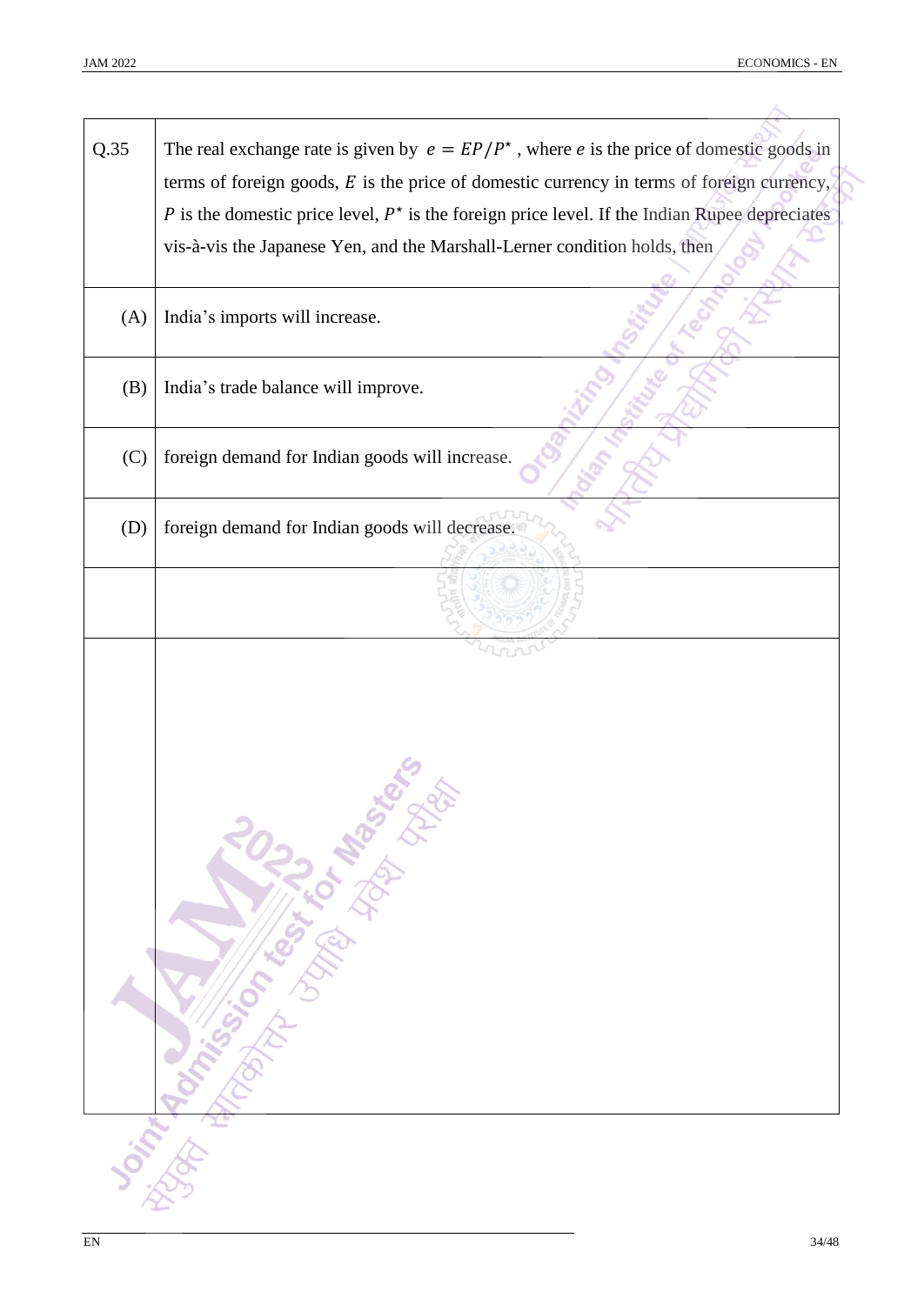| Q.36 | The demand function $(Q_x^D)$ and supply function $(Q_x^S)$ are given as:                                                                                                                                                            |
|------|--------------------------------------------------------------------------------------------------------------------------------------------------------------------------------------------------------------------------------------|
|      | $Q_x^D = f(P_x, I)$ and $Q_x^S = g(P_x, A)$                                                                                                                                                                                          |
|      | where $I$ (Income) and $A$ (Advertisement expenses) are the exogenous factors affecting                                                                                                                                              |
|      | quantity demanded and supplied, respectively. Further, $\frac{\partial f}{\partial P_x} < 0$ , $\frac{\partial g}{\partial P_y} > 0$ but $\frac{\partial f}{\partial I}$ and                                                         |
|      | $\frac{\partial g}{\partial A}$ may have any sign. Considering that there exists an equilibrium $(Q_x^D = Q_x^S = Q)$ ,                                                                                                              |
|      | which of the following is/are CORRECT?                                                                                                                                                                                               |
|      | (A) $e_{P_xA} = \left(\frac{\partial g}{\partial A} \frac{A}{Q}\right) / \left(\frac{\partial f}{\partial P_x} \frac{P_x}{Q} - \frac{\partial g}{\partial P_x} \frac{P_x}{Q}\right)$                                                 |
|      | (B) $\frac{dP_x}{dA} = \frac{\partial g}{\partial A}/\frac{\partial f}{\partial P_x} - \frac{\partial g}{\partial P_y}$                                                                                                              |
|      | (C) $e_{P_xI} = \left(\frac{\partial g}{\partial I} \frac{I}{Q}\right) / \left(\frac{\partial f}{\partial P_x} \frac{P_x}{Q} - \frac{\partial g}{\partial P_x} \frac{P_x}{Q}\right)$                                                 |
| (D)  | The sign of $\frac{dP_x}{dA}$ does not depend on $\frac{\partial g}{\partial A}$ .                                                                                                                                                   |
|      |                                                                                                                                                                                                                                      |
|      | <b>Joseph Manufacturer Communication of the Second Communication of the Communication of the Communication of the Communication of the Communication of the Communication of the Communication of the Communication of the Commu</b> |
|      |                                                                                                                                                                                                                                      |
|      |                                                                                                                                                                                                                                      |
|      |                                                                                                                                                                                                                                      |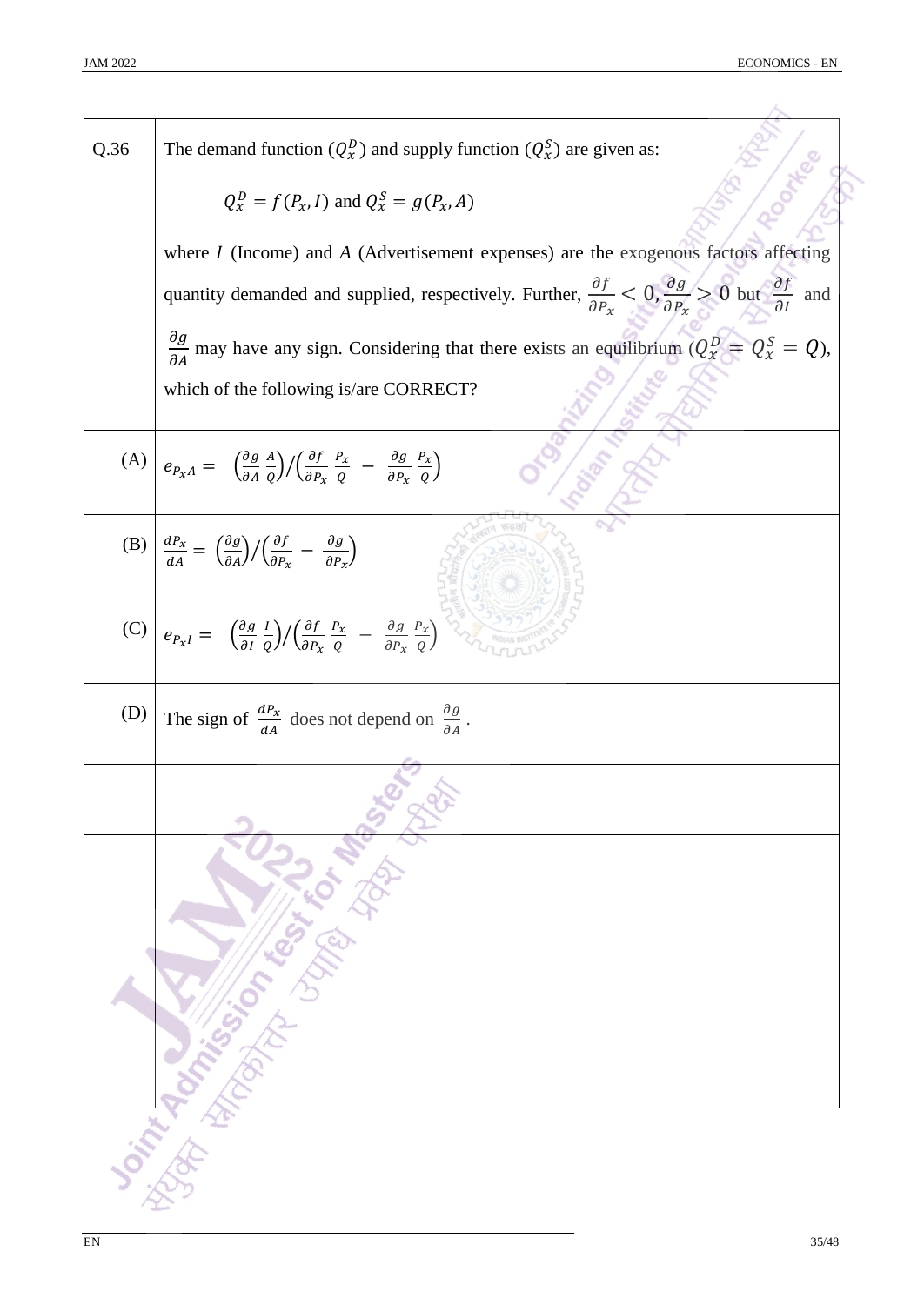| Q.37 | Which of the following statements is/are CORRECT under the Keynesian Cross (Fixed<br>Price) Model?     |
|------|--------------------------------------------------------------------------------------------------------|
| (A)  | The product market and factor market independently determine the full-employment level<br>of output.   |
| (B)  | Output is determined in the product market by the aggregate expenditure.                               |
| (C)  | Money market determines the price level, given the quantity of money and the level of<br>output.       |
| (D)  | Employment is determined in the factor market by the output level determined in the<br>product market. |
|      |                                                                                                        |
|      | <b>Ontrapidation of the Contract of Base</b> Refer                                                     |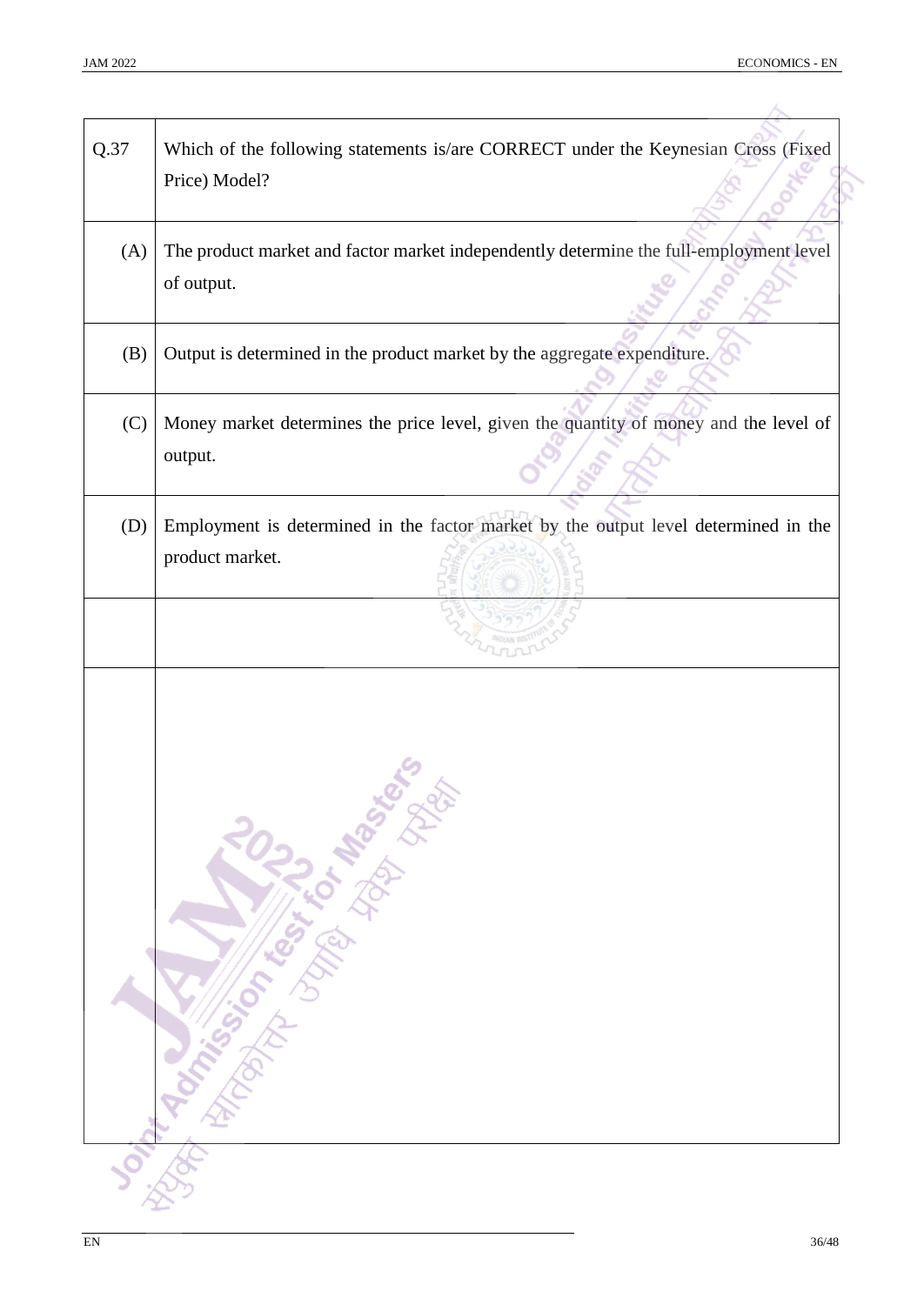| Q.38 | Which of the following functions is/are homogeneous?                                                                                                                                                                                 |
|------|--------------------------------------------------------------------------------------------------------------------------------------------------------------------------------------------------------------------------------------|
|      |                                                                                                                                                                                                                                      |
| (A)  | $x \cot^{-1} \left( \frac{y}{x} \right)$                                                                                                                                                                                             |
| (B)  | $\frac{x}{y} + \frac{3x}{y} + 7$                                                                                                                                                                                                     |
| (C)  | $\frac{x^3 + y^3}{3x + 4y}$                                                                                                                                                                                                          |
| (D)  | $3x^5y + 2x^2y^4 - 3x^3y^4$                                                                                                                                                                                                          |
|      |                                                                                                                                                                                                                                      |
|      | <b>Outrack School Assessment Property of the School Assessment Property of the Contract Property of the Contract Property of the Contract Property of the Contract Property of the Contract Property of the Contract Property of</b> |
|      |                                                                                                                                                                                                                                      |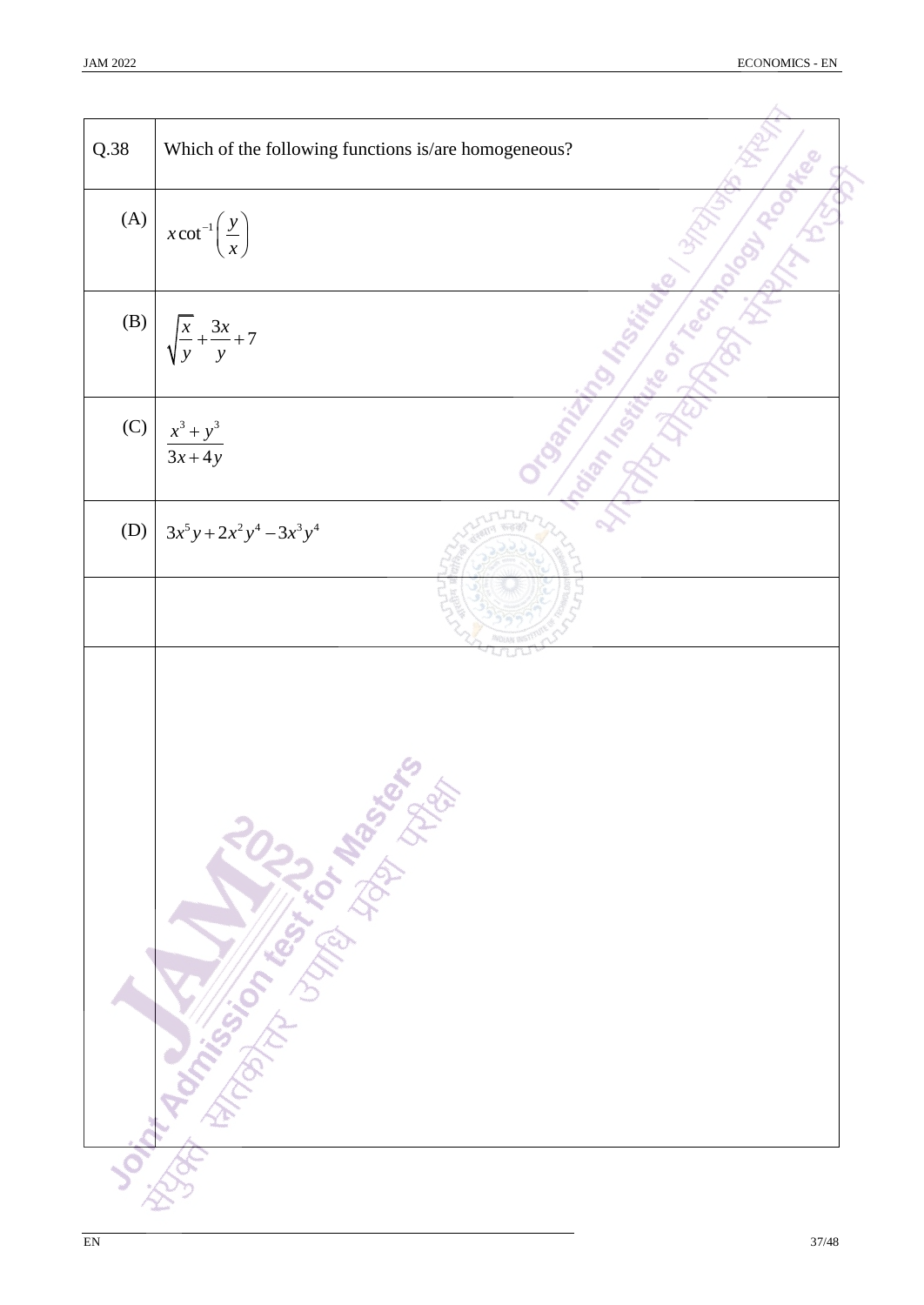| NABARD was established in 1982.<br>One of the objectives of setting up of the CACP was to ensure remunerative prices to<br>farmers.<br>The APMC Act is related to institutional credit supply in agriculture.<br>The National Commission on Agriculture was chaired by V. M. Dandekar. |
|----------------------------------------------------------------------------------------------------------------------------------------------------------------------------------------------------------------------------------------------------------------------------------------|
|                                                                                                                                                                                                                                                                                        |
|                                                                                                                                                                                                                                                                                        |
|                                                                                                                                                                                                                                                                                        |
|                                                                                                                                                                                                                                                                                        |
|                                                                                                                                                                                                                                                                                        |
| <b>Journal Miles Liver Manufacturers Rivers</b>                                                                                                                                                                                                                                        |
|                                                                                                                                                                                                                                                                                        |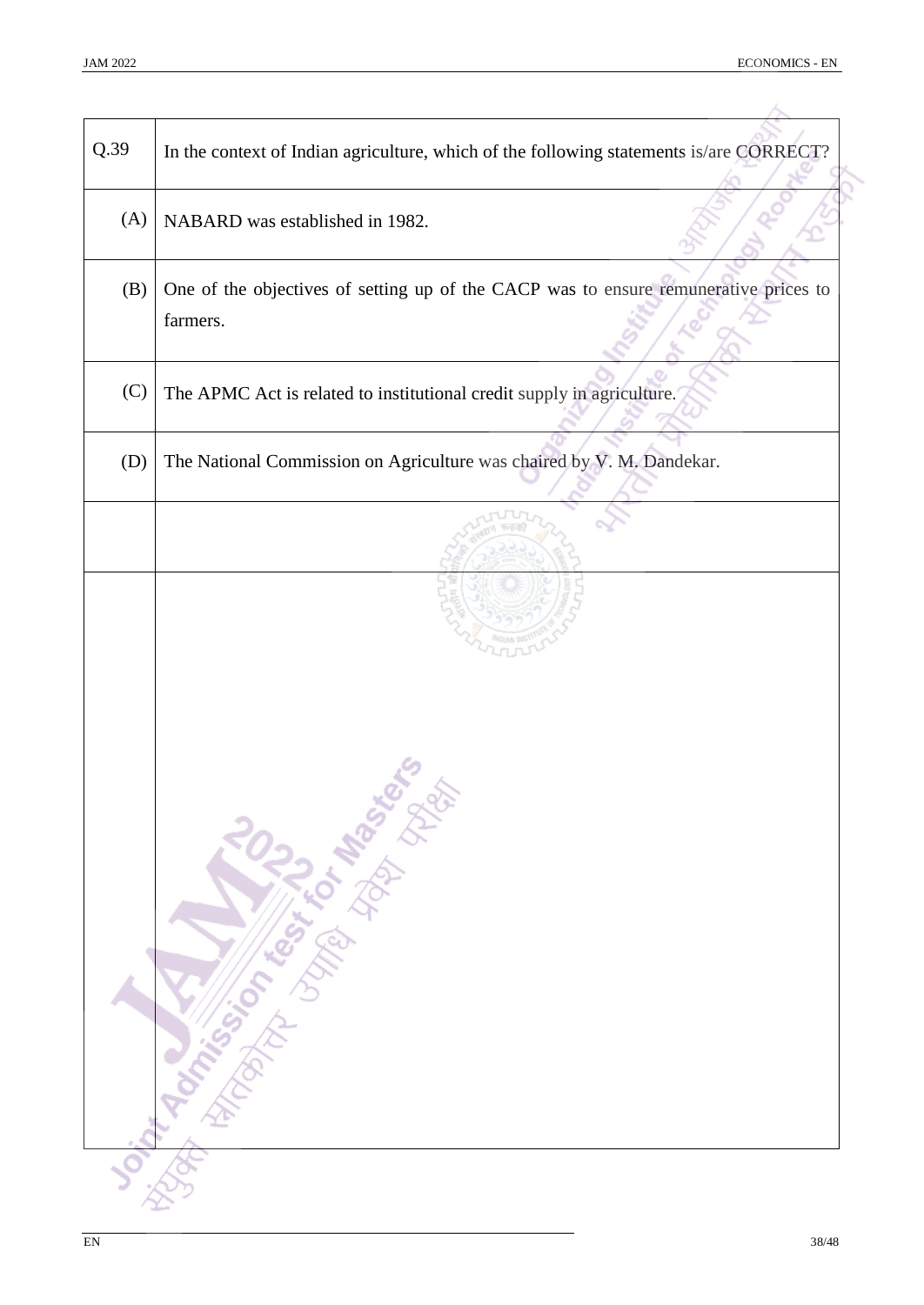A

| Let a monopolist demand curve be given by $Q = P^e$ , where Q is output, P is price, e is               |
|---------------------------------------------------------------------------------------------------------|
| the price elasticity of demand ( $e < -1$ ), and Marginal Cost = Average Cost = $\alpha$ . If $P_c$ and |
| $P_M$ represent the price under perfect competition and monopoly, respectively, then which              |
| of the following is/are NOT correct?                                                                    |
| $(CS_M$ and $CS_C$ represent the consumer surplus under monopoly and perfect competition,               |
| respectively.)                                                                                          |
|                                                                                                         |
| (A) $P_c = \alpha \left(\frac{e}{1+e}\right)$                                                           |
| (B) $P_M = \alpha \left(\frac{e}{1+e}\right)$                                                           |
| For $e = -2$ , $CS_M = CS_C$ .                                                                          |
| For e closer to $-1$ , the ratio $CS_M/CS_C$ increases.                                                 |
|                                                                                                         |
| Distribution of the Control of Manufacture                                                              |
|                                                                                                         |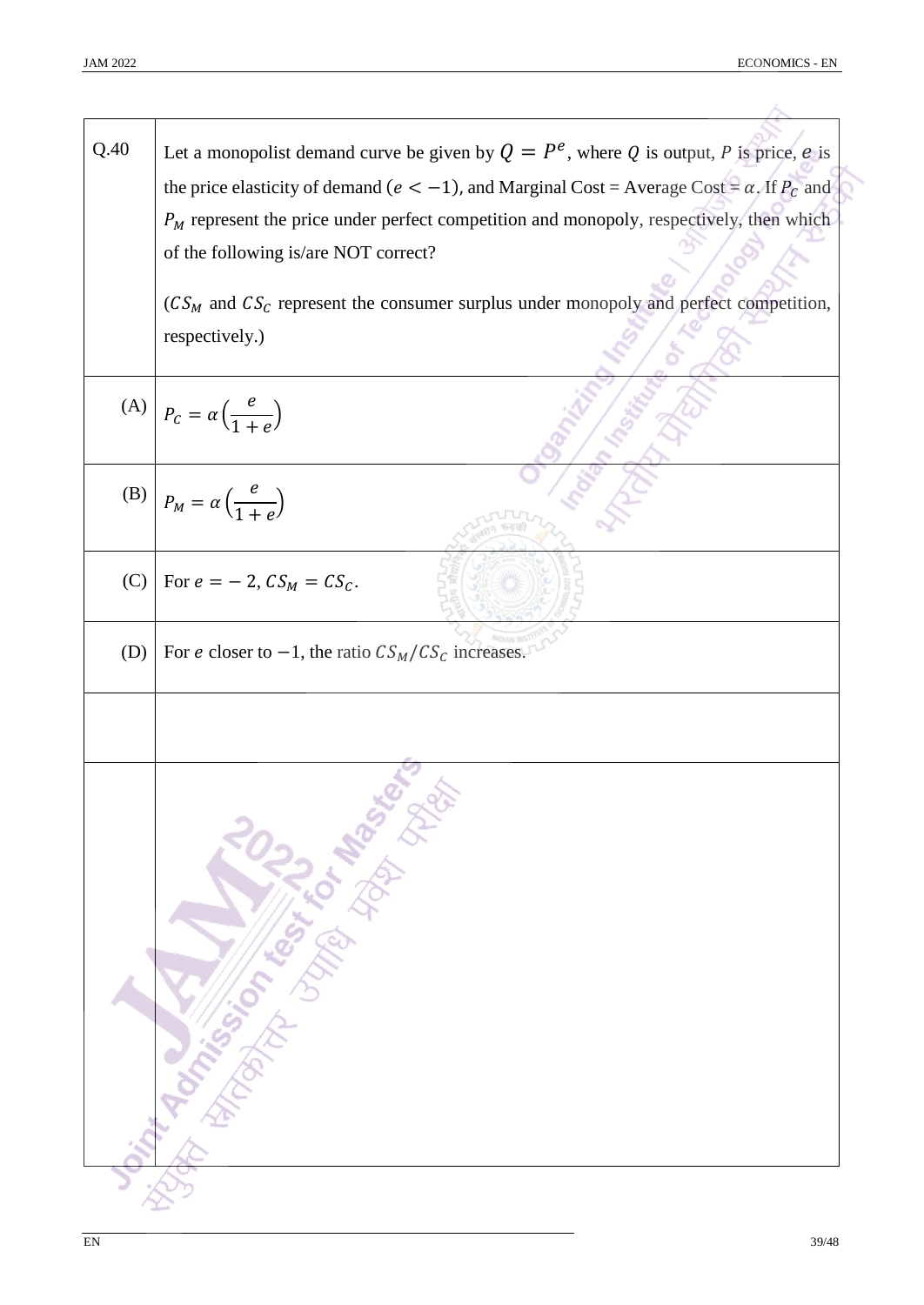|      | Section C: Q.41 - Q.50 Carry ONE mark each.                                                                                                                                                                                                                                               |                                  |      |      |      |                |                |      |      |                |      |
|------|-------------------------------------------------------------------------------------------------------------------------------------------------------------------------------------------------------------------------------------------------------------------------------------------|----------------------------------|------|------|------|----------------|----------------|------|------|----------------|------|
| Q.41 | The sum of the eigen values of the square matrix                                                                                                                                                                                                                                          |                                  |      |      |      |                |                |      |      |                |      |
|      | $\begin{array}{c c} 1 & 5 & 1 \\ 3 & 1 & 1 \end{array}$ is ________ ( <i>in integer</i> ).<br>3                                                                                                                                                                                           |                                  |      |      |      |                |                |      |      |                |      |
|      |                                                                                                                                                                                                                                                                                           |                                  |      |      |      |                |                |      |      |                |      |
|      |                                                                                                                                                                                                                                                                                           |                                  |      |      |      |                |                |      |      |                |      |
| Q.42 | Monthly per capita consumption expenditure (MPCE) of 10 households in a region is given<br>below.                                                                                                                                                                                         |                                  |      |      |      |                |                |      |      |                |      |
|      | Households                                                                                                                                                                                                                                                                                | H1                               | H2   | H3   | H4   | H <sub>5</sub> | H <sub>6</sub> | H7   | H8   | H <sub>9</sub> | H10  |
|      | <b>MPCE</b><br>(in Rs.)                                                                                                                                                                                                                                                                   | 2800                             | 3000 | 1200 | 3500 | 1400           | 2500           | 4000 | 1000 | 900            | 1300 |
|      | Assuming the poverty cutoff $(Z)$ of MPCE to be Rs. 2000, the squared poverty gap ratio is                                                                                                                                                                                                | (round off to 3 decimal places). |      |      |      |                |                |      |      |                |      |
|      |                                                                                                                                                                                                                                                                                           |                                  |      |      |      |                |                |      |      |                |      |
|      |                                                                                                                                                                                                                                                                                           |                                  |      |      |      |                |                |      |      |                |      |
| Q.43 | Suppose that the full employment level of output of an economy is Rs. 2200 million,<br>expenditure determined level of output is Rs. 2163 million, and the marginal propensity to<br>consume is 0.75. The deflationary gap equals Rs. _______ million (round off to 2 decimal<br>places). |                                  |      |      |      |                |                |      |      |                |      |
|      |                                                                                                                                                                                                                                                                                           |                                  |      |      |      |                |                |      |      |                |      |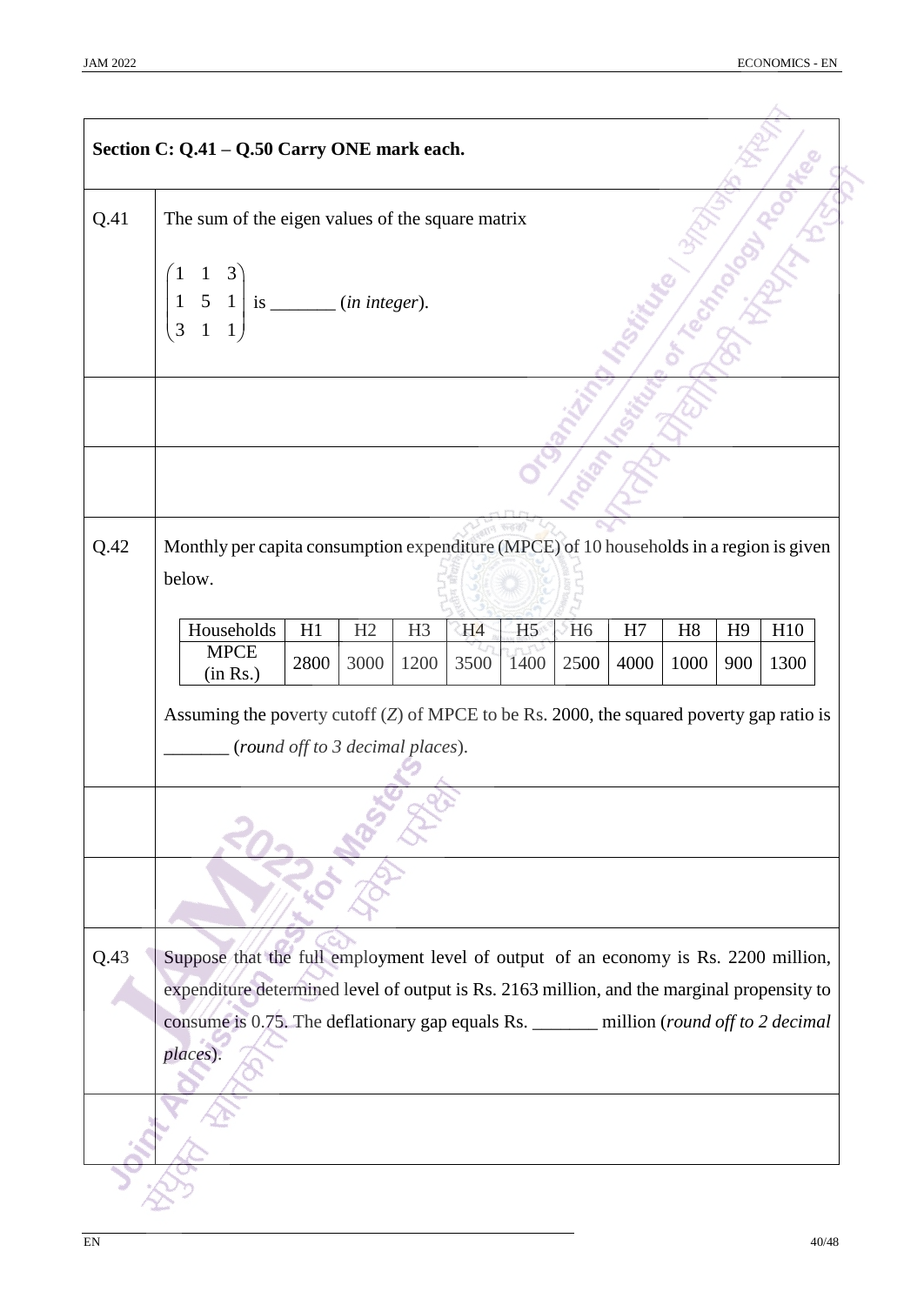| Let $a, b \in \mathbb{R}$ . If $f(x) = ax + b$ is such that<br>Q.44<br>$a+b=4$ and $f(x+y)=f(x)+f(y)-2$ for all $x, y \in \mathfrak{R}$ ,<br>then $\sum_{n=1}^{50} f(n) =$ ( <i>in integer</i> ).<br>Q.45<br>Cost is 848.<br>Let the consumption function, tax function, and income identity be given by<br>Q.46<br>$C = C_0 + b(Y - T)$ , $T = T_0 + tY$ , and $Y = C + I_0 + G_0$ , respectively, where $C_0$ , $I_0$ ,<br>$G_0$ , and $T_0$ are autonomous consumption, investment, government expenditure, and tax,<br>respectively. If $b = 0.75$ and $t = 0.1$ , then an increase in $G_0$ by Rs. 20 million will<br>increase Y by Rs.<br>$\_$ million (round off to 2 decimal places). |                                                                                            |
|-----------------------------------------------------------------------------------------------------------------------------------------------------------------------------------------------------------------------------------------------------------------------------------------------------------------------------------------------------------------------------------------------------------------------------------------------------------------------------------------------------------------------------------------------------------------------------------------------------------------------------------------------------------------------------------------------|--------------------------------------------------------------------------------------------|
|                                                                                                                                                                                                                                                                                                                                                                                                                                                                                                                                                                                                                                                                                               |                                                                                            |
|                                                                                                                                                                                                                                                                                                                                                                                                                                                                                                                                                                                                                                                                                               |                                                                                            |
|                                                                                                                                                                                                                                                                                                                                                                                                                                                                                                                                                                                                                                                                                               |                                                                                            |
|                                                                                                                                                                                                                                                                                                                                                                                                                                                                                                                                                                                                                                                                                               |                                                                                            |
|                                                                                                                                                                                                                                                                                                                                                                                                                                                                                                                                                                                                                                                                                               |                                                                                            |
|                                                                                                                                                                                                                                                                                                                                                                                                                                                                                                                                                                                                                                                                                               |                                                                                            |
|                                                                                                                                                                                                                                                                                                                                                                                                                                                                                                                                                                                                                                                                                               |                                                                                            |
|                                                                                                                                                                                                                                                                                                                                                                                                                                                                                                                                                                                                                                                                                               | The Total Variable Cost (TVC) for a firm is given by $TVC = x^3 - bx^2$ . The Total Fixed  |
|                                                                                                                                                                                                                                                                                                                                                                                                                                                                                                                                                                                                                                                                                               |                                                                                            |
|                                                                                                                                                                                                                                                                                                                                                                                                                                                                                                                                                                                                                                                                                               | The value of b for which the Marginal Cost is minimum at $x = 16$ is _______ (in integer). |
|                                                                                                                                                                                                                                                                                                                                                                                                                                                                                                                                                                                                                                                                                               |                                                                                            |
|                                                                                                                                                                                                                                                                                                                                                                                                                                                                                                                                                                                                                                                                                               |                                                                                            |
|                                                                                                                                                                                                                                                                                                                                                                                                                                                                                                                                                                                                                                                                                               |                                                                                            |
|                                                                                                                                                                                                                                                                                                                                                                                                                                                                                                                                                                                                                                                                                               |                                                                                            |
|                                                                                                                                                                                                                                                                                                                                                                                                                                                                                                                                                                                                                                                                                               |                                                                                            |
|                                                                                                                                                                                                                                                                                                                                                                                                                                                                                                                                                                                                                                                                                               |                                                                                            |
|                                                                                                                                                                                                                                                                                                                                                                                                                                                                                                                                                                                                                                                                                               |                                                                                            |
|                                                                                                                                                                                                                                                                                                                                                                                                                                                                                                                                                                                                                                                                                               |                                                                                            |
|                                                                                                                                                                                                                                                                                                                                                                                                                                                                                                                                                                                                                                                                                               |                                                                                            |
|                                                                                                                                                                                                                                                                                                                                                                                                                                                                                                                                                                                                                                                                                               |                                                                                            |
|                                                                                                                                                                                                                                                                                                                                                                                                                                                                                                                                                                                                                                                                                               |                                                                                            |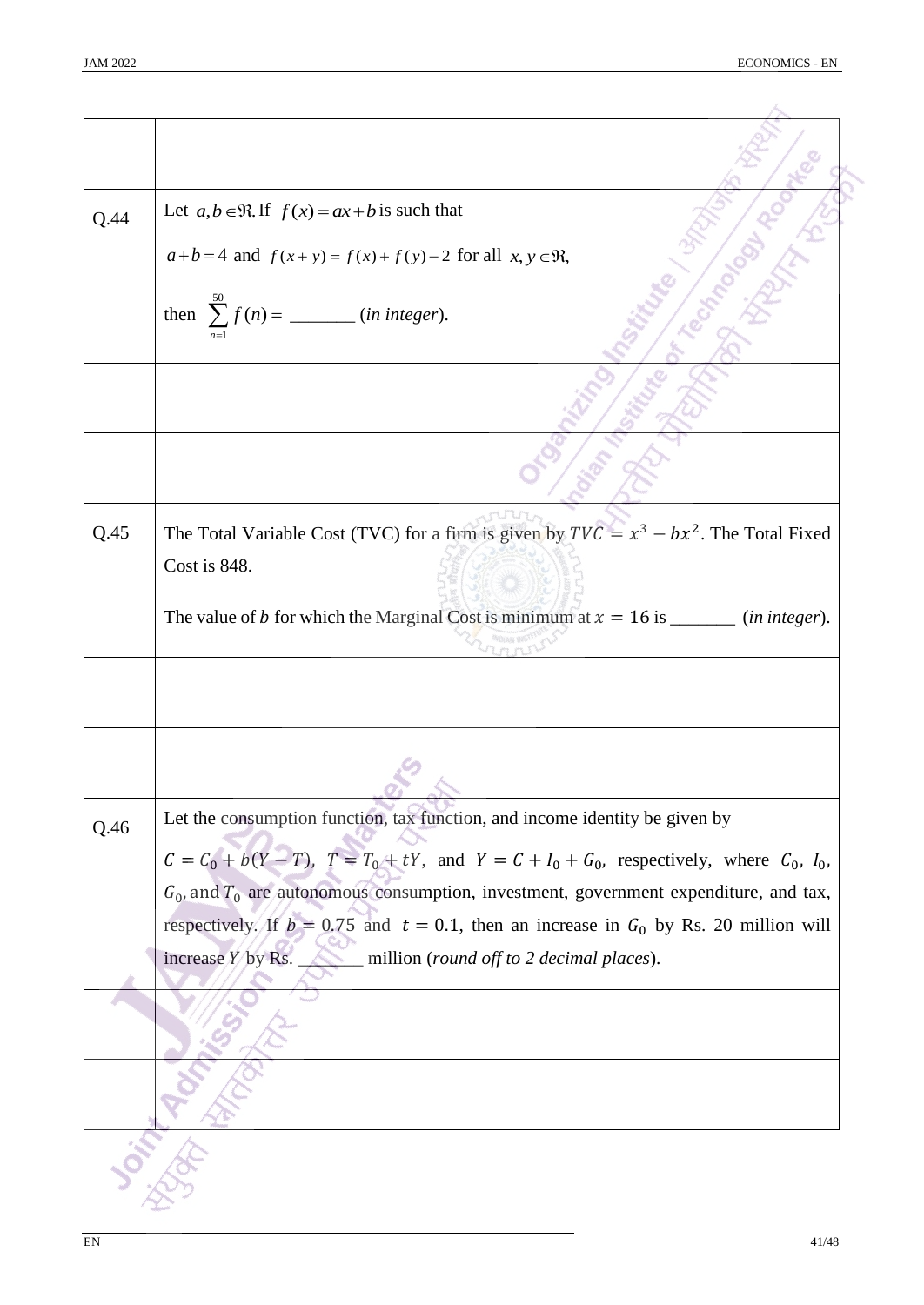| Q.47 | Let the system of equations be $\alpha u + w = 0$ , $u + \alpha v = 0$ , $v + \alpha w = 0$ , where $\alpha \in \mathbb{R}$ . Then |
|------|------------------------------------------------------------------------------------------------------------------------------------|
|      | the system has infinite solutions if $\alpha =$ _______________ (in integer).                                                      |
|      |                                                                                                                                    |
|      |                                                                                                                                    |
|      |                                                                                                                                    |
| Q.48 | Assume that the cost function for the $ith$ firm in an industry is given by                                                        |
|      | $\label{eq:12} C_i = 0.25 q_i^2 + 2q_i + 5, \quad i = 1, 2, \ldots, 150,$                                                          |
|      | where $C_i$ and $q_i$ are cost and output for the $i^{th}$ firm, respectively.                                                     |
|      | Let the aggregate inverse demand function be $P = 10 - 0.01Q$ , where P is the unit price                                          |
|      | and $Q$ is the aggregate output.                                                                                                   |
|      | Assuming perfect competition, the equilibrium quantity is _________ (in integer).                                                  |
|      |                                                                                                                                    |
|      | <b>Distribution of the Property of Manufacture</b>                                                                                 |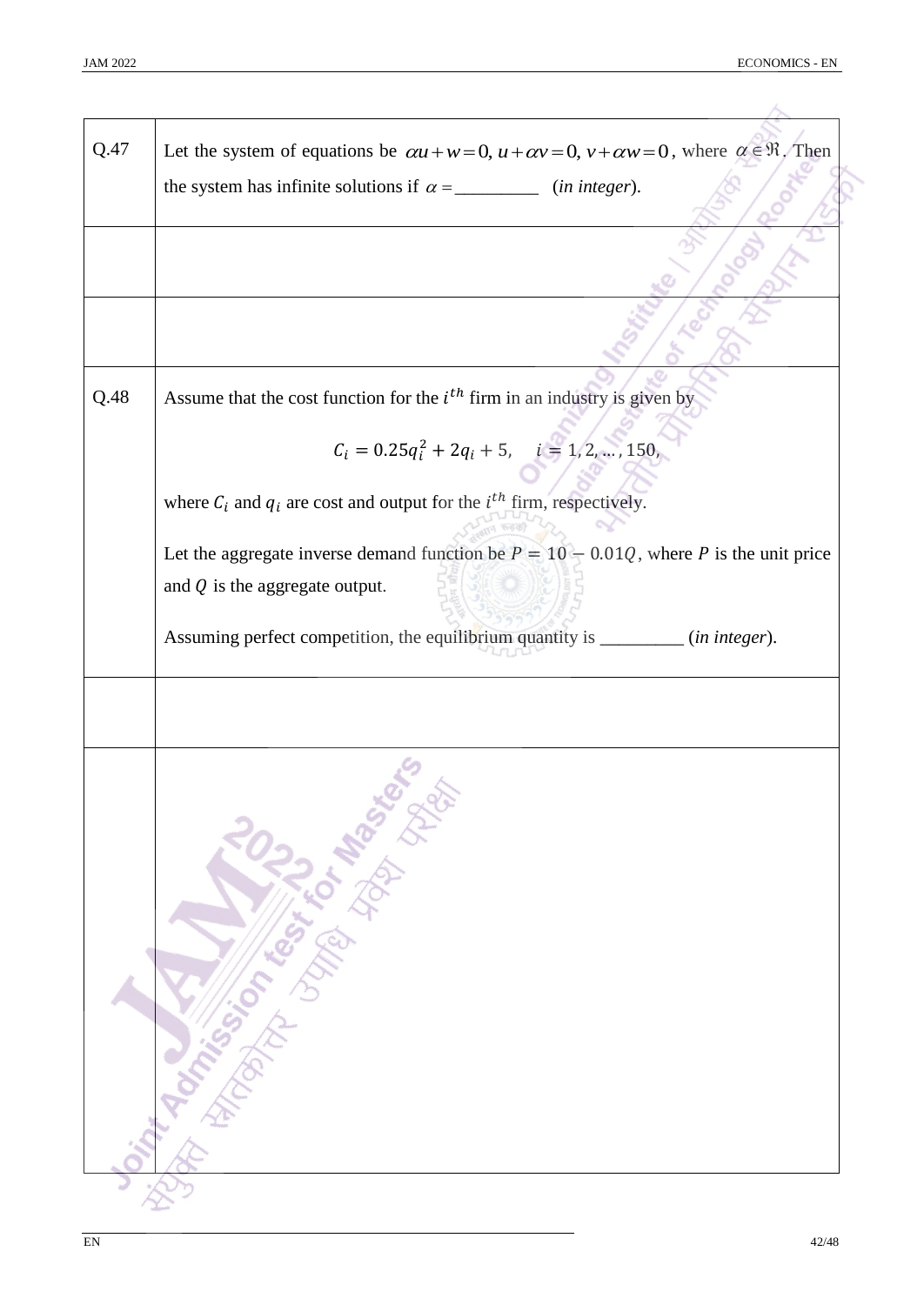| National income related aggregates                              | <b>Rs. Lakh</b><br><b>Crores</b> |
|-----------------------------------------------------------------|----------------------------------|
| Net factor income earned abroad                                 | 10                               |
| Private income                                                  | 175                              |
| GNP at factor cost                                              | 210                              |
| NNP at factor cost                                              | 195                              |
| Retained earnings of Nation's private sector                    | 10                               |
| Corporate tax                                                   | 25                               |
| Household direct tax                                            | 28                               |
| Personal income                                                 | 140                              |
| Miscellaneous receipts of government administrative departments | $\boldsymbol{0}$                 |
| integer).                                                       |                                  |
| On Trip Rock of Cash Library Rich Bare                          |                                  |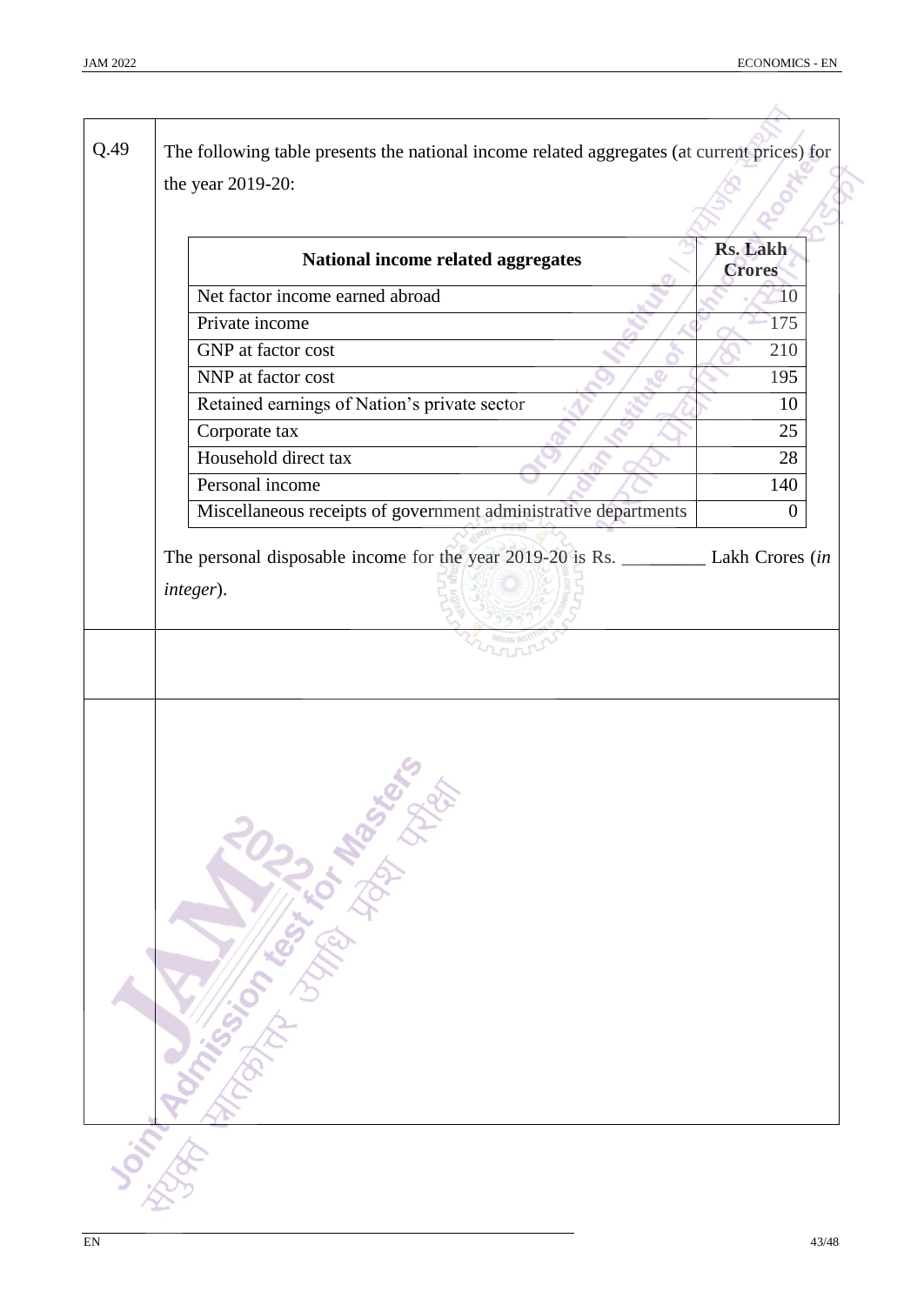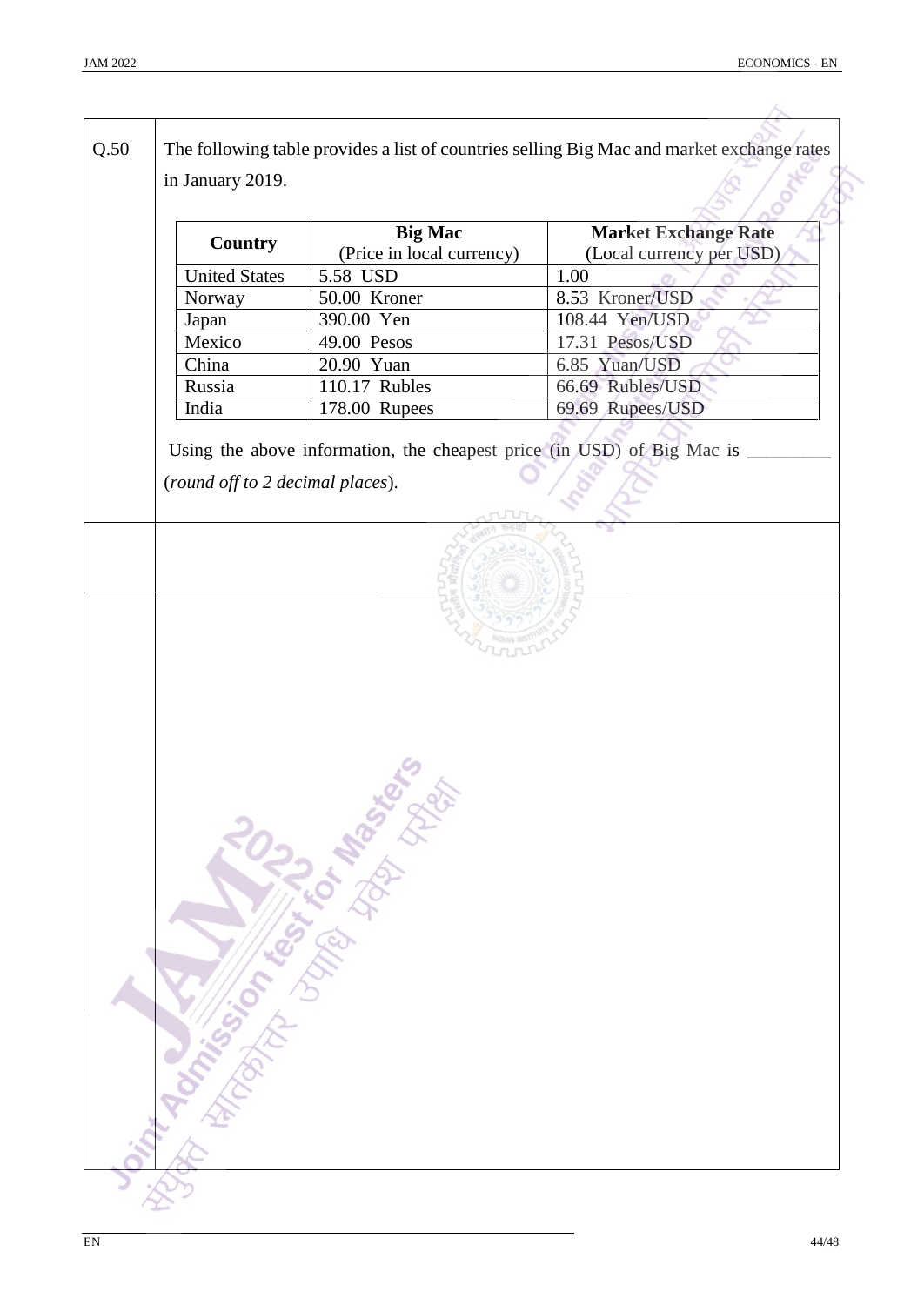|      | Section C: Q.51 - Q.60 Carry TWO marks each.                                                                                                                                 |  |
|------|------------------------------------------------------------------------------------------------------------------------------------------------------------------------------|--|
| Q.51 | An individual faces an uncertain prospect, where wealth could be Rs. 10 Lakh with<br>probability 0.75 and Rs. 7 Lakh with probability 0.25.                                  |  |
|      | Let the utility function be $U(w) = w^3$ . Then the individual will buy full insurance by                                                                                    |  |
|      | paying a premium of Rs. _____________ Lakh (round off to 2 decimal places).                                                                                                  |  |
|      |                                                                                                                                                                              |  |
|      |                                                                                                                                                                              |  |
| Q.52 | Suppose that per capita GDP of India and USA are growing at annual average rates of                                                                                          |  |
|      | 8.8% and 1.8%, respectively. Further, consider that in 2019-20, per capita GDP of USA                                                                                        |  |
|      | was USD 41099 and per capita GDP of India was USD 1570. Assuming that the two                                                                                                |  |
|      | countries continue to grow at the above rates, India's per capita GDP will be equal to the<br>per capita GDP of USA in _____________ years (round off to 2 decimal places).  |  |
|      |                                                                                                                                                                              |  |
|      |                                                                                                                                                                              |  |
| Q.53 | $\frac{2}{t}\left(dt = g(t)\left(\frac{t^2}{2} - 2\right) + f(t)\frac{t^2}{2} + Kt + C$ , where C is an arbitrary constant,<br>If $\int t \log \left(1 + \frac{2}{3}\right)$ |  |
|      | then $2K$ is<br>(in integer).                                                                                                                                                |  |
|      |                                                                                                                                                                              |  |
|      |                                                                                                                                                                              |  |
|      |                                                                                                                                                                              |  |
|      |                                                                                                                                                                              |  |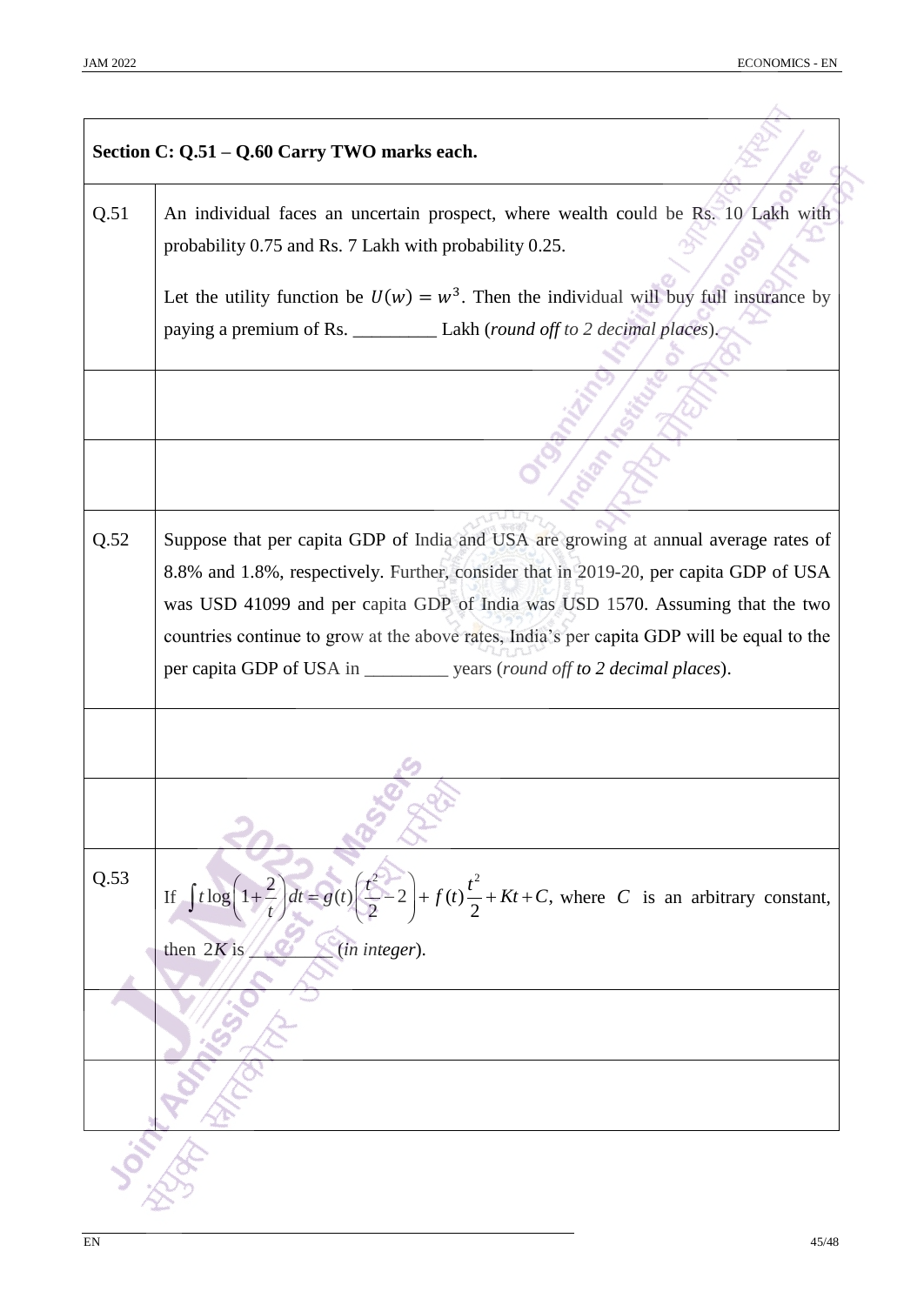| Q.54 | ACD Bank holds a total deposit of Rs. 256412. To expand the money supply in the<br>economy during the COVID-19 pandemic period, the Reserve Bank of India reduces the                 |
|------|---------------------------------------------------------------------------------------------------------------------------------------------------------------------------------------|
|      | cash reserve ratio (CRR) from 4.5% to 3.5%. Due to this policy change, the additional                                                                                                 |
|      | money supply generated by ACD Bank is Rs. _________ (in integer).                                                                                                                     |
|      |                                                                                                                                                                                       |
|      |                                                                                                                                                                                       |
| Q.55 | regression model is $Y_{n\times 1} = X_{n\times 3} \beta_{3\times 1} + U_{n\times 1}$<br>Suppose<br>that<br>the<br>with                                                               |
|      | $\beta_{3\times 1} = \left[\beta_1 \ \beta_2 \ \beta_3\right]^T$ . A random sample of size $n = 23$ on Y and X is drawn from the                                                      |
|      | normal population. Using the data, if a researcher obtains                                                                                                                            |
|      |                                                                                                                                                                                       |
|      | $(X^T X)^{-1} = \begin{bmatrix} 0.3 & 0.5 & 0.8 \\ 0.4 & -0.6 & 0.2 \\ 0.4 & 0.5 & 0.3 \end{bmatrix}$ , $X^T Y = \begin{bmatrix} 0.3 & 0.2 & 0.1 \end{bmatrix}^T$ and $e^T e = 0.7$ , |
|      |                                                                                                                                                                                       |
|      | where $e$ denotes the vector of estimated residuals, then the $t$ -statistic to test the null                                                                                         |
|      |                                                                                                                                                                                       |
|      |                                                                                                                                                                                       |
|      |                                                                                                                                                                                       |
|      |                                                                                                                                                                                       |
|      |                                                                                                                                                                                       |
| Q.56 | Given the production function $Q = 6\sqrt{L}$ and the supply of labour $L = \sqrt{w}$ , where L and w                                                                                 |
|      | denote the number of labours and wage rate, respectively. If the unit price of the product                                                                                            |
|      | is Rs. 243, then the profit maximizing value of $w$ is Rs. ________ (in integer).                                                                                                     |
|      |                                                                                                                                                                                       |
|      |                                                                                                                                                                                       |
|      |                                                                                                                                                                                       |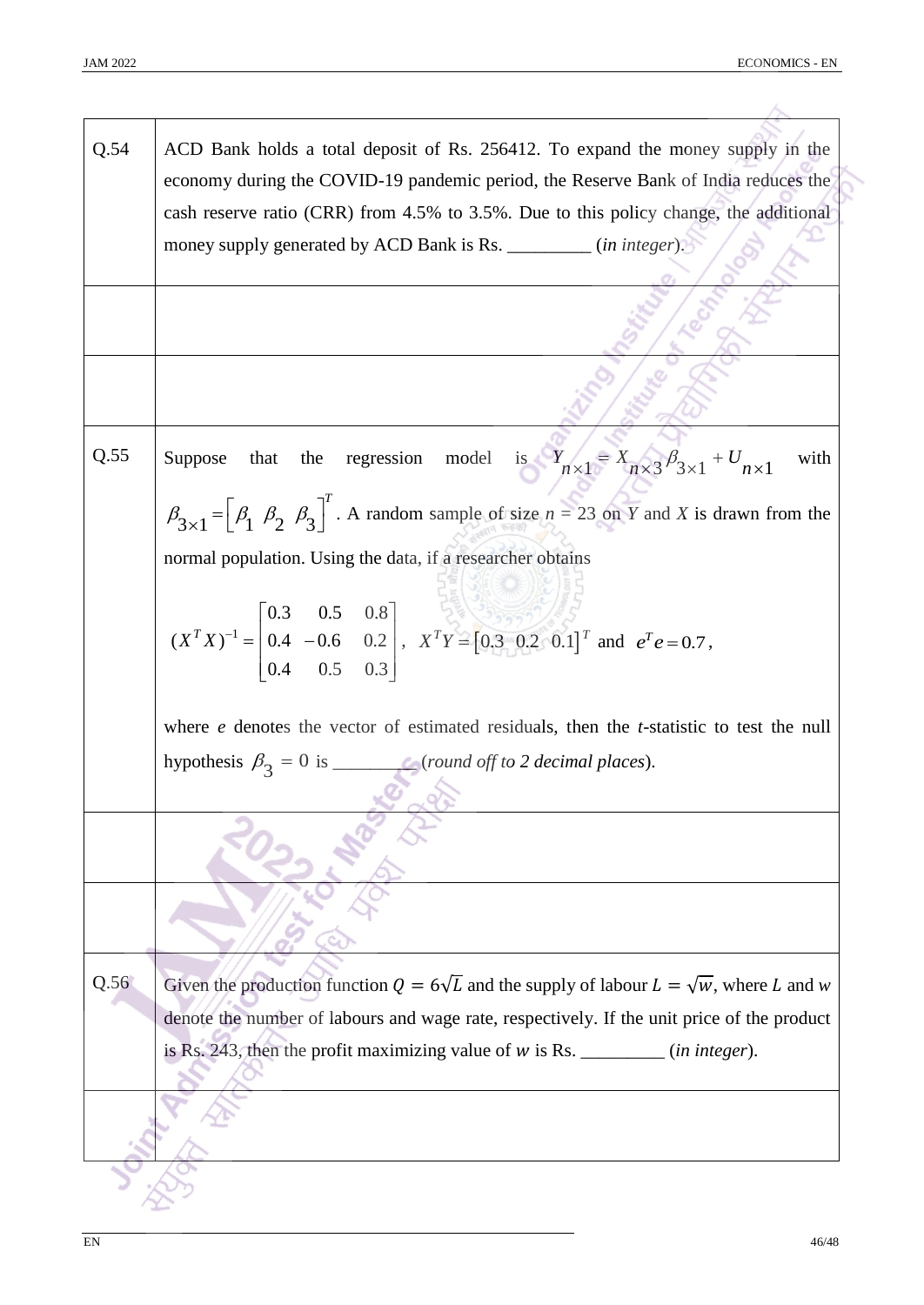